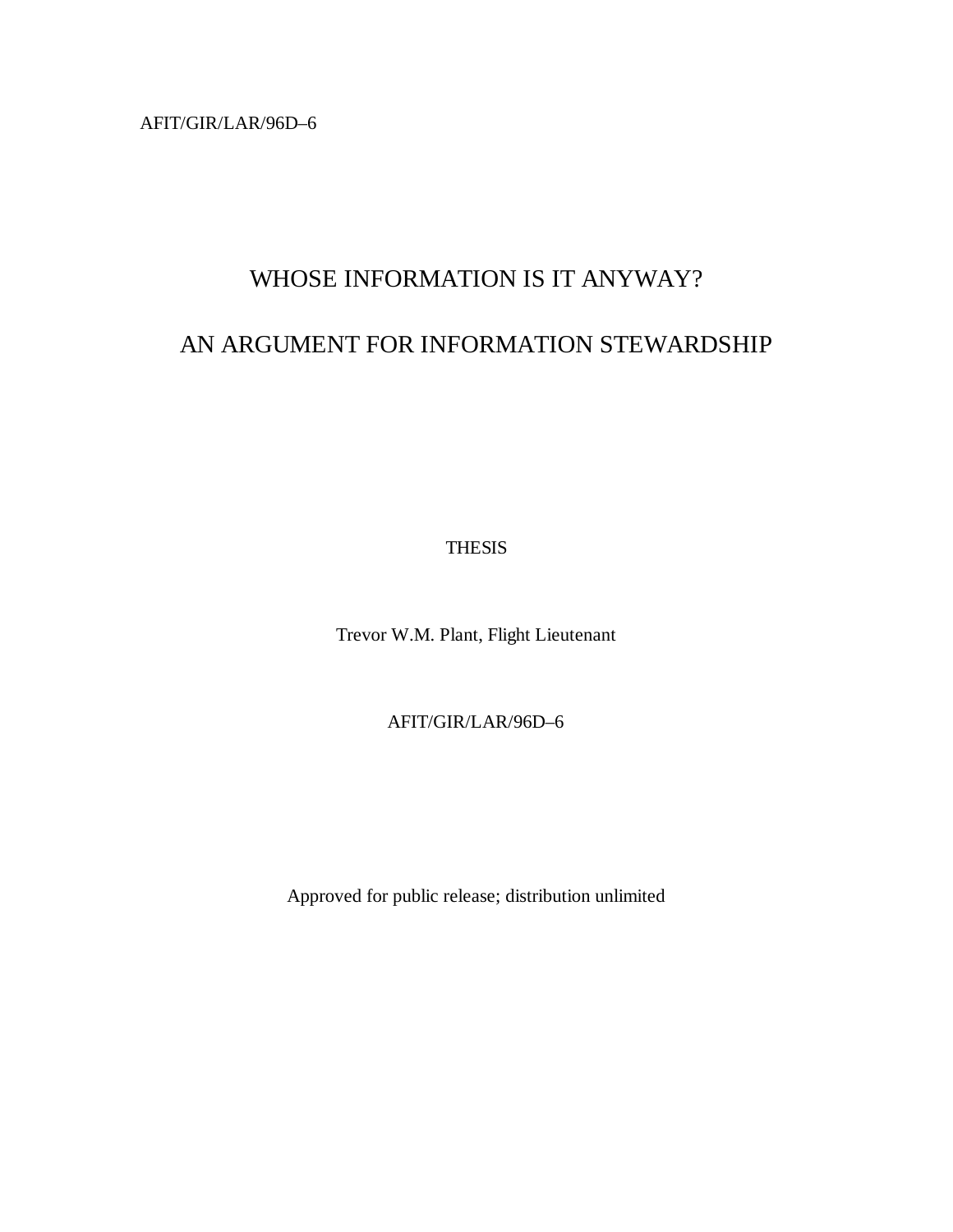## **Disclaimer**

The views expressed in this academic research paper are those of the author(s) and do not reflect the official policy or position of the US government or the Department of Defense. In accordance with Air Force Instruction 51–303, it is not copyrighted, but is the property of the United States government.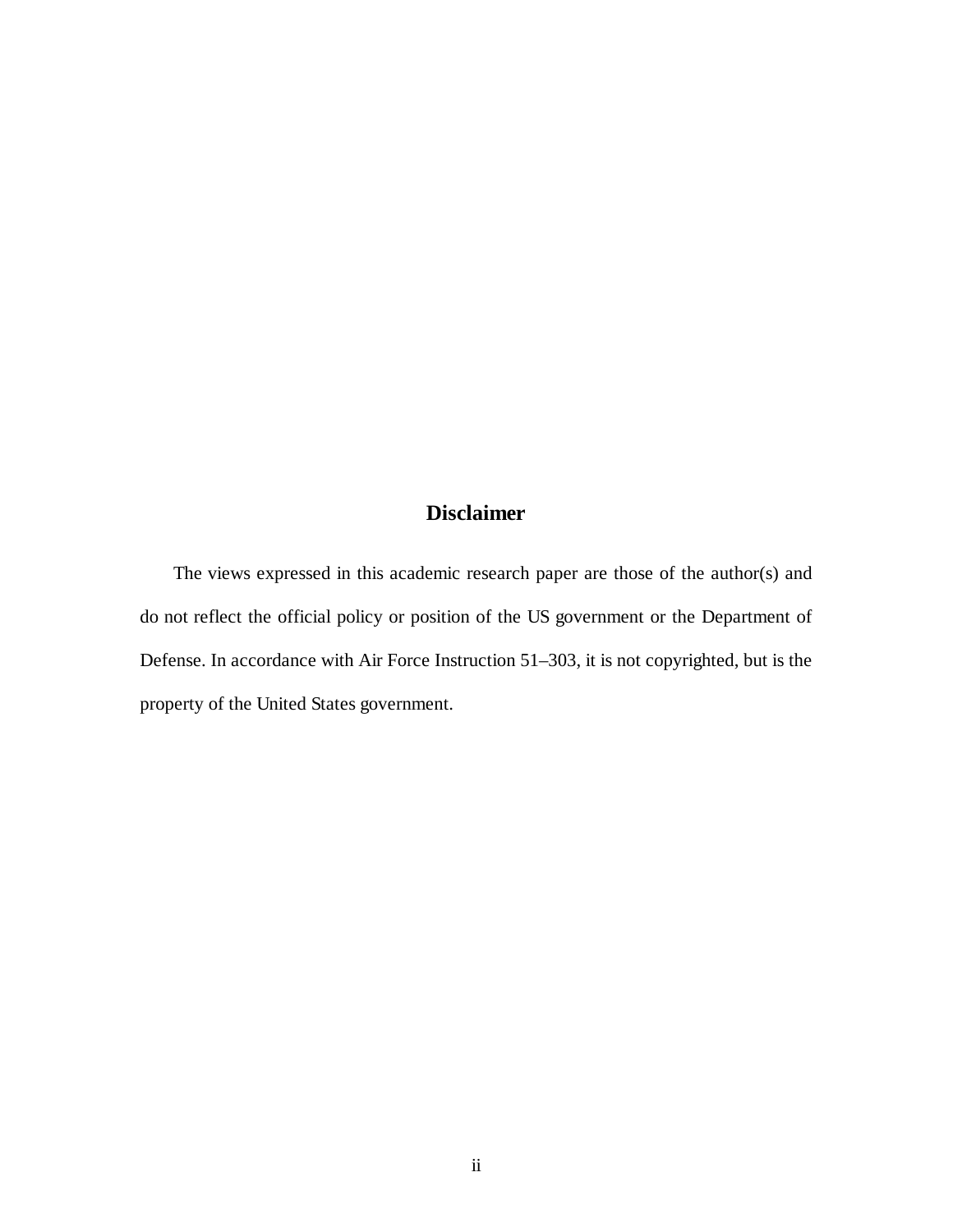# **Contents**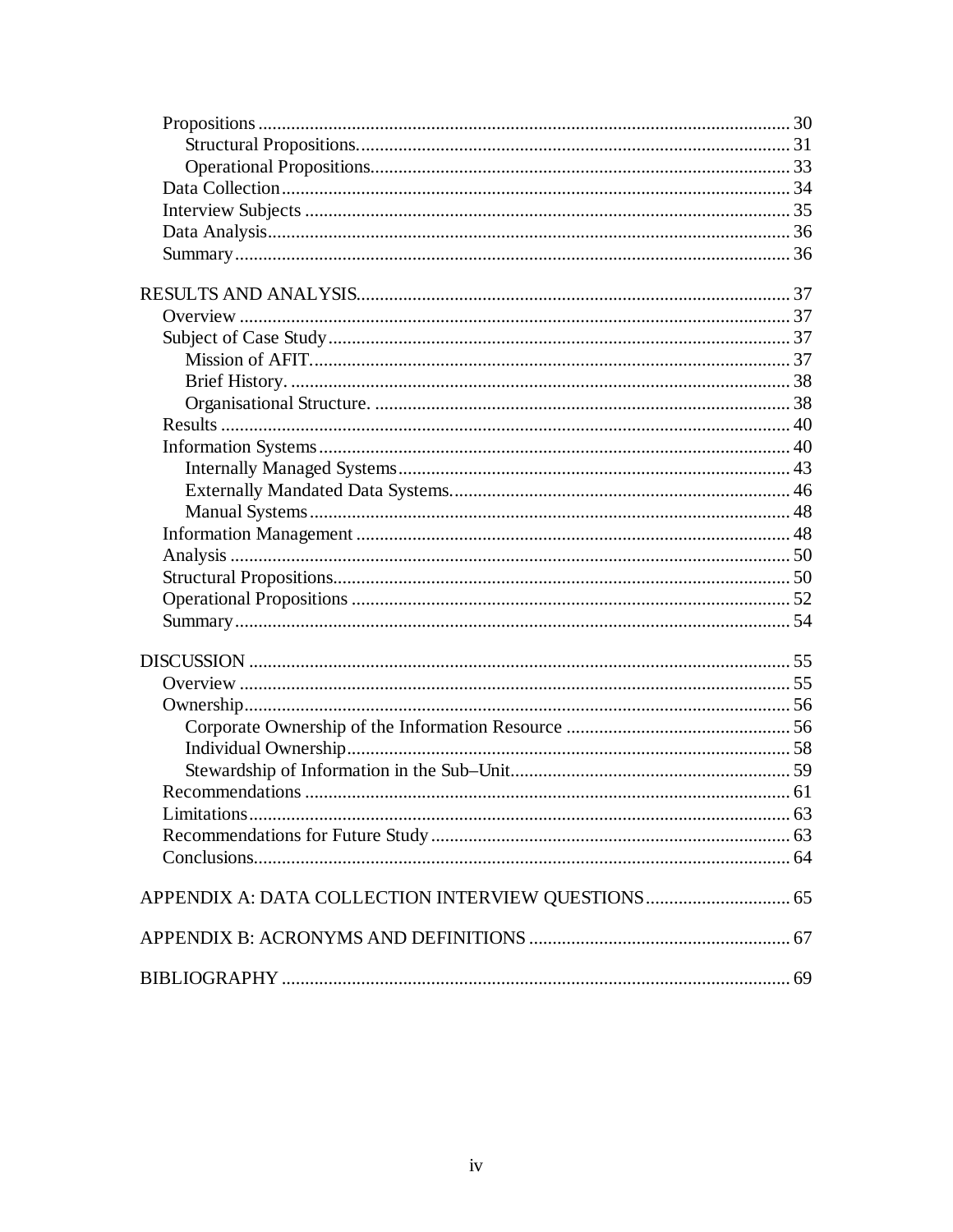# *Illustrations*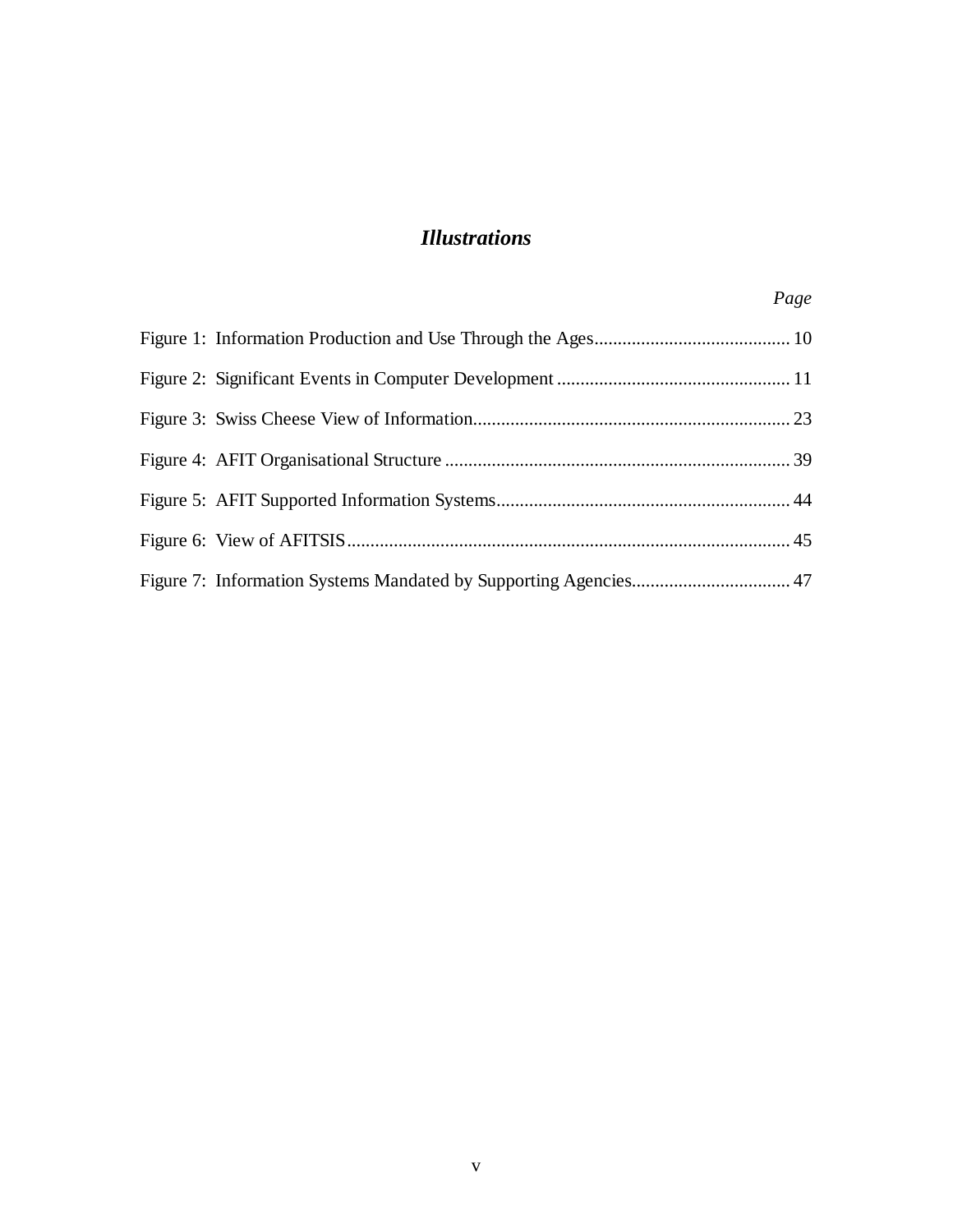# *Tables*

| Table 7: Management Responsibility for Information Systems Used by AFIT  42 |  |
|-----------------------------------------------------------------------------|--|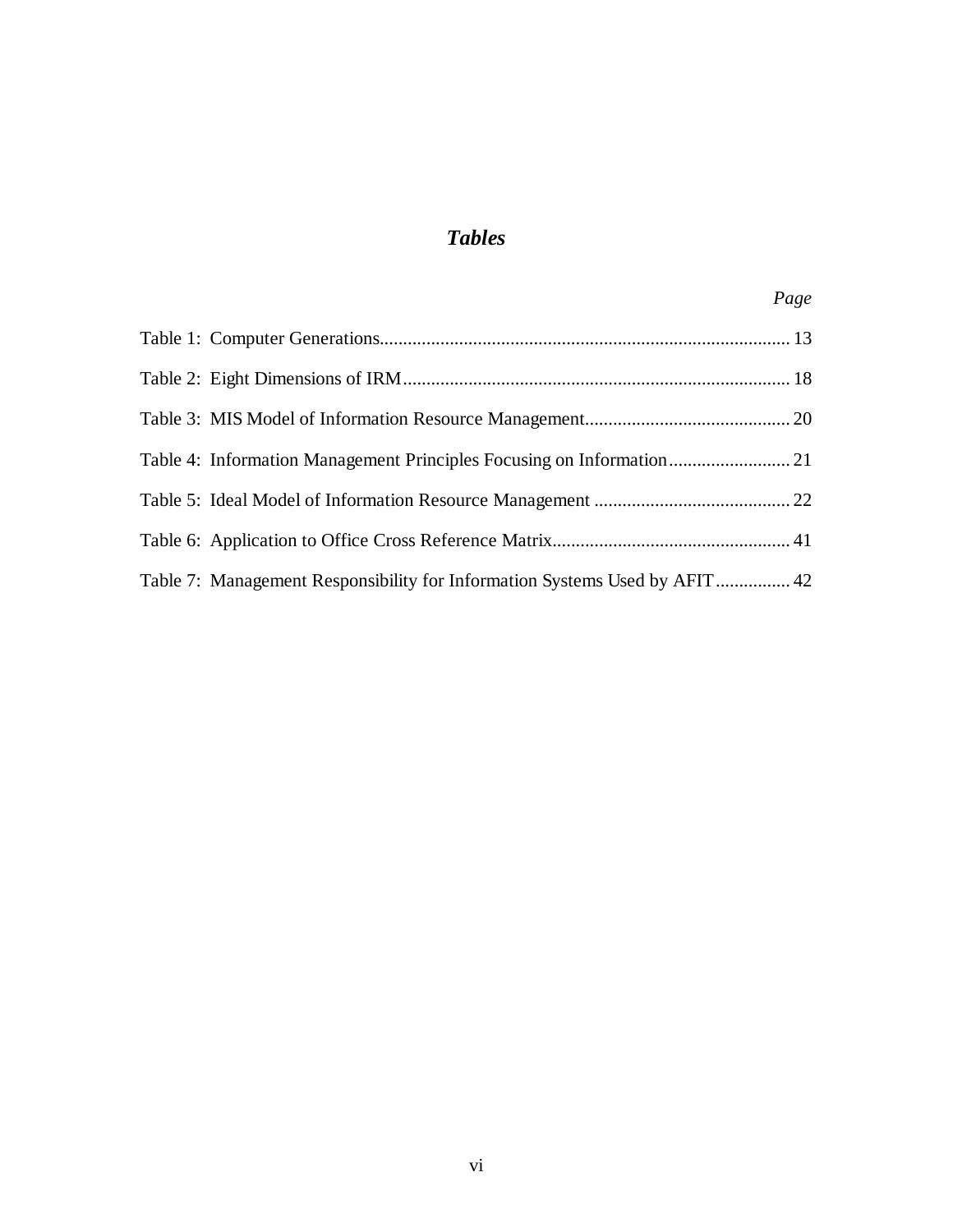## *Acknowledgments*

This research project is the capstone of an extremely interesting and enjoyable experience. I was given the opportunity to share the trials and tribulations of demanding graduate education with an extraordinary group of people – a mix of United States Air Force and Army officers, DoD civilians and other officers from nations outside the US. These people contributed in many and varied ways to make my "AFIT experience" one of my most enjoyable experiences to date.

Difficult though it is, I would like to single out for special mention and thanks, the following people. Dr. Alan Heminger, my advisor, for helping me to find a topic that I could hang onto and get excited about. Lt Col Karen Currie, my reader, for providing the clean pair of eyes to ferret out those errors of logic my own eyes were too close to see.

A general note of appreciation must be added for my GIR classmates, for allowing us to enter their lives and engendering the whole experience with a level of friendship and camaraderie that will be difficult to match.

Finally, and most importantly, my wife Dianne: without her love, understanding and undying support I would surely have given less than my best and called it done.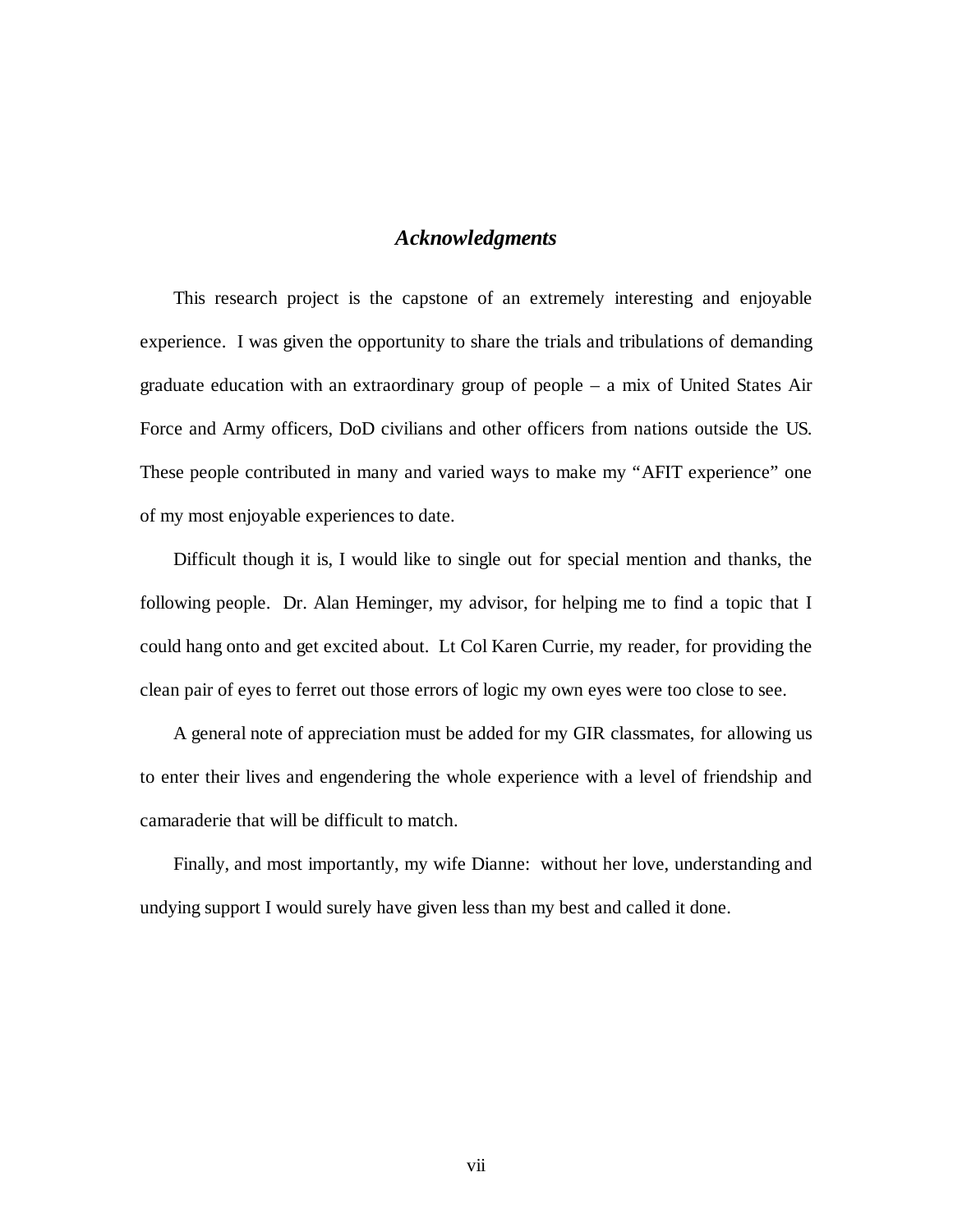## *Abstract*

Information is an important resource for businesses and government, with information quality influencing decision quality, and highlighting our need to manage our information well: as a resource. Information Resource Management (IRM) has as its goal the management of information as a resource, but has not been implemented with the level of success expected. Problems with the implementation of IRM are indicated by the presence of redundant or inconsistent data, inability to share information across systems, and difficulty finding the information on systems. We propose that these difficulties are related to behaviors linked to perceived ownership of corporate information by organizational sub–units. To evaluate the proposition, we performed a case study on an organization to see if we could identify the presence of problems, and the presence of the ownership behaviors. The case study revealed the presence of both problems with information management and behaviors related to ownership. To improve the management of information in organizations, we recommend that organizations take ownership of the information resource at the corporate executive level, and educate users of the information on the benefits of stewardship of the information they use. This will encourage staff at all levels to see information as a resource, not merely a cost of doing business.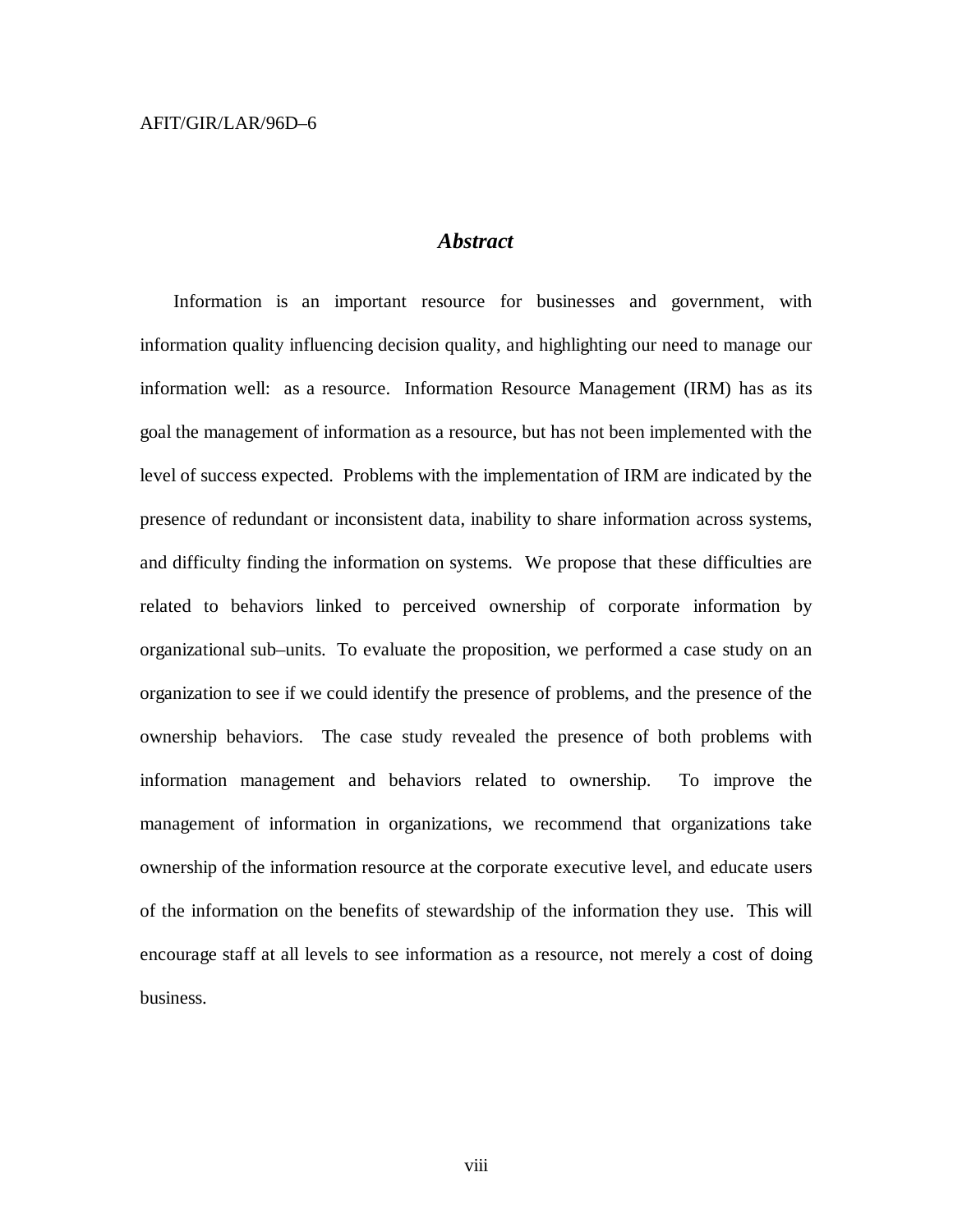## **Chapter 1**

# **Introduction**

Today, the concept of information as a resource is all but pervasive in the world of information systems, and most organizations now recognize the need for management processes for information along lines similar to those of the other recognized resources: land, labor and capital (Diebold, 1979:51; Drucker, 1992:95; Brancheau et al, 1987:23; Tom, 1991:3; Lewis et al, 1995:200; Lytle, 1986:310; Cook, 1982:53; King et al, 1982:189). Some authors, most notably Drucker, have even gone so far as to postulate that information (as knowledge) is in fact the primary resource of the knowledge society, superseding the traditional trio (1992:95). Although information was originally seen as a costly overhead to doing business, the technology evolved that allowed better use of information, and we began to see it as a resource. An indication of the increasing value of information is the rising proportion of the GDP of nations like the United States that is derived from information or knowledge work (Tom, 1991:2). This trend adds weight to the perception that information is now more a resource than a cost of doing business.

Even with this increasingly pervasive view of information as a resource, few organizations manage information in the same fashion they would finance or capital equipment. Typically information technology has been applied to solve a problem once, and then neglected until it is time to unleash new versions of technology on the problem.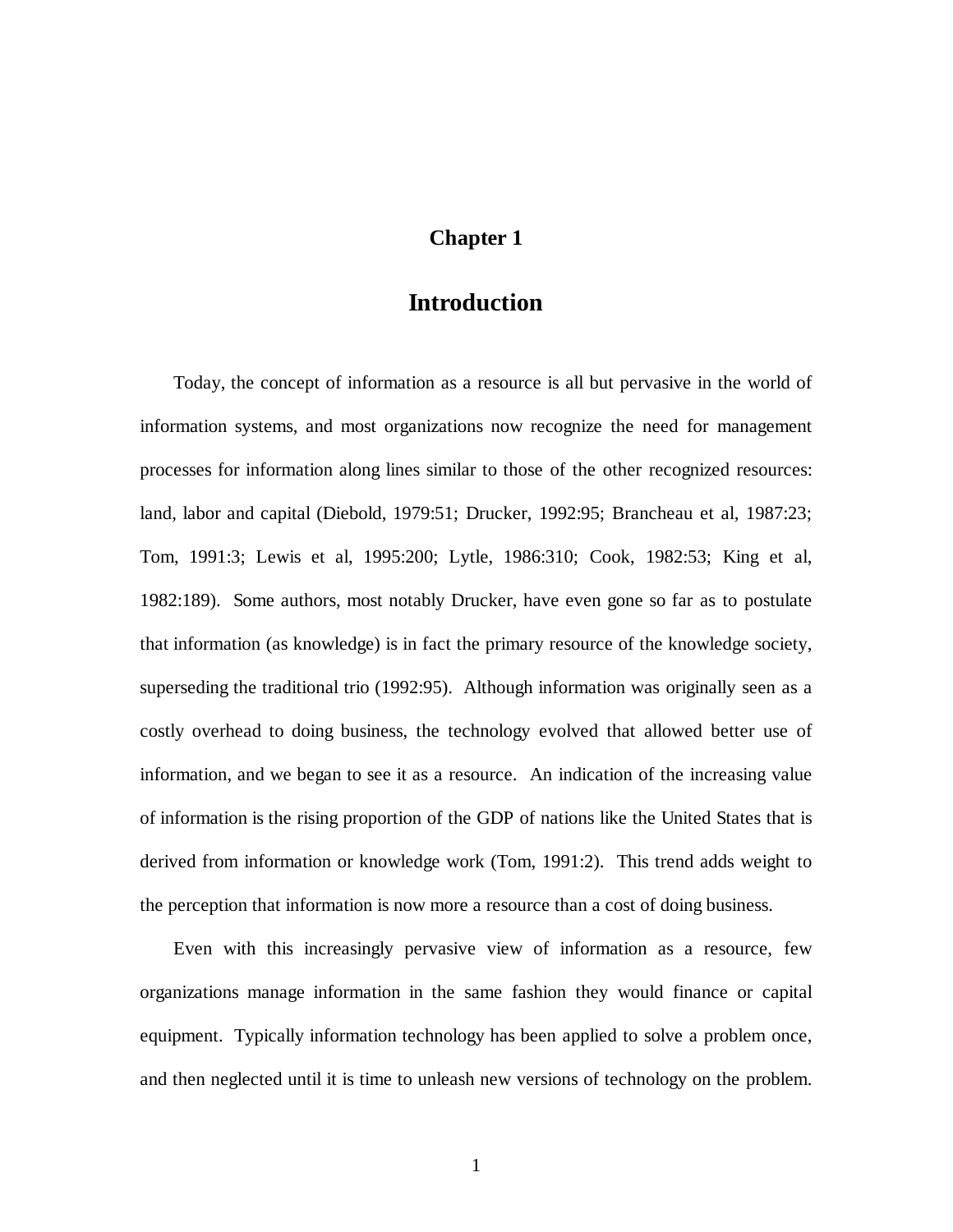This has been the case from the introduction of file processing systems, through early database systems and now with integrated management information systems.

A solution to the problem of information systems and technology management is offered by the proponents of Information Resource Management (IRM) (Bryce, 1987:89). IRM is a field that has its origins in the late 1970's and early 1980's, and during that period was discussed widely and positively, as evinced by Levitan's (1982) and Lytle's (1986) reviews of the literature. However, the field has been plagued by a lack of usable consistent definitions and principles that can be applied by the organizational information manager (Lewis et al, 1995:203; Lytle, 1986:327). Of late the discussion has been revived, partly because of the emergence of the Internet as a means of sharing organizational information in a relatively inexpensive fashion.

## **Background**

The recognition of information as an organizational resource has at once been helped and hindered by the same technologies. The evolution of technology in the computing industry makes the treatment of information as a resource possible, yet at the same time the rate of evolution makes the achievement of stability and possibility for management of information exceedingly difficult. The introduction of personal computer based networks into most organizations has made the user aware of the potential for use of information in an organizational setting, but has continuously frustrated that promise.

The proliferation of information systems has significantly increased the volume of information that needs to be managed, and the disparate systems on which this information exists have prevented integrated management of the information.

2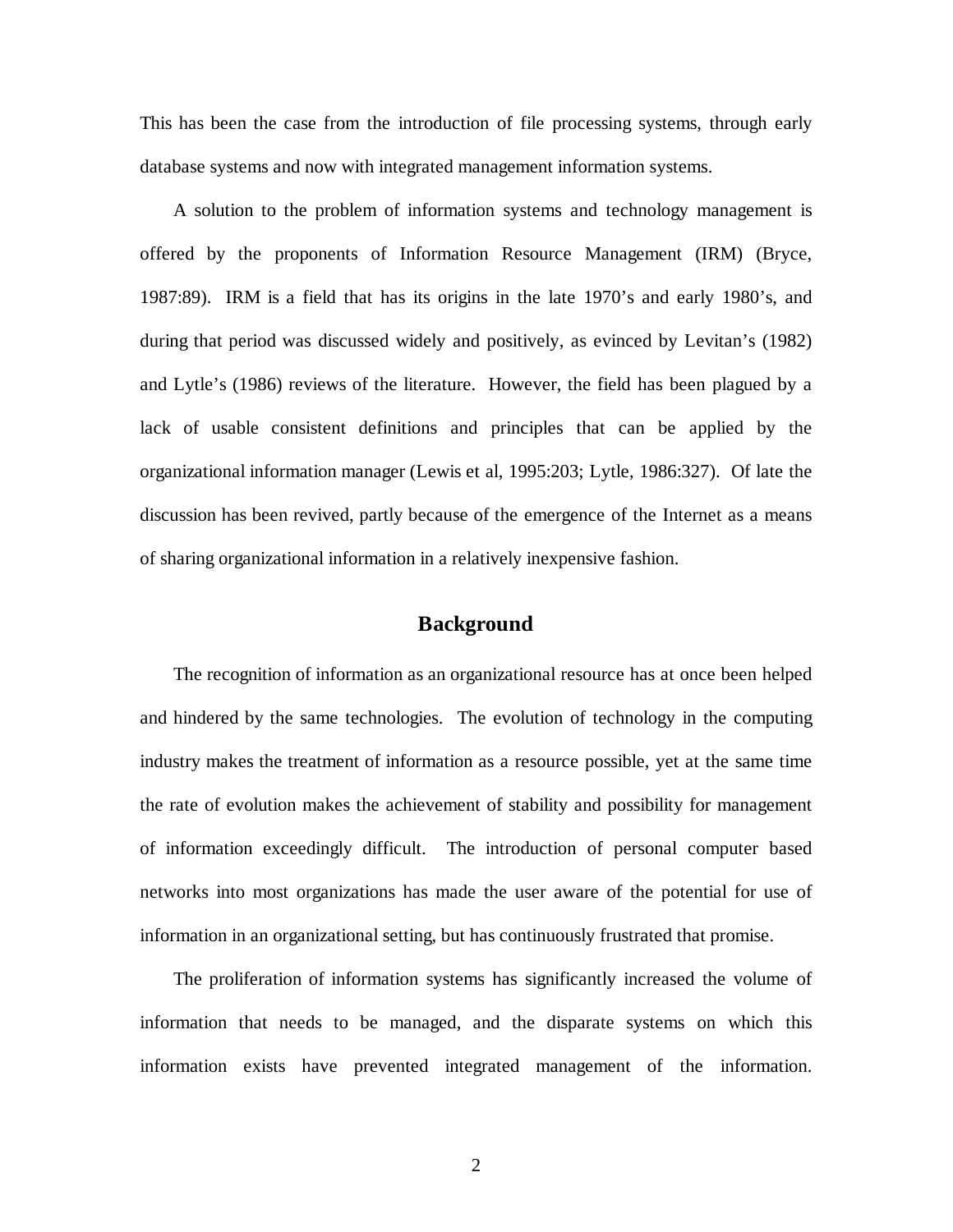Consequently we feel ourselves to be often overloaded by the amount of information that we receive and must process to be able to make quality decisions.

The current economic environment for most organizations makes it even more imperative that we apply some management flair to the information resource. After all, the benefit of information is that it can aid the use and management of other resources by improving the decision quality where they are concerned (Lytle, 1986:311; Meltzer, 1981:60). However, this improved decision quality can only be achieved if we improve our management of information. To this end we will look at the role of information resource management (IRM) in providing the necessary change in organizations to improve information management, and improve the utilization information systems.

Early applications of computers were intended mostly to *pave the cowpaths* and automate manual systems in organizations, providing a means of speeding up data processing tasks for specific applications. These early applications were based on file processing, and were not very portable or capable of easily sharing information with other applications, even those running on the same computer system. The process of making the different, independent applications communicate with each other and share data files often required changing the structure of the data files, and in most cases the application programs as well, to match the new data file structure (McFadden et al, 1993:17; King et al., 1982:187). This process was so difficult to manage and so prone to error that "as information needs were recognized, they were satisfied through dedicated applications and dedicated data files (King et al., 1982:186)" leading to gross duplication of data and propagation of inconsistency and errors.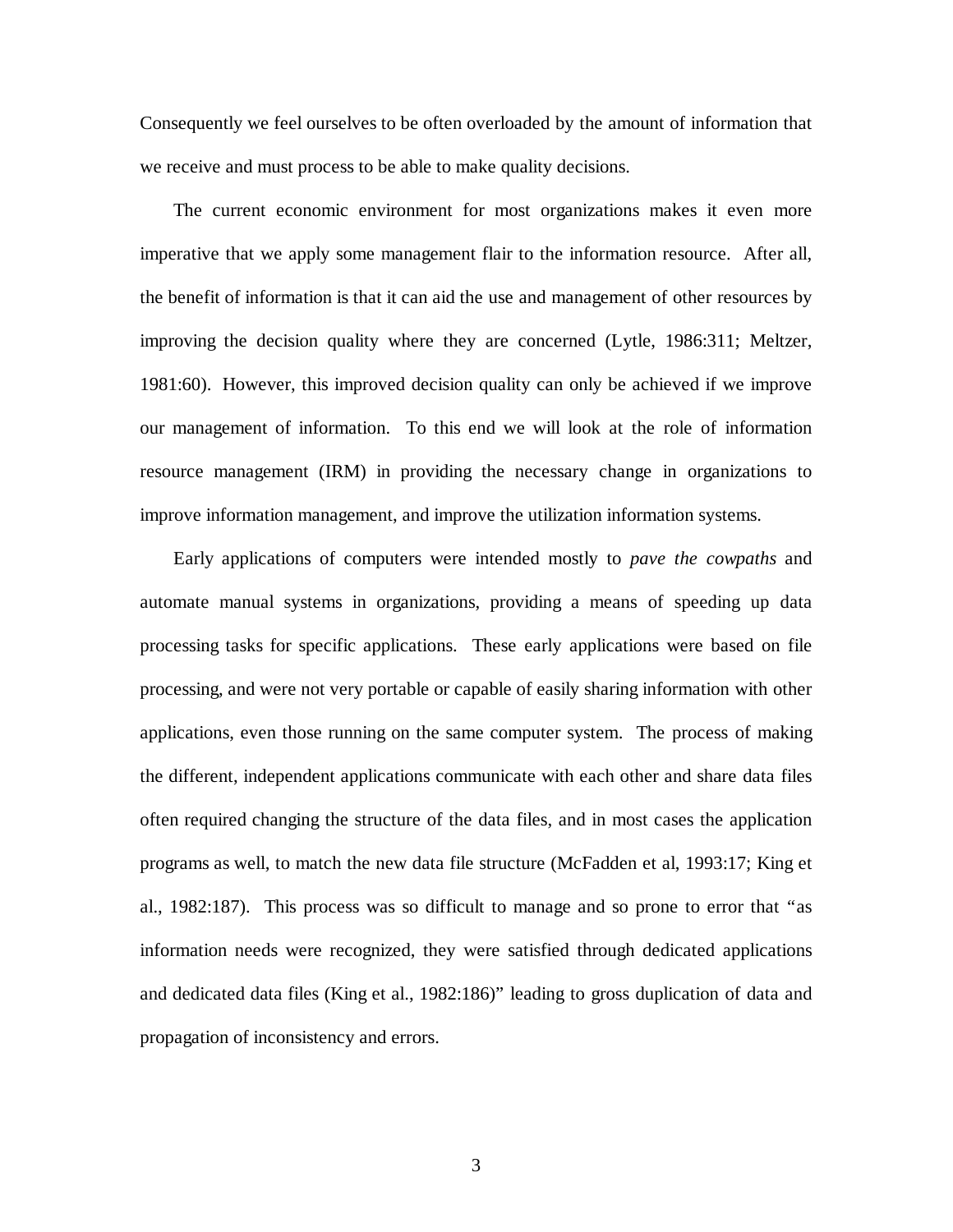On the positive side, the development of these file processing systems did reduce the overall cost of data capture and information production, by reducing the number of staff involved in capturing and collating the data. On the negative side, these computer systems were extremely expensive to purchase and maintain.

The next significant phase in the information revolution was the introduction of database management systems (DBMS). The DBMS was intended to overcome the various problems of using a stand–alone systems development approach for each new system. The required data would be identified up front as part of the database development, and would be available to any application created in the same DBMS – essentially creating a data pool from which data could be drawn to create new information (King et al. 1982:187). Three models of the database management system emerged for consideration by users: the hierarchical, network and relational models. Of these, the most important development was that of the relational database model by E.F. Codd in 1970. The relational model provides the best support for IRM because it provides the greatest flexibility and ease in the sharing of data among applications.

The increased flexibility and commensurate increase in use of the Relational Database Management System (RDBMS) allowed databases to proliferate in many organizations, often without much planning or control. This issue was addressed through the development of the field of information resource management (IRM) in the 1970's and 1980's, partly as a result of the Paperwork Reduction Act (PRA) of 1980. Since that time, much has been written on the development of the IRM field, with Lytle (1986) providing a sound review of the progress during the 1980's. Lewis et al (1995) attempted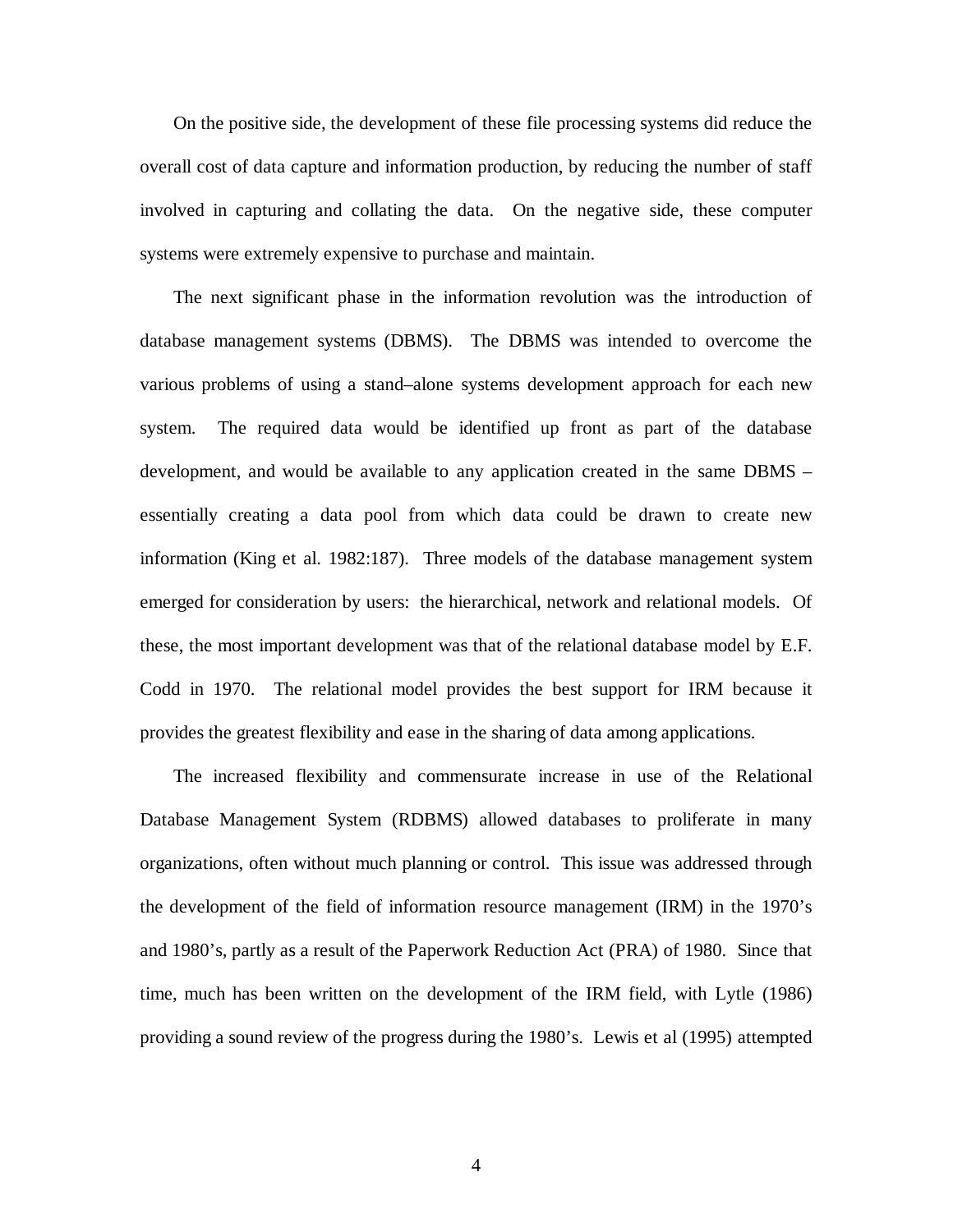to further refine the IRM concept and provided eight dimensions by which the level of IRM implementation in an organization can be measured.

## **Problem Statement**

Despite the advances in information technology, sharing corporate information effectively remains an elusive goal. The advent of relational database management systems has alleviated some of the original problems but most information systems still are very poor at sharing information with each other. This is of some concern with management appearing to support the view of information as a resource with the development of senior executive positions in many organizations with titles like Chief Information Officer (CIO), Chief Data Officer (CDO), data administrator etc. These titles all speak to an increasing importance of information to organizations, and to the implementation of the principles of IRM, but still information is poorly managed. The question that needs to be asked is why is information so poorly managed? Why do information systems still have high levels of redundancy and inconsistency? Why is the resource information allowed to be squandered through inappropriate management?

The research will investigate the proposition that a primary cause for failure of information management techniques, such as IRM, is the unexpected impact of the concept of ownership of information. This research will propose the concept of stewardship as an alternative to ownership of information at the organizational sub–unit level.

This position will be tested using a case study methodology. The case study was deemed an appropriate technique because it provided the opportunity to take the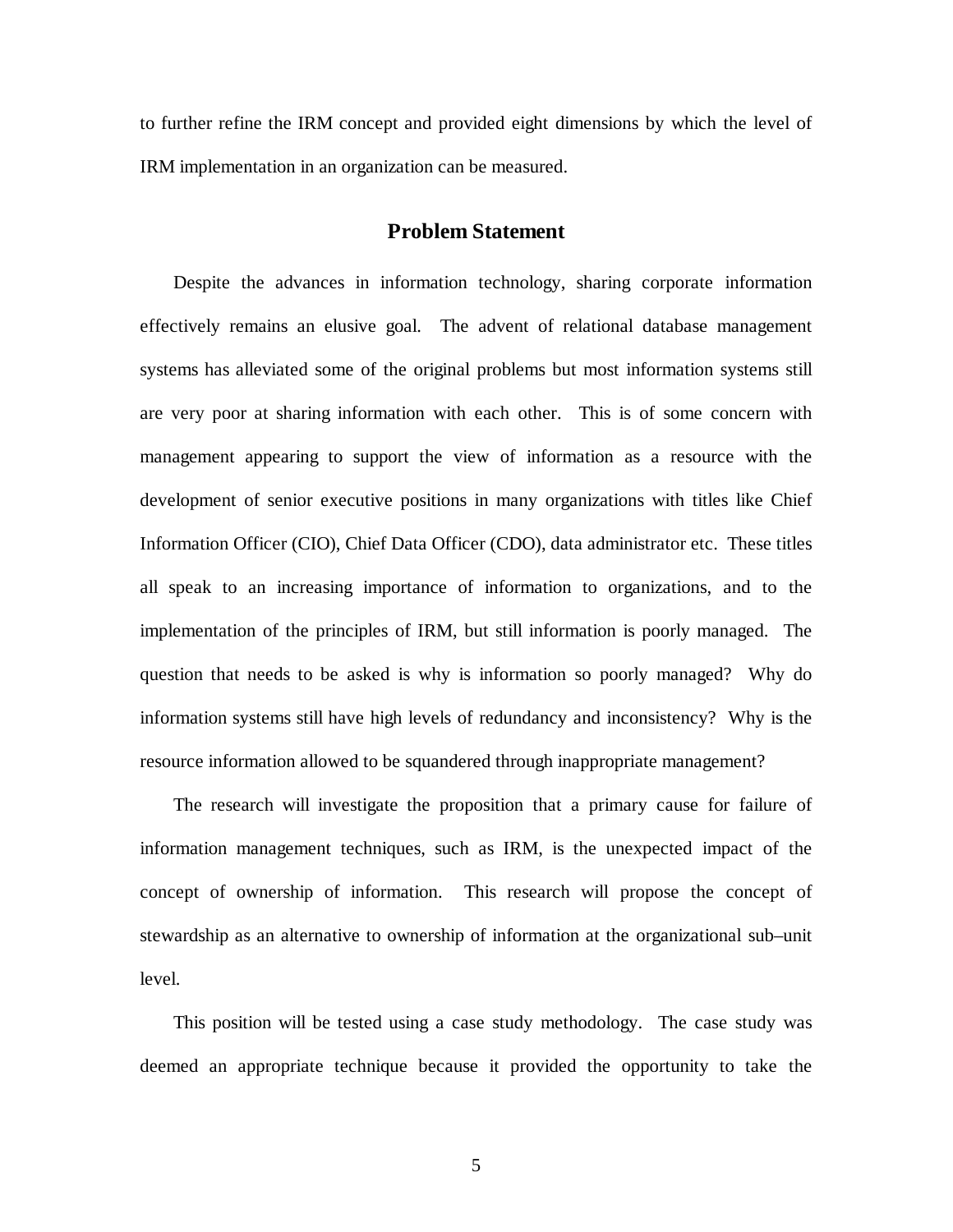theoretical knowledge into the field and compare theory with practice, allowing the researcher to make observations about the differences. Further, the case study allows the researcher to observe the actions, present and historical, of the subjects to determine their level of understanding of the principles of information resource management. Finally, the case study uses multiple sources allowing for verification of data across interviews and sources.

The subject selected for the case study was the Air Force Institute of Technology (AFIT), Wright–Patterson Air Force Base (WPAFB), Dayton, Ohio. AFIT is a component unit of Air University (AU) and the major command Air Education and Training Command (AETC) in the United States Air Force (USAF). AFIT is the USAF's graduate school and the site for many professional continuing education (PCE) courses. Like most government departments it has a substantial information systems infrastructure. In Winter 1996 the Commandant commissioned a study on the possibility of creating an Executive Information System (EIS) for AFIT executive staff. The author was a member of the team that completed the investigation of information needs and capabilities (Heminger et al, 1996).

The data collected during that study will be analyzed from the perspective of information management and ownership for this research.

### **Research Question**

There were three primary investigative questions that served to focus this research effort, and these are described below.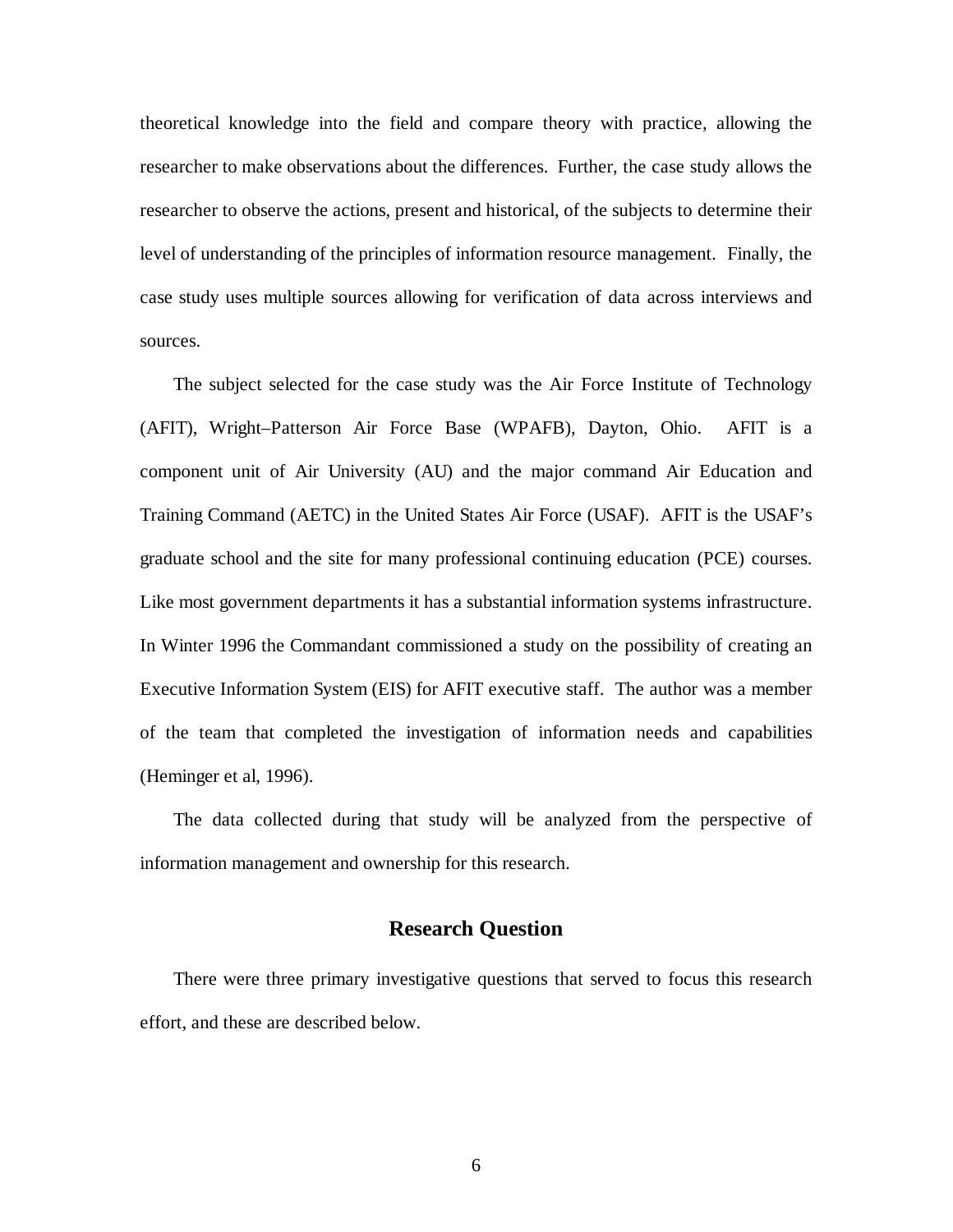1. In an organization that demonstrates inadequacies in management of information, can we identify behaviors related to perceived ownership at sub–unit level?

The behaviors observed reflect the perceptions of those who work with information and affect how they treat that information. As an owner of any item there is a more proprietary attitude in its use and a general reticence to share it. This question is intended to focus on the impact of ownership perceptions of the individual on the organization as a whole. Our contention is that the ownership rights belong to the organization, with stewardship granted to the individual as the need arises. The issue of ownership relates directly to the level of successful implementation of the principles of IRM in organizations in general, and the threats posed by redundancy and inconsistency of information, to name a few of the potential limiting factors.

2. Does it appear that these ownership behaviors at sub–unit level are responsible for the inadequacies of information management?

Knowing that owning is different from stewarding, do we detect any effects from the actions of owners and stewards? We believe that owners will be more likely to maintain separate data sources that are not linked to the primary organizational sources, and so run the risk of contamination and inconsistency and redundancy. Further, the owner will not volunteer the presence of this source until directly confronted, but will seek out other similar sources. In this instance the issue of political utilization of information is of interest.

3. What recommendations can be made that would be likely to improve the management of organizational information?

7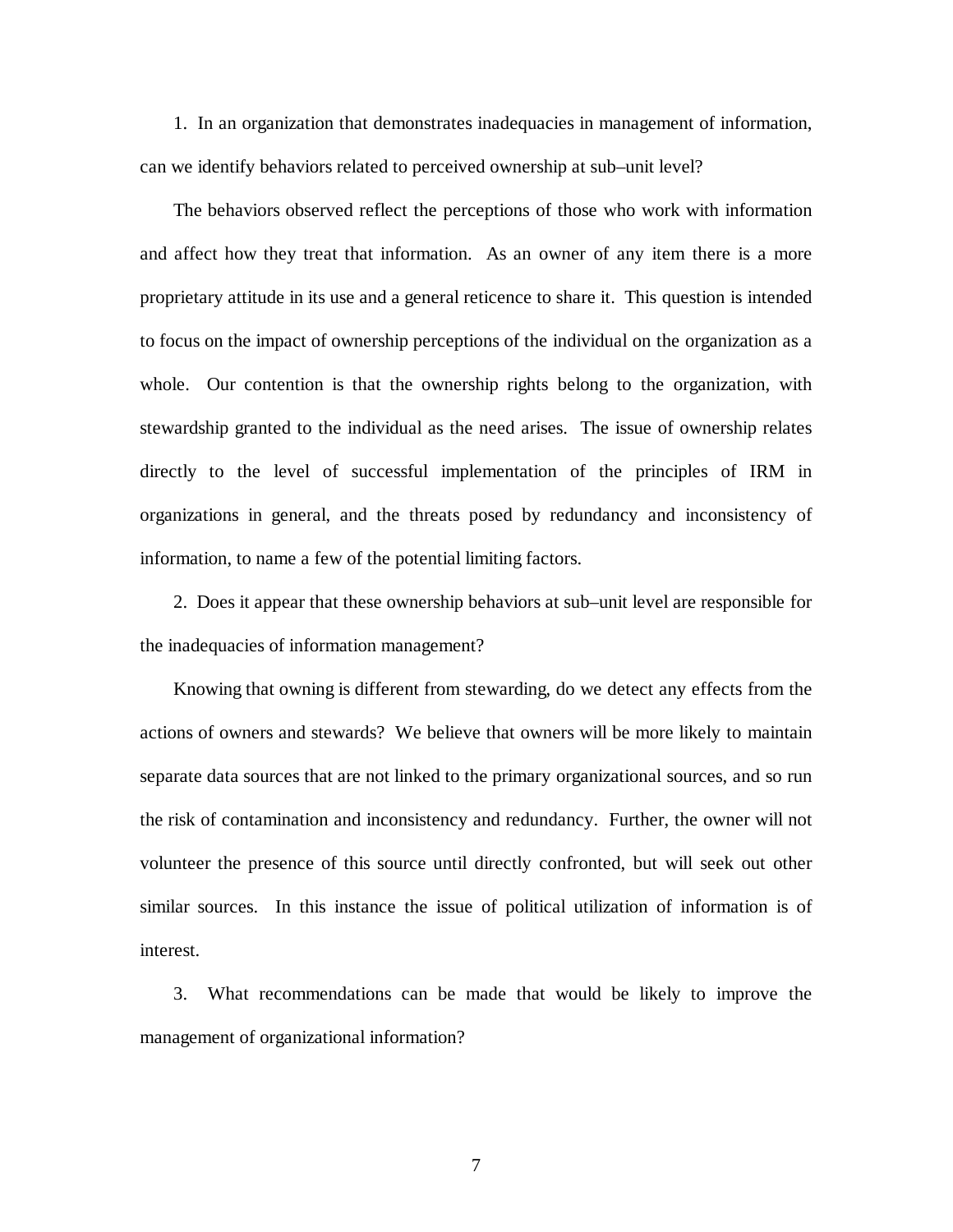If we do find differences in the actions of people depending on their perception of ownership or stewardship of information, then there is practical value in considering what steps we might take to improve the management of information inside the organization. These improvements could be applied inside an organization to improve the overall management and control of the information resource.

### **Summary**

This study will explore issues of perceived information ownership and their impact on the effective management of organizational information. The study is organized into five chapters. This chapter, Chapter 1, provides the introduction and background for the research, and details the problem statement and investigative questions that are the basis for the research. Chapter 2 will provide a review of the current literature, beginning with a brief history of information in post industrial revolution organizations and addressing the change in treatment of information and its acceptance as an organizational resource. The chapter will then address the most prevalent methodology for managing information inside organizations: Information Resource Management, and introduce the concepts of information ownership and stewardship. Chapter 3 will address the methodology for conducting the research including detailing characteristics of the subject of the research, and the data collection technique. This chapter will also detail the propositions used to examine the organization. Chapter 4 will provide the results of the data collection and the analysis of these results in light of the propositions detailed in Chapter 3. Finally, Chapter 4 will discuss the results obtained in Chapter 5 along with implications and suggestions for future research.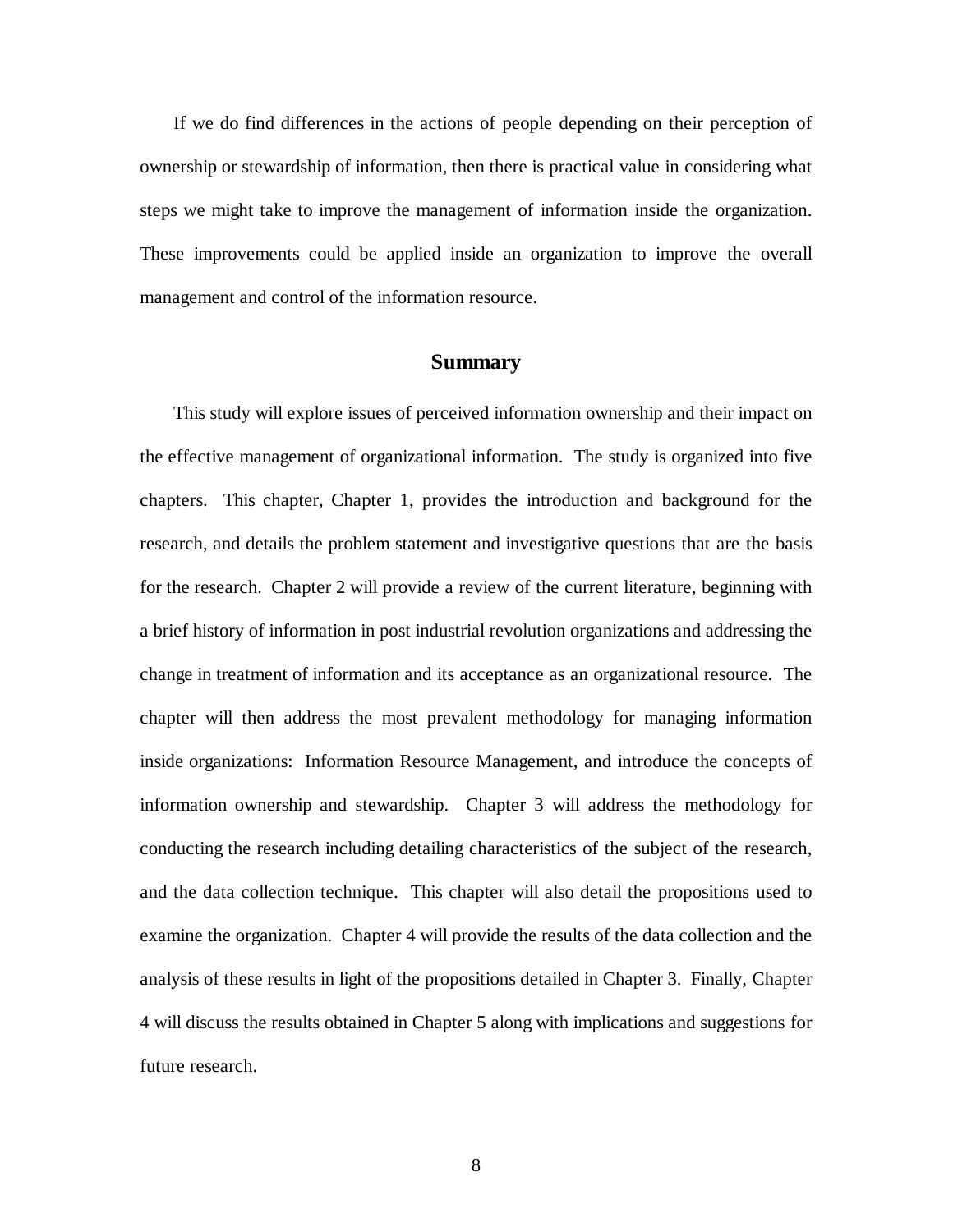# **Chapter 2**

# **Literature Review**

## **Overview**

This chapter will explore the literature to present a current view of how information is treated in organizations. It will provide evidence that information is in fact being treated or identified more and more as a resource for corporate organizations to manage, and provide a set of principles that describe the approach necessary to manage information, information resource management (IRM). The chapter will describe how this management approach is failing. Finally, the chapter will posit that the cause for the lack of success of IRM implementation to this point is related to the lack of understanding and acceptance of the power of information ownership in the organization.

## **Historical Perspective**

To help in understanding why Information Resource Management is necessary, it is beneficial to review where information and data management have been, and how these areas have developed, particularly the impact of improvements in computer and communications technology.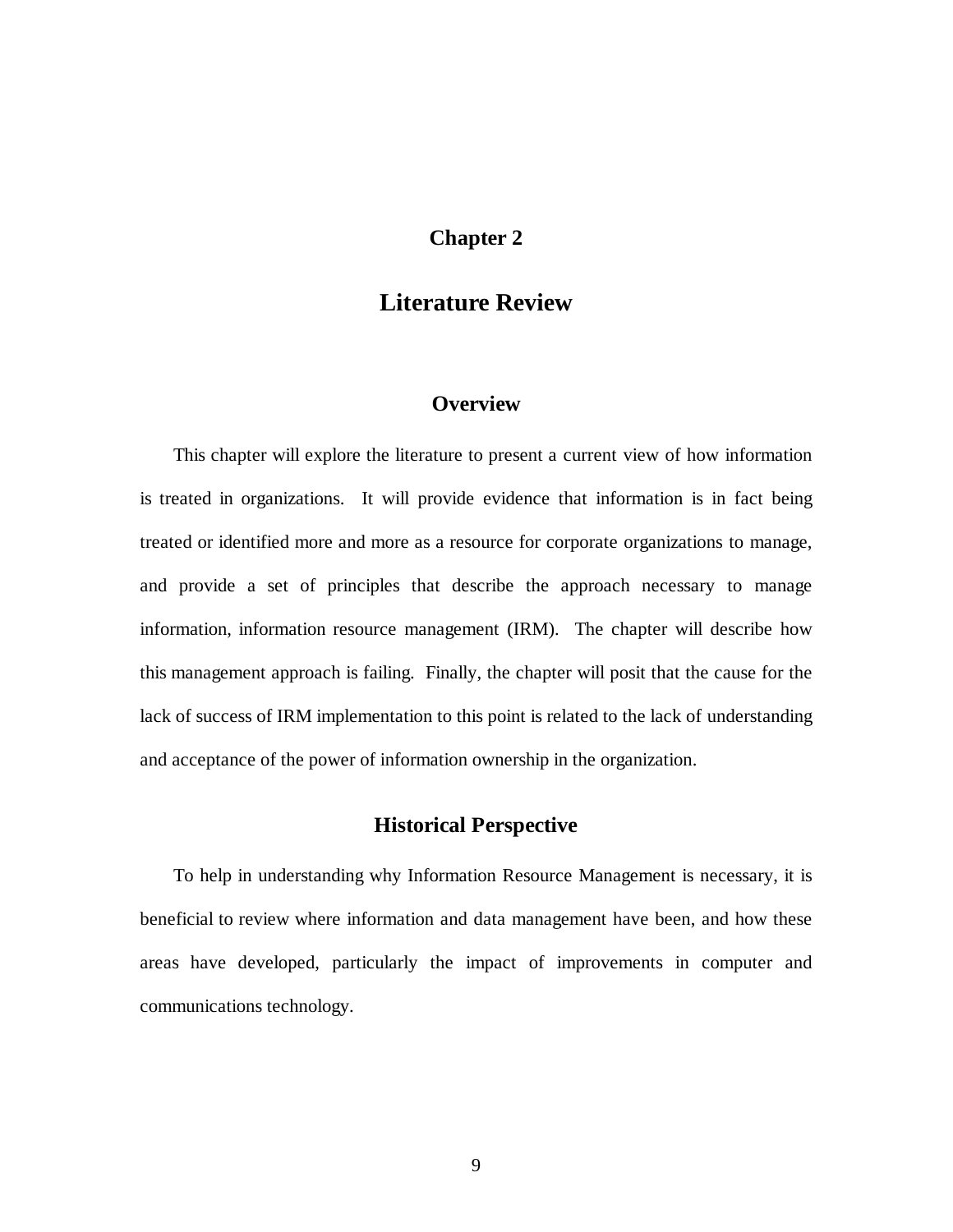#### **Early Data Processing**

Information, the amalgam formed from the raw material data, has always been of great value to Homo Sapiens. The knowledge that has been gained through the analysis of this information, has enabled us to advance rapidly, performing ever more complex feats: the steam engine, the airplane, the computer, the space shuttle. None of these events would have been possible without the collection and aggregation of information to form the various disciplines of science, engineering and management.



**Figure 1: Information Production and Use Through the Ages**

The medium and method of presentation have changed but the value of information remains. To a greater extent it is the changes in the medium that have facilitated the advances in the disciplines above. Figure 1 illustrates, in broad terms, some significant points through the history of data processing and their impact on information volume and availability. Notably, the most significant increases in volume are occurring right now,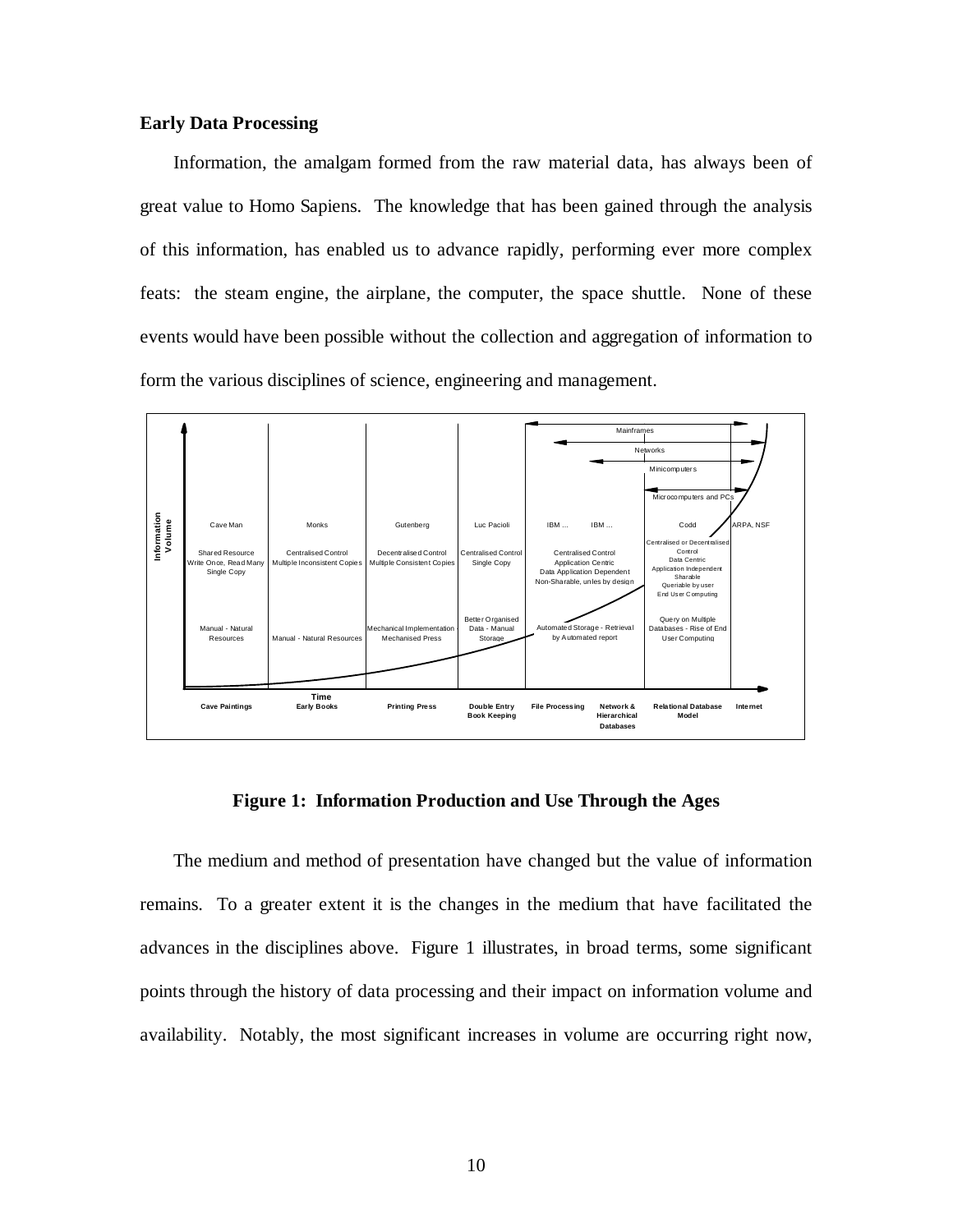with the popularity of the Internet and World Wide Web moving large amounts of data into the realm of accessibility for any and all who wish to use them.



**Figure 2: Significant Events in Computer Development**

The industrial revolution gave rise to manufacturing organizations on a scale not hitherto seen. These large organizations needed to develop systems for controlling and managing the company. The earliest forms of mass data processing systems were employed by these companies and were manual and paper based, requiring legions of clerical workers to manage and maintain the paperwork that kept organizations running.Needless to say the cost of employing and managing a large group of employees for the sole purpose of maintaining paper records made information collection an expensive necessity. Further, the manual nature of the process introduced errors of many forms: transcription errors; duplication and redundancy errors; inconsistency errors; pure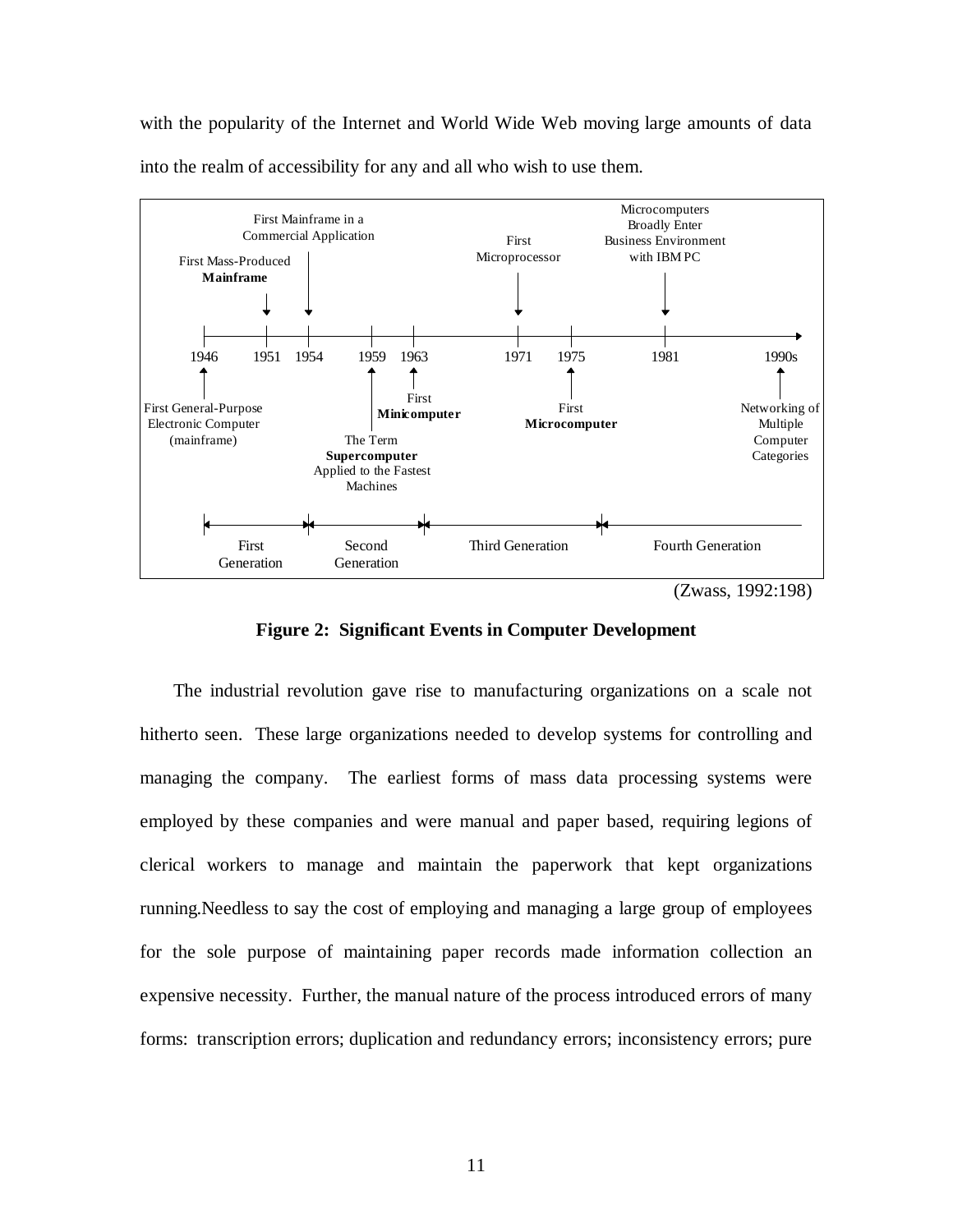arithmetic errors. All the more reason for concern was the fact that the primary focus of these systems was financial control and management.

This trend continued into the first commercial electronic data processing systems which were initially focused on financial data processing. The earliest computing system used in a business application was a UNIVAC I, built in 1951 and adopted by General Electric in 1954 (Zwass, 1992:198)

Figure 2).

#### **File Processing Era**

The early computing systems utilized applications based on batch operation and file processing. The applications were programmed using punch–cards, a painful and laborious process, also prone to errors. The data for the application to manipulate was prepared on the cards and then loaded into the computer in a batch process, usually overnight. The data was stored in a file on the system secondary storage media – at this time usually paper or magnetic tape.

The available memory of these early machines was (by today's standards) extremely small, typically 2–4 kilobytes (Kb) (see Table 1). This scant memory resource had to be managed extremely well during program operation to prevent the system from *crashing*, consuming valuable time and manpower to reload and re–run jobs. Consequently, the file processing system was usually tailored to the particular computer and peripherals on which the application was being run, to optimize the usage of memory, and increase overall computation speed.

Applications based on file processing, therefore, were not very portable or capable of easily sharing information with other applications, even running on the same system.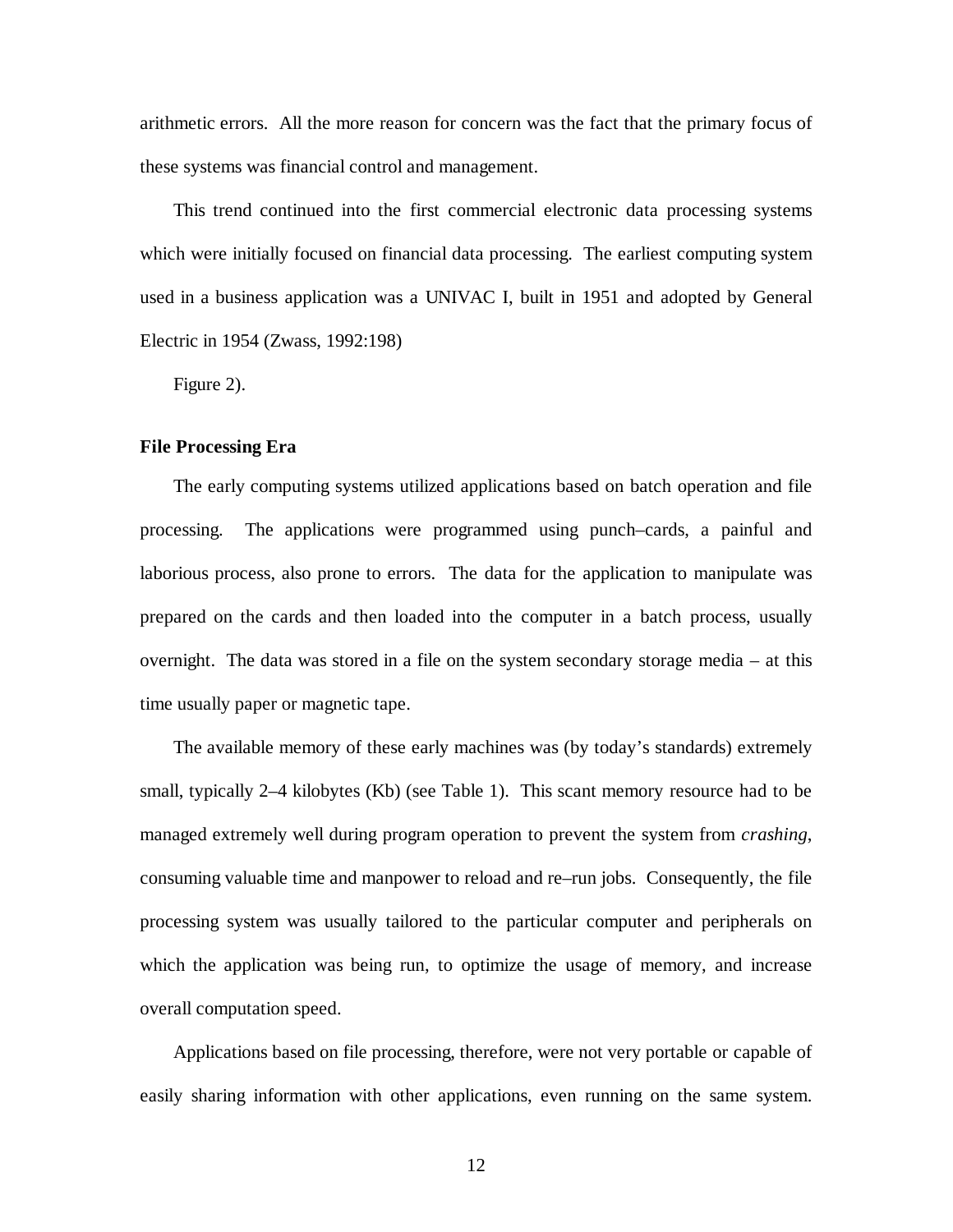Although possible, the process of making the different independent applications communicate with each other and share data files would often require changing the structure of the data files and in most cases, the application programs as well, to match the new data file structure (McFadden et al, 1993:17; King et al., 1982:187). This process was so difficult to manage and so prone to error that "as information needs were recognized, they were satisfied through dedicated applications and dedicated data files (King et al., 1982:186)," leading to gross duplication of data and propagation of inconsistency and errors.

|  |  | <b>Table 1: Computer Generations</b> |
|--|--|--------------------------------------|
|--|--|--------------------------------------|

| <b>GENERATION</b>                                          | <b>FIRST</b>                               | <b>SECOND</b>                                           | <b>THIRD</b>                                                                               | <b>FOURTH</b>                                                                                 |
|------------------------------------------------------------|--------------------------------------------|---------------------------------------------------------|--------------------------------------------------------------------------------------------|-----------------------------------------------------------------------------------------------|
| Years                                                      | 1946–55                                    | 1956–63                                                 | 1964–77                                                                                    | 1978–present                                                                                  |
| <b>Fundamental</b><br>technology                           | Vacuum tubes                               | <b>Transistors</b>                                      | circuits<br>Integrated<br>(small-to large-scale)<br>integration)                           | <b>VLSI</b><br>and<br>microcomputers                                                          |
| Prominent computers                                        | UNIVAC I and $\text{II}$<br>IBM 700 series | CDC 3600<br><b>IBM</b> 7000<br>series<br><b>RCA 501</b> | CDC 6600 and 7600<br>IBM System/360 and<br>370<br>$PDP-8$<br><b>DEC</b><br>and<br>$PDP-11$ | Cray Y-MP<br>IBM System/390 and<br>EX/9000<br>DEC VAX 6000 IBM<br>PC. PS/2<br>Apple Macintosh |
| Typical<br>speed<br><i>(instruction)</i><br>per<br>second) | 40,000                                     | 200,000                                                 | $1-10$ million                                                                             | $10-300$ million                                                                              |
| Typical size of main 2-4 Kbytes<br>memory                  |                                            | 32 Kbytes                                               | 256 Kbytes-2Mbytes                                                                         | $16 - 512$ Mbytes                                                                             |

(Zwass, 1992:200)

On the positive side, the development of these file processing systems did reduce the overall cost of data capture and information production, by reducing the number of staff involved in capturing and collating the data. On the negative side, these computer systems were extremely expensive to purchase and maintain and, as stated, they did not share information easily.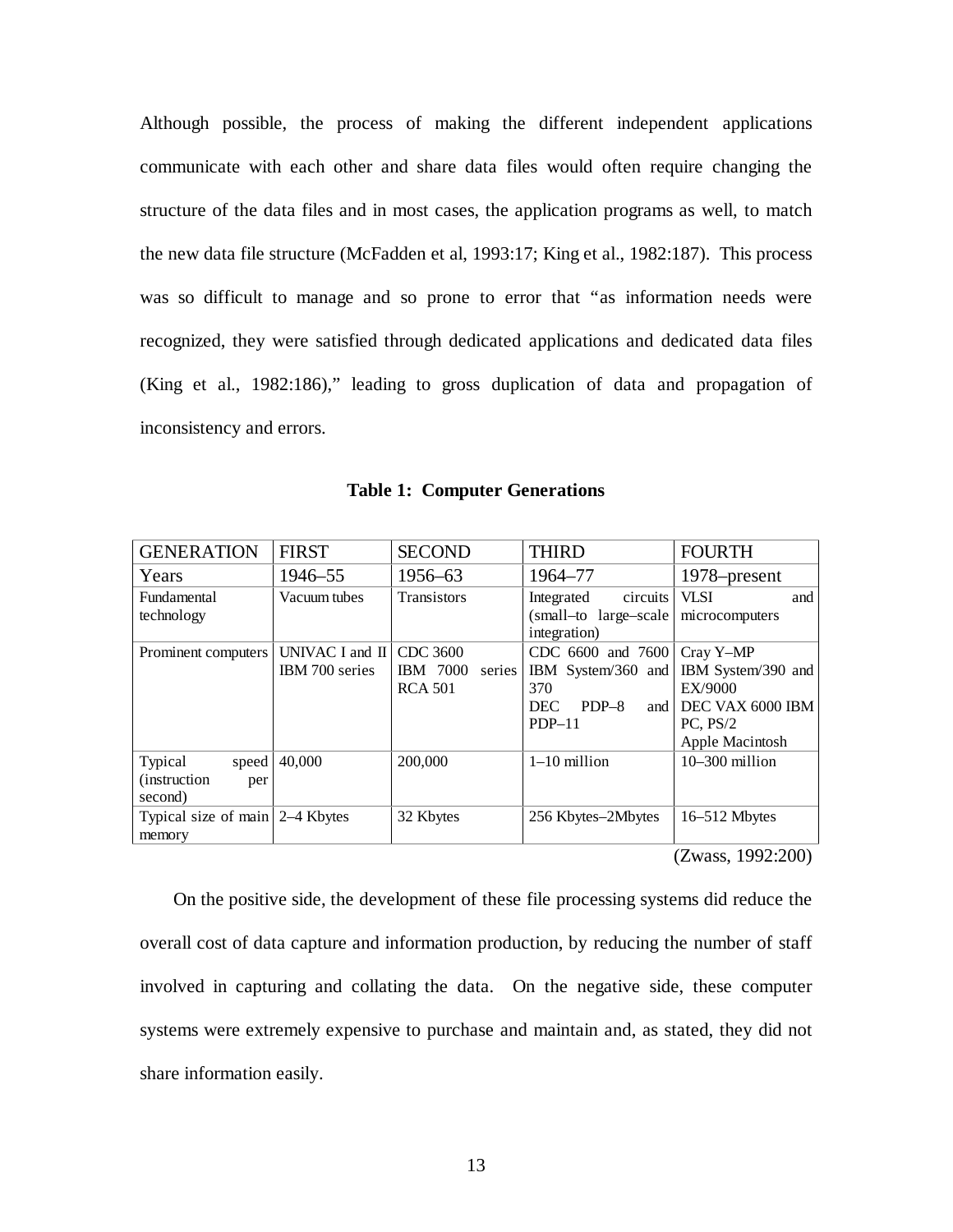#### **Databases and Data Independence**

The next significant phase in the information revolution was the introduction of database management systems (DBMS). The DBMS was intended to overcome the various problems of using a stand–alone systems development approach for each new system. The required data would be identified up front as part of the database environment, and would be available to any application created using the same DBMS – essentially creating a data pool from which data could be drawn to create new information (King et al. 1982:187). Three models of the database management system emerged for consideration by users: the hierarchical, network and relational models. Of these, the most important development was that of the relational database model by E.F. Codd in 1970.

#### **Hierarchical and Network (CODASYL) Models.**

The precursors to Codd's relational model were the hierarchical and network models. The hierarchical model was developed by IBM and continues to be used on mainframes today (McFadden et al., 1993:493). The hierarchical model creates a structure that looks like an organizational chart. More precisely, each record has a parent record at the root level of the tree structure to which it is linked. Given that many real world situations are not hierarchical, these databases require duplication of records or links that would break the hierarchy (Zwass, 1992:299–301, McFadden et al., 1993:494–496). In practice, the duplication of records is usually employed (Zwass, 1992:300), and this contributes to continued redundancy issues. The network database model is more general than the hierarchical model, consisting of records that may be linked using a *network* of pointers (Zwass, 1992:301). This inter–linking of records removes the need for the duplication of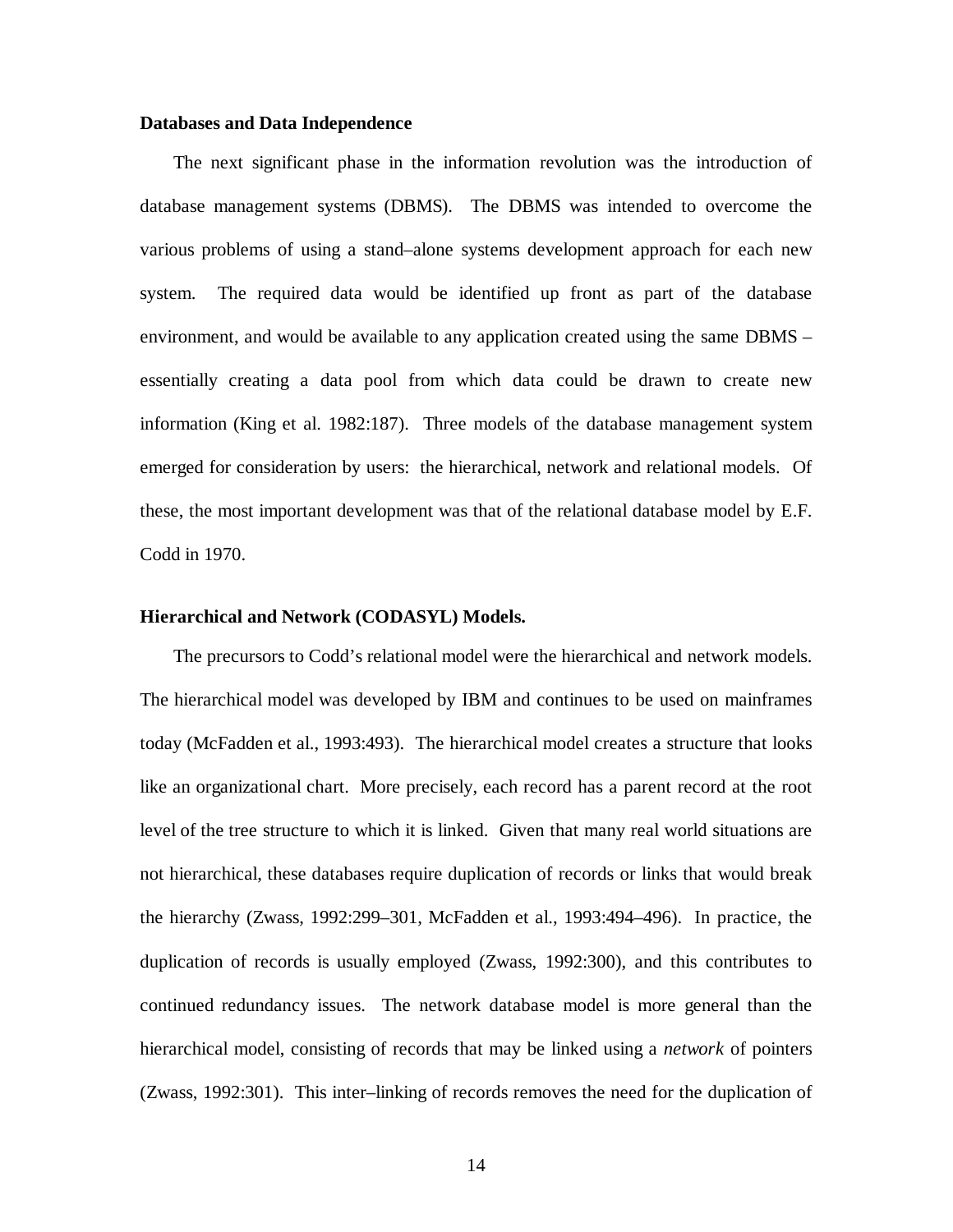records. The network model is also called the CODASYL (COnference on DAta SYstems Languages) model for the standards organization responsible for maintaining the standardized definition for the networked database (Zwass, 1992:301; McFadden et al., 1993: 517).

In general these models performed better than the single purpose file processing systems, providing that care was taken with the initial design of the system. However, they were still limited by the need for extensive knowledge about data models employed, and the difficulty of modifying these models as needed. The relational model addresses many of these concerns.

#### **Relational Model**

The relational model overcomes these problems by providing easy access to stored data, thus simplifying the process of sharing information between systems. The relational model is deliberately created independently of the application, and thereby simplifies integration of data across applications, by creating a known pool of data available for use by applications. This data independence also reduces the maintenance impact of changing components either in hardware or in software applications. One change in an application does not preface a major rewrite of other applications to maintain application validity.

## **Information as a Resource**

As the technology evolved that allowed better use of information, we began to be able to share information among different applications. Information that had been collected for one purpose could be combined with other information, thereby serving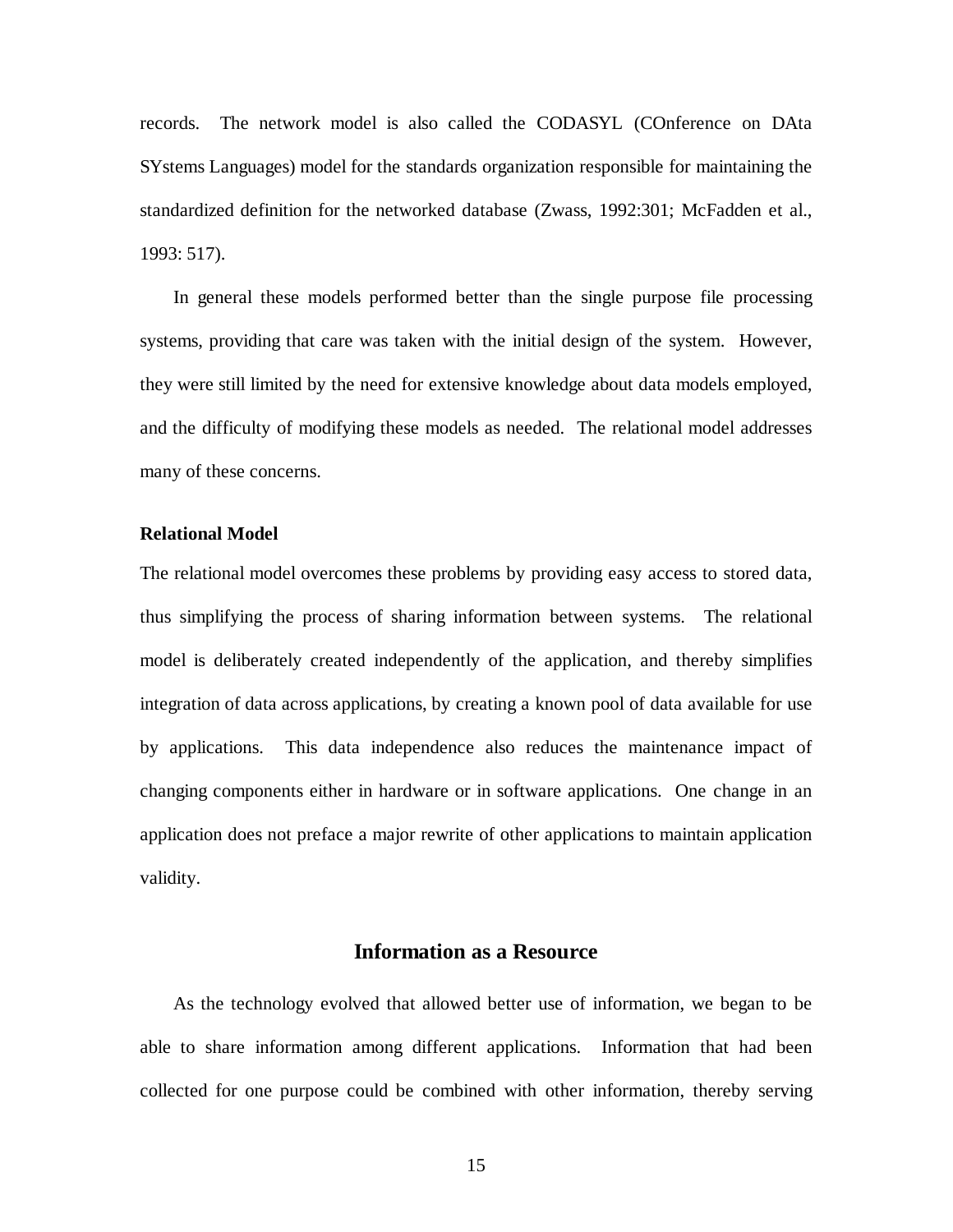additional purposes as well. This allowed us to see information as a resource. Today, the concept of information as a resource is all but pervasive in the world of information systems, and most organizations now recognize the need for management processes for information along lines similar to those of the other recognized resources: land, labor and capital (Diebold, 1979:51; Drucker, 1992:95; Brancheau et al, 1987:23; Tom, 1991:3; Lewis et al, 1995:200; Lytle, 1986:310; Cook, 1982:53; King et al, 1982:189). Some authors, most notably Drucker, have even gone so far as to postulate that information (as knowledge) is in fact the primary resource of the knowledge society, superseding the traditional trio (Drucker, 1992:95).

Given this, we would expect to find that information is carefully managed and fully utilized in organizations. However, this is not what we find. Authors such as Diebold indicate that information has been consistently "…underutilized and its contribution underrated (1979:51)." This is somewhat disconcerting given that the "central tenet of the Information Age has been the crucial significance of information and the crucial importance of its management to the enterprise" (Lewis et al., 1995:200). Walter M. Carlson highlighted the true value of information to the enterprise by noting that "information conserves other resources through better decisions" during his keynote speech to the Annual Meeting of the American Society for Information Science in 1977 (Meltzer, 1981:60). This notion was echoed by Diebold when he suggested that "using information to conserve resources … certainly must be [a] major corporate objective" (1979:53).

As further noted by Diebold (1979) the "organizations which excel … will be those that recognize information as a major resource and structure it as efficiently as they do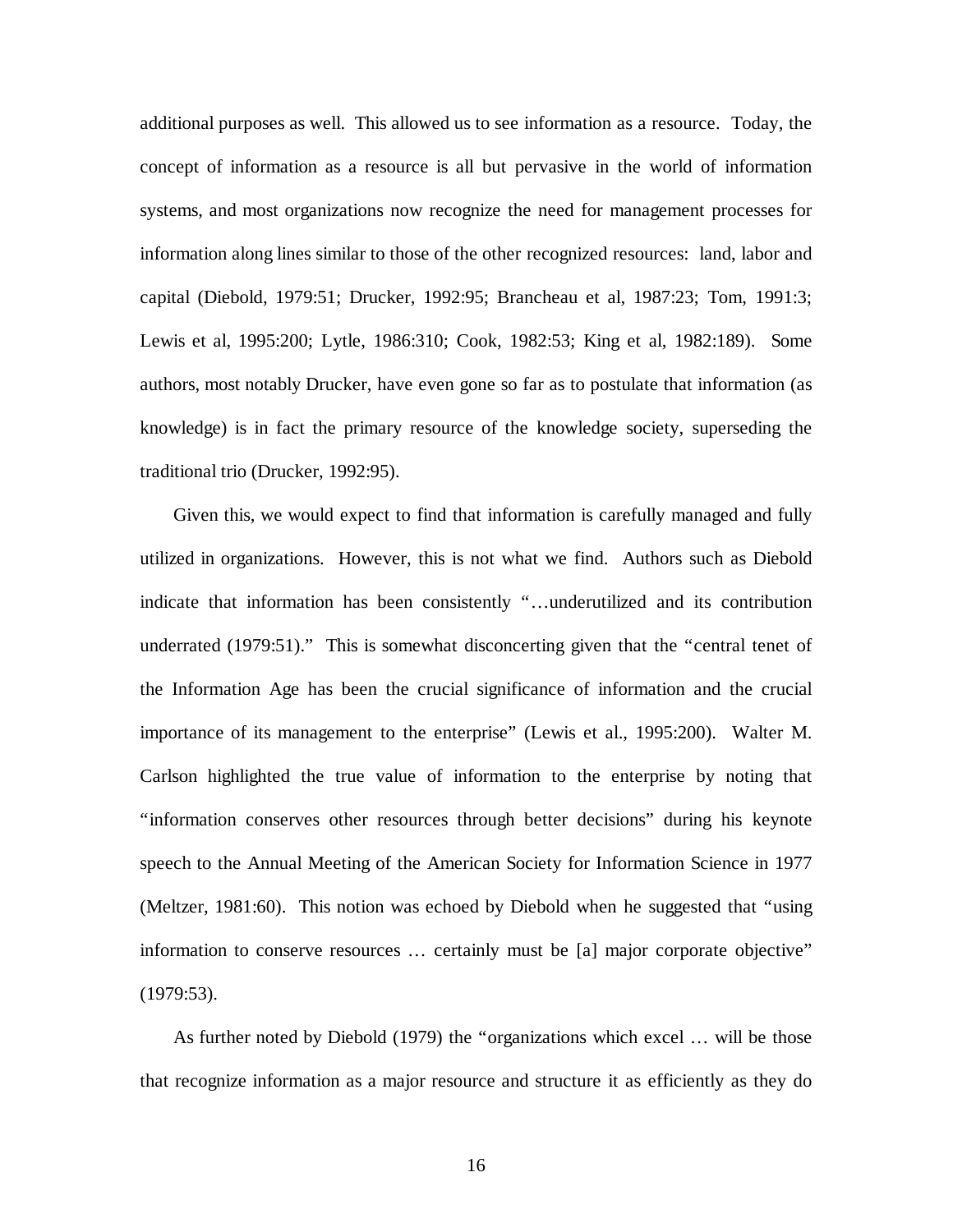other assets." So, in order that the organization may have the opportunity to excel, and given the value of information, a management approach for information needs to be developed. The general term for this view of information as a resource has come to be known as Information Resource Management (IRM) (Lewis et al., 1995:200). The concept of IRM has been around for some time. Adrian McDonough introduced the concept in testimony before a congressional hearing, suggesting that *information economics* were important – recognizing that information is produced and is a factor of production and, importantly, can be used to address the management and costs of other components (Horton, 1979:11–14). The United States Federal government took an interest and defined IRM in the Paperwork Reduction Act (PRA) of 1980 as:

the term "information resources management" means the planning, budgeting, organizing, directing, training, promoting, controlling, and management activities associated with the burden, collection, creation, use, and dissemination of information by agencies, and includes the management of information and related resources such as automatic data processing equipment. (44 USC 3502)

The PRA was developed during the 1970's and finally written into law in the United States as Public Law 96–511, Title 44 US Code, Section 35. The PRA was intended to reduce the level of unnecessary paperwork within the US government and its many agencies (Bishop et al, 1989:41).

Much has been written on the development of the IRM field, with Levitan (1982) and Lytle (1986) providing sound reviews of the progress during the 1980's. Lewis et al (1995) attempted to further refine the IRM concept and provided eight dimensions by which the level of IRM implementation in an organization can be measured. The eight dimensions are listed in Table 2: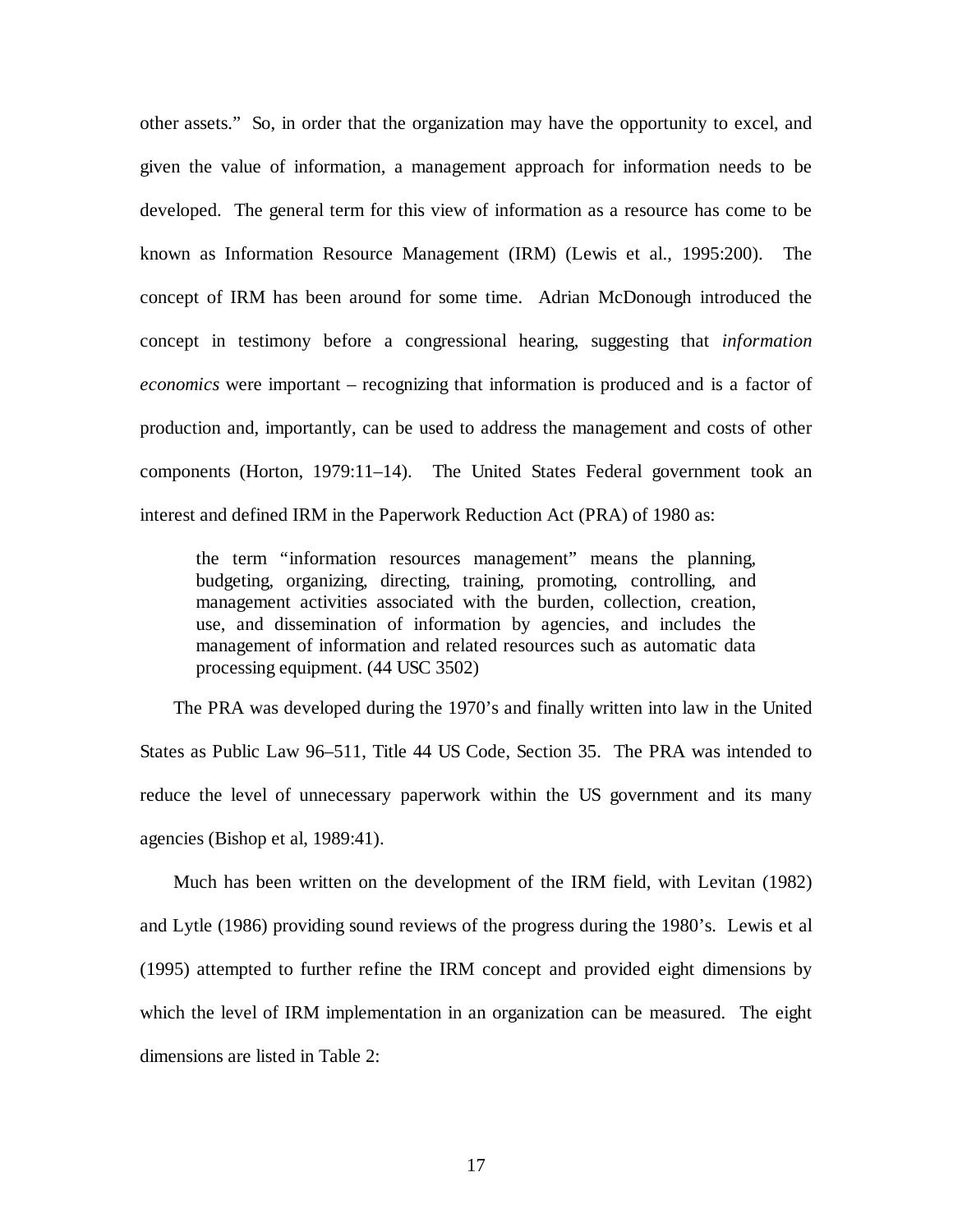| <b>Chief Information Officer</b> | Responsible for corporate wide IT policy, planning,<br>management and acquisitions                                              |  |  |
|----------------------------------|---------------------------------------------------------------------------------------------------------------------------------|--|--|
| Planning                         | Inclusive IT/IS strategic planning process                                                                                      |  |  |
| Security                         | Disaster recovery and access control scheme                                                                                     |  |  |
| <b>Technology Integration</b>    | Integrated approach to IT and communications                                                                                    |  |  |
| <b>Advisory Committees</b>       | User/management groups dealing with systems and<br>technology issues                                                            |  |  |
| <b>Enterprise Model</b>          | Model of the business capturing processes and data<br>structure, involving the use of integrated, automated<br>design tools     |  |  |
| Information Integration          | Integrated data and application systems with data<br>sharing                                                                    |  |  |
| Data Administration              | Function headed by a database administrator with a<br>corporate architecture and policies<br>data<br><sub>on</sub><br>ownership |  |  |

#### **Table 2: Eight Dimensions of IRM**

(Lewis et al, 1995:218–219)

## **IRM: Managing the Information and not the Hardware**

One of the interesting aspects of the field of IRM is the lack of agreed definitions and constructs that allow discussion within the field. This lack becomes more obvious when we discuss what the term information resource management means. As reported by Lewis et al., Guimaraes identified three separate views of IRM: Management of the information resource; management of IS development; and management of computer resources (1995:200). The second and third views are concerned with information systems and information technology as resources, not information itself.

While recognizing that Information Systems (IS) and Information Technology (IT) are key elements of the resource picture for information, we cannot lose sight of the fact that information is a resource to be managed, and that the computer can serve to make that task more efficient and effective, if employed correctly. However, we must recognize that IT and IS are not fundamental resources at the level of information.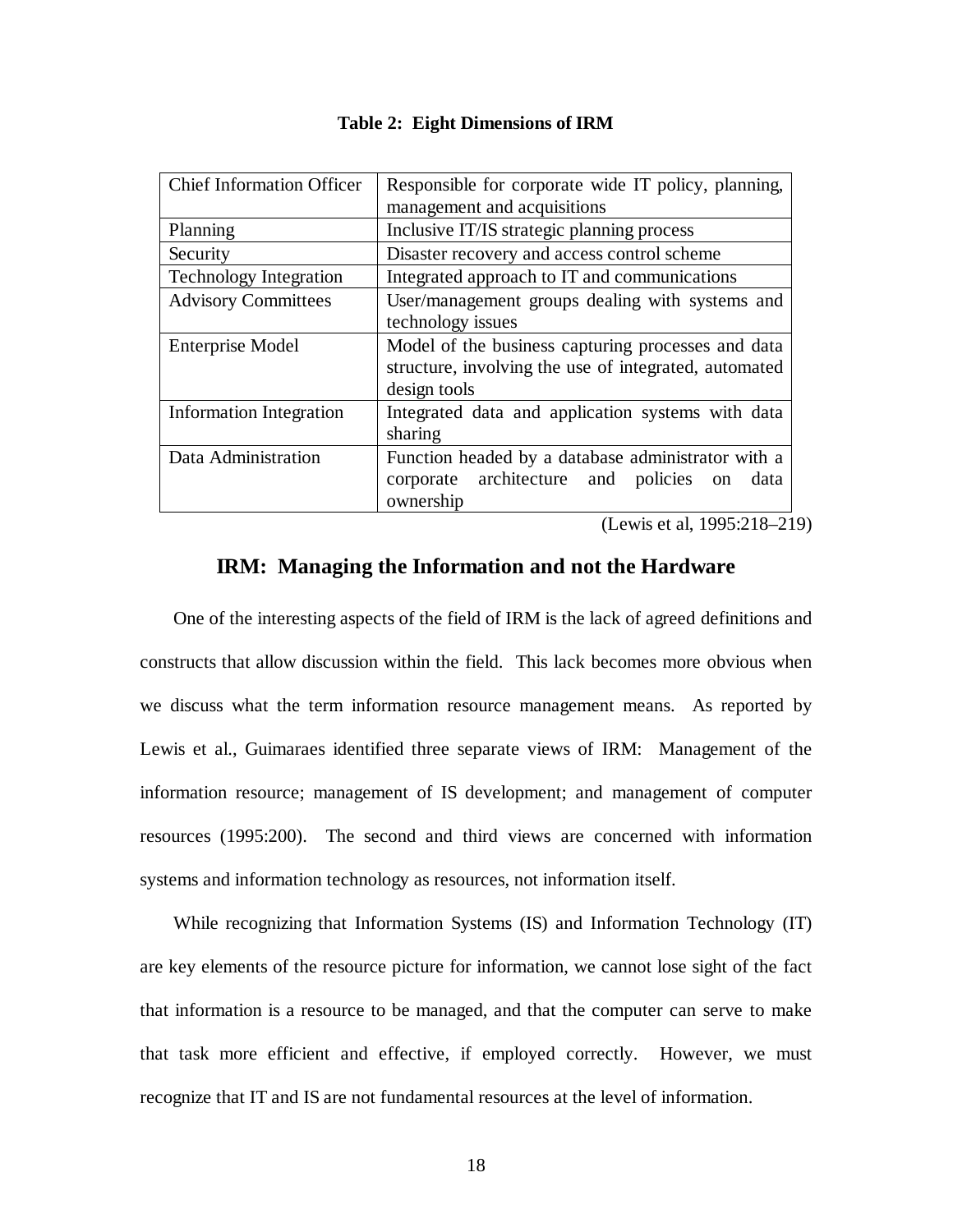With these comments in mind, we should note that the eight dimensions in Table 2 provide a reasonable point from which to move in terms of solidifying the principles of IRM, as far as information is concerned. By focusing on the information and not the means of transmission, we can refine the eight dimensions and determine a more appropriate set for managing information as a resource.

For this reason, it is necessary to review the basis on which Lewis et al proposed their model. Of note is the fact that the authors surveyed MIS professionals and academics, the very architects of our current information systems. The responses provided refer to management of the information systems resource, not the information resource. These represent two views of IRM, as reported by Lewis et al.

We see that if we consider the principle to be information managed as a resource, then we require an enterprise wide view of data to allow us to determine what information we may draw from our store. Finally, the integration of applications, to share data that is consistent, non–redundant, and accurate requires the technological availability of the relational database. The failure to fully implement these principles results in a view more reminiscent of the early days of independent system development by organizations, with the creation of system after system with little or no integration, and separate data files for each. This situation is illustrated in the MIS Model for IRM in Table 3.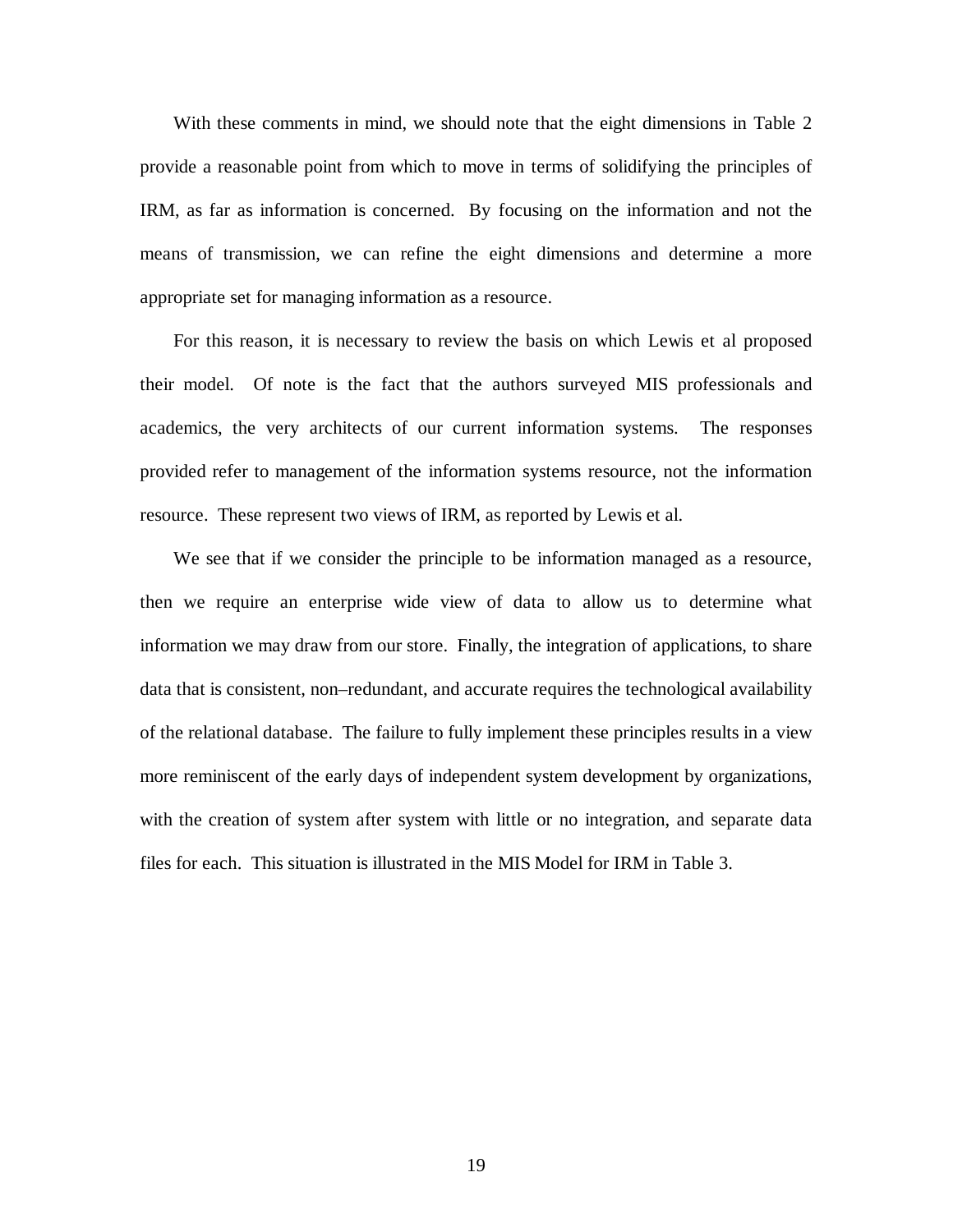| Level of Abstraction | Construct   | Principle               | Implementation          |
|----------------------|-------------|-------------------------|-------------------------|
| Corporate            | Information | Information systems to  | Multiple<br>Standalone  |
|                      |             | individual<br>support   | applications            |
|                      |             | information needs       |                         |
| Physical             | Data        | Multiple<br>independent | Applications drawing    |
|                      |             | system data models      | inconsistent,<br>from   |
|                      |             |                         | inaccurate data files;  |
|                      |             |                         | redundant<br>in<br>data |
|                      |             |                         | multiple files          |

**Table 3: MIS Model of Information Resource Management**

In this real world model (Table 3), we find that the components of the information resource that gain most attention are the information system or information technology. The difference in principles of the real world model and Lewis et al.'s eight dimensions, is the lack of treatment of strategic planning and enterprise modelling. The strategic planning components take the business plan and goals for the organization and develop an Information Strategic Plan for the organization. This plan determines where financial resources and human resources will be positioned to develop and maintain components of the organizational enterprise information system.

## **The Principles of Information Resource Management**

If we review the models above with an eye to creating a set of management principles more consistent with managing information as a resource, then we can recognize the principles in Table 4.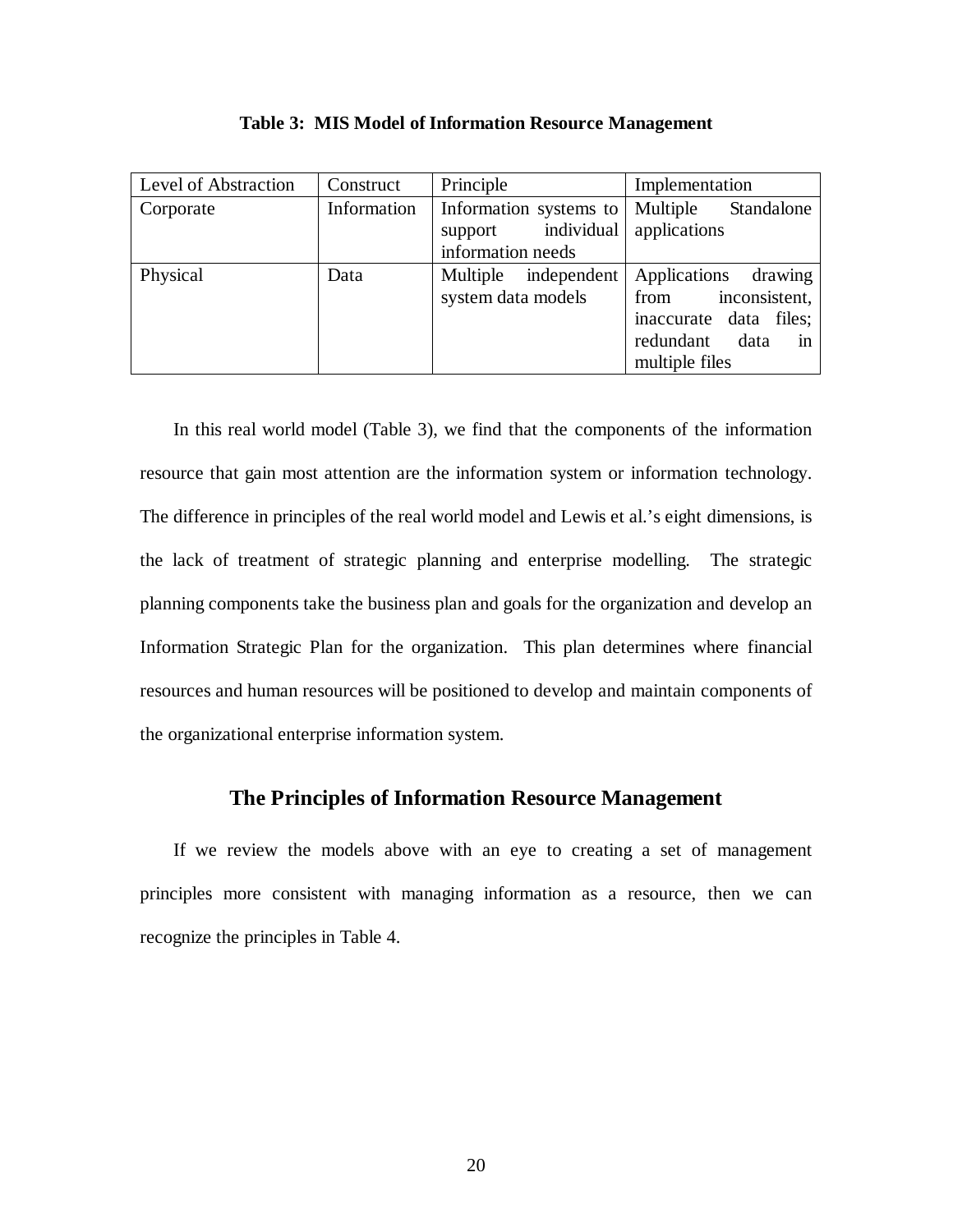| <b>Enterprise information structure</b> |                                                   |  |  |
|-----------------------------------------|---------------------------------------------------|--|--|
| <b>CIO</b>                              |                                                   |  |  |
|                                         | higher level support for the model                |  |  |
|                                         | injection of information management               |  |  |
|                                         | knowledge in the boardroom                        |  |  |
| Data Administrator                      | single "bellybutton" for<br>data                  |  |  |
|                                         | management issues                                 |  |  |
|                                         | policies for access and use of data               |  |  |
| Database Administrator                  | physical implementation<br>of                     |  |  |
|                                         | organizational data policies in<br>the            |  |  |
|                                         | enterprise model of data                          |  |  |
| <b>Strategic Planning</b>               | Determine the business                            |  |  |
|                                         | Define the business requirements for<br>$\bullet$ |  |  |
|                                         | information                                       |  |  |
|                                         | Create information strategic plan                 |  |  |
|                                         | CIO is champion at this level                     |  |  |
| <b>Enterprise Wide Data Model</b>       | models the data (and potentially the              |  |  |
|                                         | processes) that the organization cares            |  |  |
|                                         | about                                             |  |  |
| <b>Security</b>                         | control access to information                     |  |  |
|                                         | prepare disaster recovery plans                   |  |  |

**Table 4: Information Management Principles Focusing on Information**

We can see that the principles in Table 4 are focused away from the technology and more towards our view of information in the ideal model of Table 5. The focus has moved, as Trauth describes, from the raw material (data) to the output product (information) of most systems (1984, 13). The enterprise view coincides well with Martin's widely recognized information engineering approach, focusing on a top down, strategy driven view of information management (1989:3–4).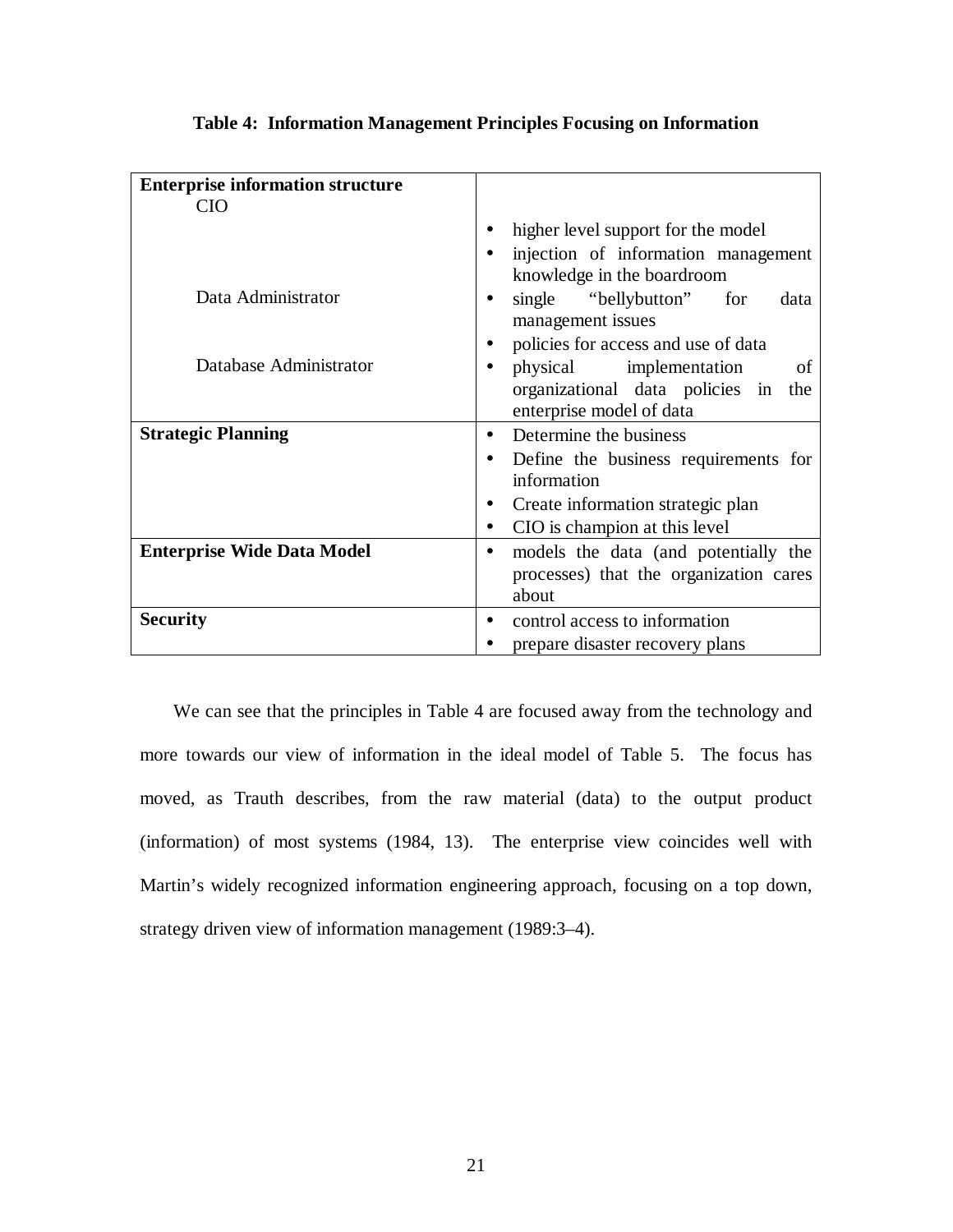### **Who Should Own Information – an Organizational Behavior View**

### **Information Management and Control**

If we accept that information is a resource, and can and should be managed as such, then we must accept that ownership of that information is an issue that must be addressed. Ownership of a resource, in literal terms, implies that a person or organization has the legal right to control the distribution and use of that resource. Using the analogy of finance, ownership of funds gives a company the right to use those funds as it wishes, within the bounds of the law. Thus a company may invest the funds, pay employee bonuses or simply allow the owners to spend the profits.

| Level of Abstraction | Construct   | Principle                     | Implementation           |  |
|----------------------|-------------|-------------------------------|--------------------------|--|
| Corporate            | Information | Information<br><b>as</b><br>a | Integrated applications  |  |
|                      |             | resource                      |                          |  |
| Physical             | Data        | Enterprise data model         | Applications developed   |  |
|                      |             |                               | business<br>need,<br>per |  |
|                      |             |                               | drawing<br>from<br>a     |  |
|                      |             |                               | οf<br>pool<br>common     |  |
|                      |             |                               | consistent data          |  |

**Table 5: Ideal Model of Information Resource Management**

Ownership also implies that the owner may trade the resource as necessary for other resources. Market research organizations are an example of companies exchanging other resources for the information they gather about particular markets or groups within markets. This ownership also provides the organization the right to move the resource to the place in the organization in which it will do most good.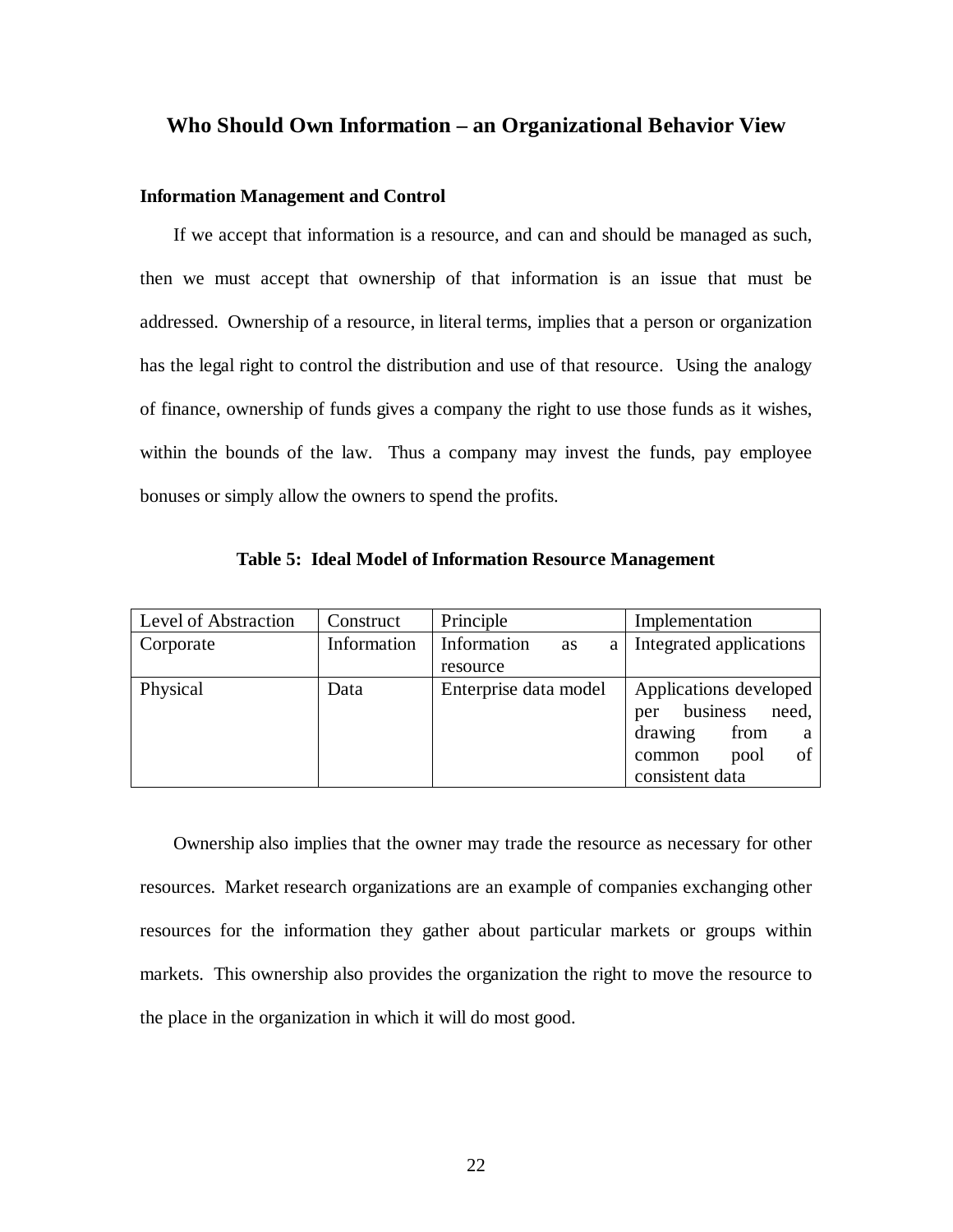

**Figure 3: Swiss Cheese View of Information**

While the above are likely scenarios within the organization when considering money, this is not what we typically see when we look at information. Information isn't available to be distributed, managed or controlled as management would like it to be. Instead we see pockets of information that are separate from the wider organizational pool being maintained by staff, but that are not visible to all. Consider Figure 3. In this Venn diagram we see the various pools of information inside the corporate organization as sets, some of which intersect with other sets inside the organization, and some of which are independent. Further still, some of the sets intersect with information in external sets – for instance the social security system in the United States for Social Security numbers.

The position responsible for managing information inside the organization needs to have a view of all the information available in the corporate information universe, to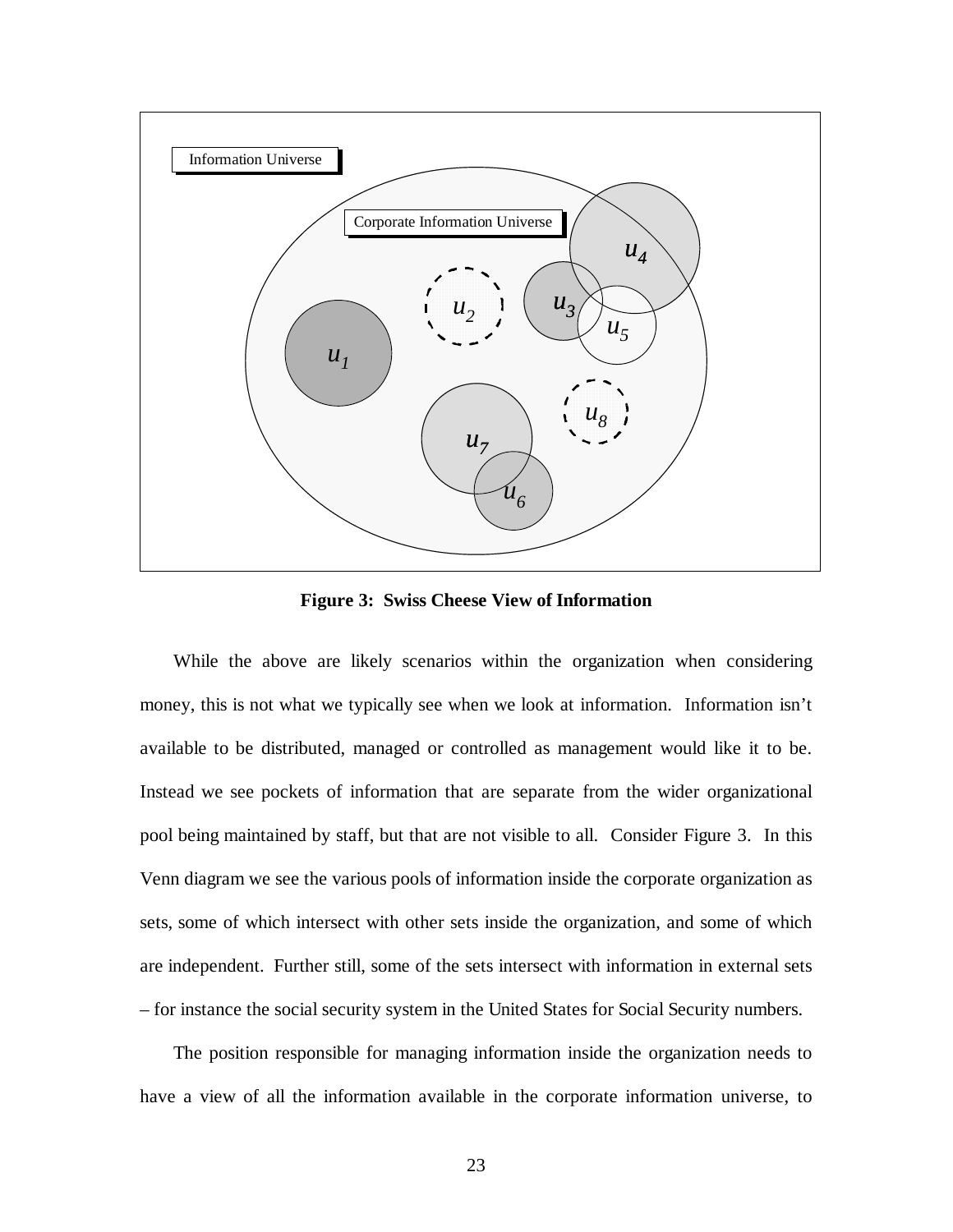allow that information to be appropriately shared and utilized by the members of the organization. If we consider sets  $u_2$  and  $u_8$  to be hidden sources, as indicated by the dotted outline, then these sets represent a store of information the existence of which the organizational information manager is unaware, and so cannot manage it. It follows that the organization cannot control or use that which it cannot see. If there are multiple sources of this type then we can see that the organization has a Swiss cheese view of their information base, and is not in control of all of its information resource. Although staff may talk about the organization's information, their actions belie this, with maintenance of independent and uncontrolled information sources proliferating throughout most organizations.

Ownership also provides the owner with the right to modify or change the information in the act of producing it, leading to the need for ownership of processes and information for organizational improvement through methodologies such as business process re–engineering (BPR) or information engineering. These approaches require that the "owner" of the information or process take responsibility for the changes to it and modifications to the overall process. After all, only the owner had the authority to make decisions about the life or use of information.

Ownership is important from the viewpoint of management, and the connection is control. As organizational behavior theorists such as Fayol posited with their administrative management theories, management requires performance of the functions of planning, organizing, commanding, co–ordinating and controlling (Gray et al., 1989:52–53). Even if we do all of the preliminary tasks well, if we cannot control then we cannot manage. If we consider the relationship of control and ownership, which

24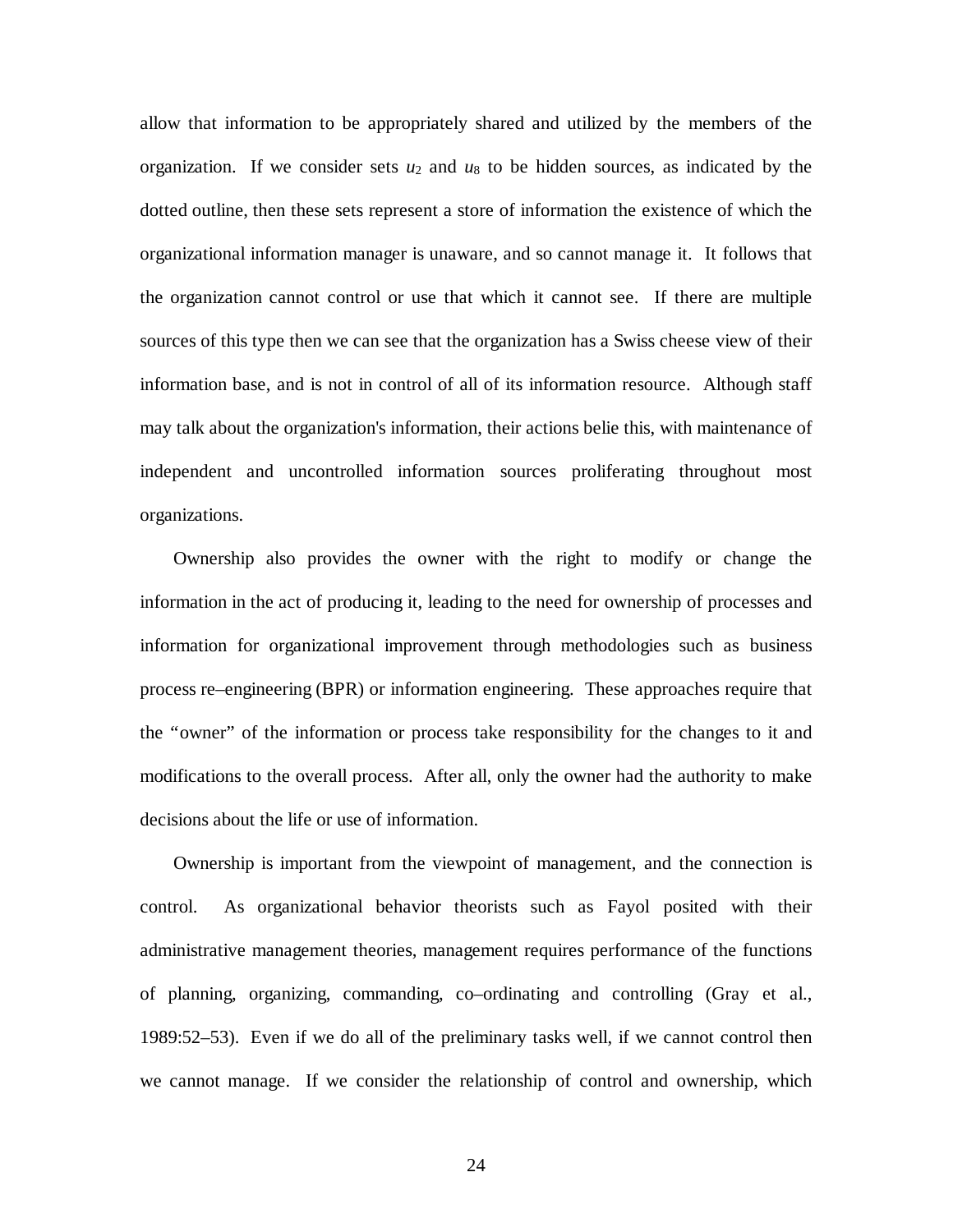appear to be intimately linked, then we begin to see that poorly defined and executed ownership policies will affect the organization's ability to control and hence manage their information resource.

Therefore, there is the potential for organizational subgroups to affect the value and quality of the information resource by presuming ownership, and concealing the information from the enterprise model and operating outside the management policies.

#### **Information Stewardship**

An alternative to ownership of a resource is stewardship or guardianship. The dictionary defines a steward as someone who manages property or finances on behalf of another, the owner (Webster's  $3<sup>rd</sup>$  New International Dictionary). This is a concept with which government and industry alike are acquainted. The government is provided with stewardship of the nation's affairs when elected to office, with the control and management of defense, foreign trade, foreign policy, domestic policy, budget appropriation, and so on. Members of the elected government are given responsibility for the appropriate use of resources entrusted to them, and that responsibility is exercised in their management of the resources: appropriate use is rewarded with continuation of service at the next election. At all times elected representatives must remember that they do not own resources, and the creation of the hidden stores (as illustrated earlier in Figure 3) is a serious breach of the trust placed in them by their constituents.

Public companies, those traded on the stock exchanges of the world, are given their authority and responsibility to act as stewards in a similar fashion to governments. The executive board of directors are elected by the share holders, and duly appointed to control the organization. Part of the stewardship of an organization or a country (through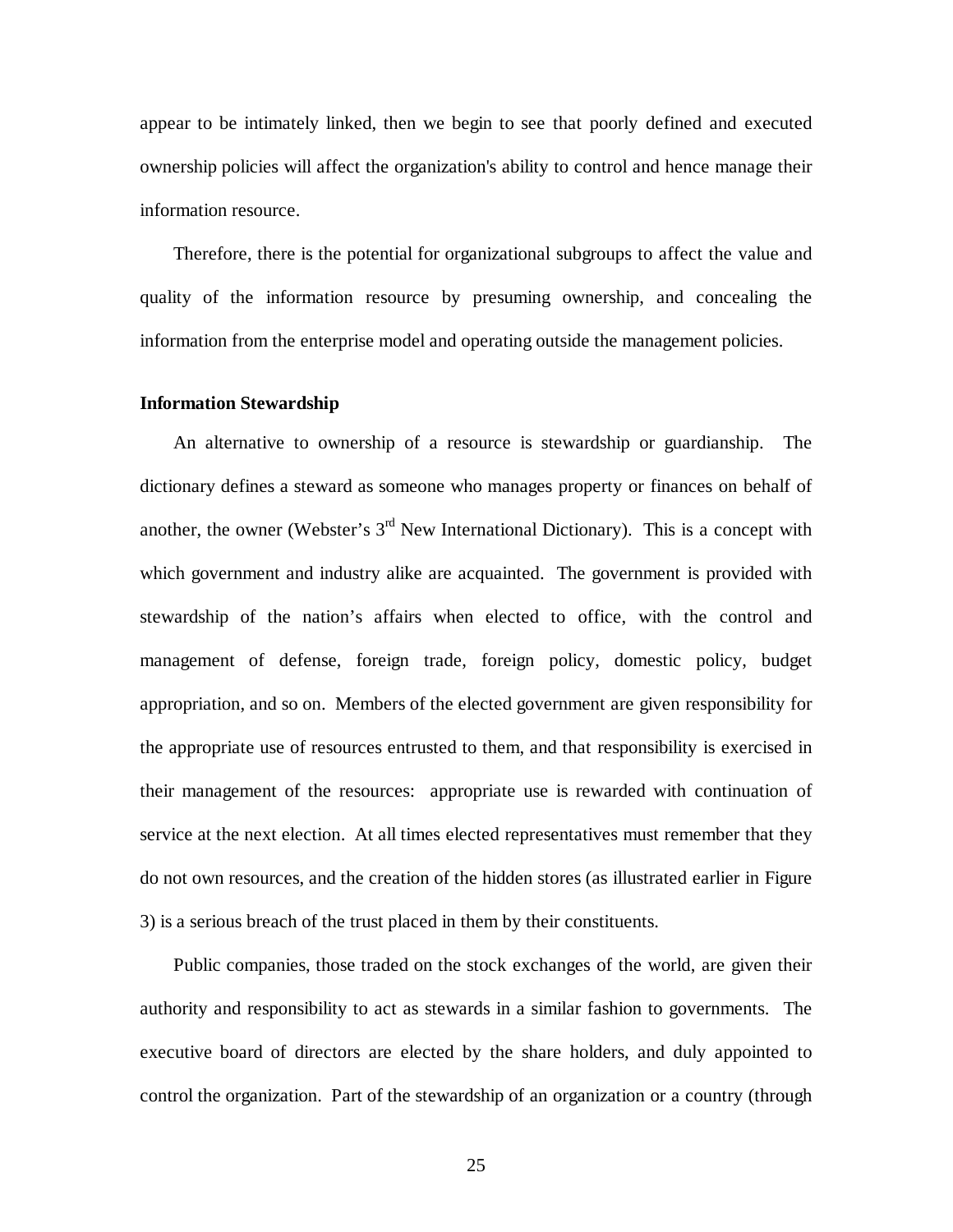government) requires the steward to take responsibility for the effective use of resources available to him, with the knowledge that at some point in time, the owner may require an accounting of how that resource has been used. Just as there is a Chief Financial Officer (CFO) who is ultimately responsible for the use of dollars on behalf of the organization, information requires there to be a Chief Information Officer responsible for information on behalf of the organization.

The concept of stewardship then is not new to us. When the specific resource under consideration is information, the approach that is used to manage the resource should be no different than for dollars or facilities: information requires stewardship inside the organization. Stewardship requires the acceptance by the user that the information belongs to the organization as a whole, not any one individual. The information should be shared as needed, and monitored for changes in value.

## **The Conflict: Ownership versus Stewardship**

Observation of problems emanating from the use of information systems suggests that many problems result from issues related to the perceived ownership of information. "Ownership of information" at sub–unit organizational levels is a concept that is supported by many IS professionals. However, a careful consideration of the realities suggests that "information stewardship" is a more relevant concept for managerial control of organizational information (March et al, 1992:27). It is the thesis of this research that development and support for the role of "information stewardship" provides an environment more supportive of wise information usage within an organization.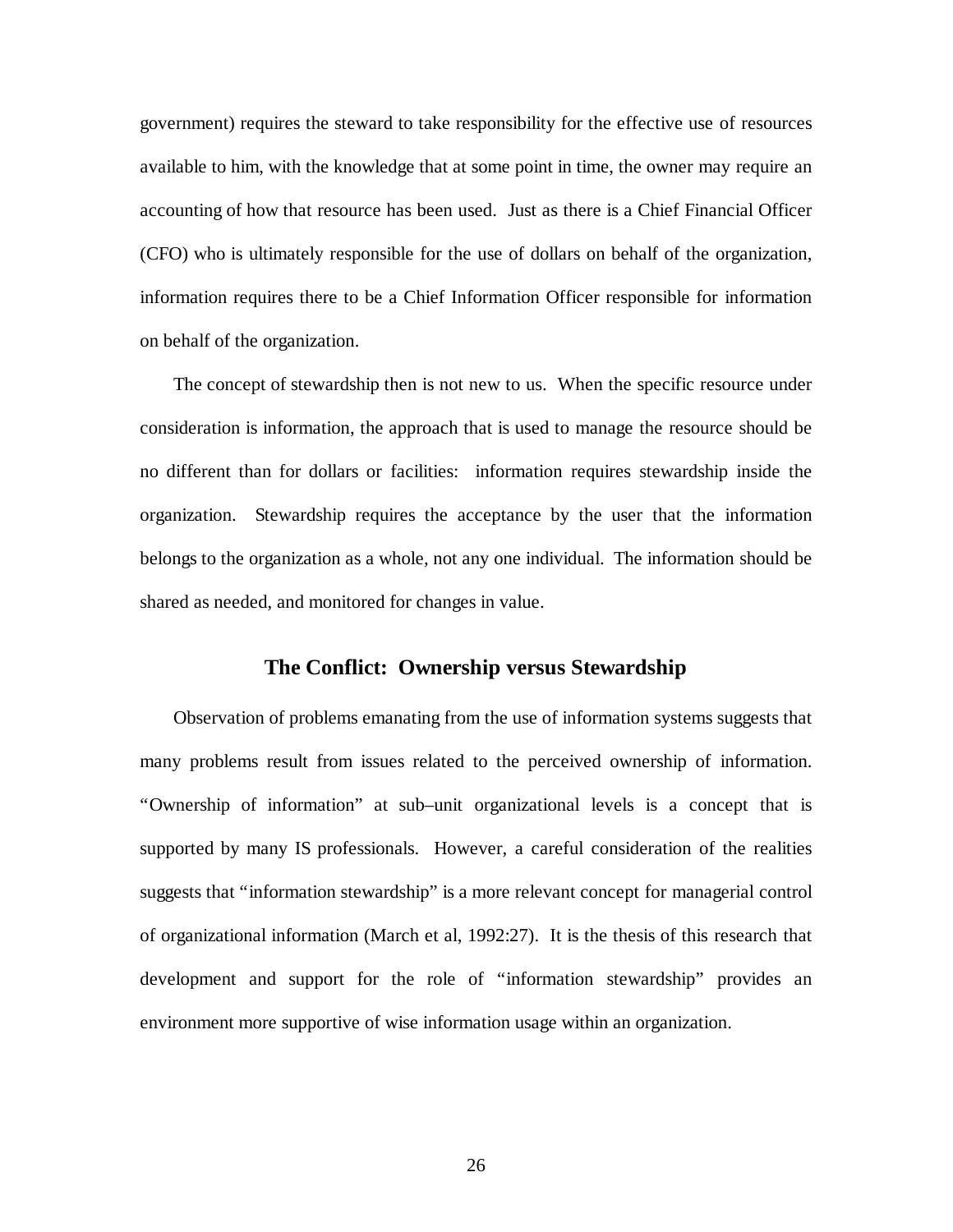BPR and other modern approaches to "re–engineering" the business rely heavily on the use of new information systems and technology to improve the day–to–day operations of the company including the quality of information available for use by managers in making decisions. The perceived threat to formal and informal control systems that these approaches represent indicate that a clear perspective on ownership and alternatively, stewardship is needed.

In the stewardship approach, a person may take on the role of information keeper, maintainer, provider – but always with the knowledge that the stewardship is a temporary thing. Ultimately ownership resides with the organization (Owen, 1989:21).

As outlined earlier in this chapter, the view available of information may well depend on the user's perception of ownership or stewardship for the information as a whole within the organization. With individuals owning the information, there is a higher potential for the creation of uncontrolled data pools, contributing further to the number of holes in our pieces of Swiss cheese.

### **Summary**

Information is being treated more and more like a resource inside organizations. This has occurred through the need to manage the increasing amounts of information that are being produced by the rising number of information systems. The days of using file processing systems based on tightly coupled data files have given way to the relational database, enterprise data model and data independence from applications. These changes, all significant, have forced managers to review their perceptions of information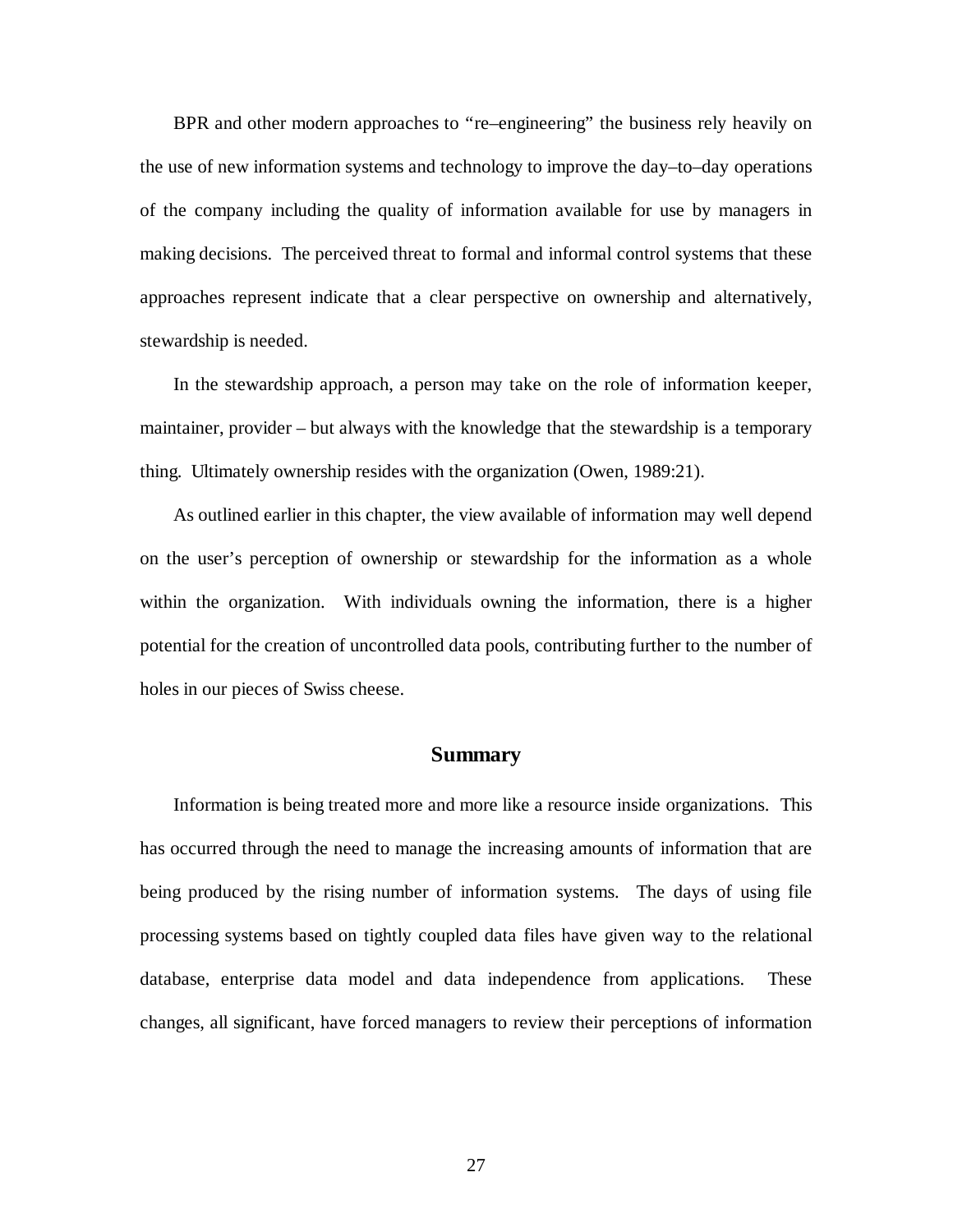as a cost of doing business, and realize that information used wisely can enhance the use of the other factors of production: land, labor and capital.

Given that information is a resource, we determined that information must be managed and controlled to be used effectively. The management of information is best performed through the application of the principles of IRM, focusing on a corporate information management structure, strategic planning, enterprise wide data model, data administration and security of information.

We extended our discussion to describe how information management must also consider the ownership or stewardship of information in the organization, by virtue of the need to control the information to manage it effectively. We prescribed stewardship of information as the preferred level of control for organizational elements.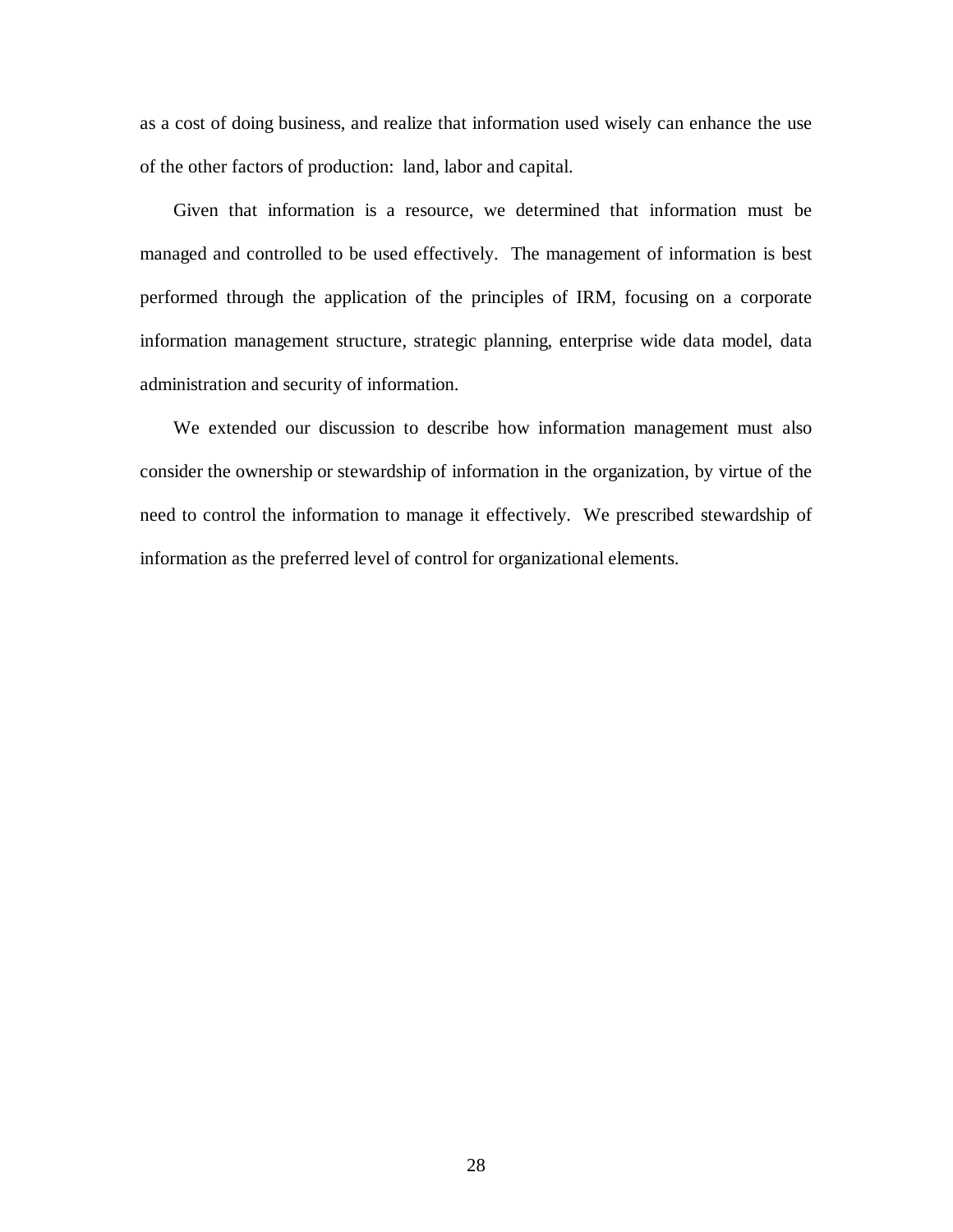# **Chapter 3**

# **Methodology**

# **Overview**

The literature to this point has suggested that information is a resource, and that it should be managed as a resource. To explore the accuracy of the propositions presented in the introduction, a case study method was chosen. This chapter will provide the design for that methodology.

# **Case Study Design**

The case study is a technique that is most appropriate in asking 'how' or 'why' questions, particularly when the investigator has little control of the conditions (Yin, 1989). The case methodology can also be used to ask exploratory 'what' questions (Yin, 1989). Yin further defines case studies as

an empirical inquiry that investigates a contemporary phenomenon within its real life context; when the boundaries between phenomenon and context are not clearly evident; and multiple sources of evidence are used. (Yin, 1989:23)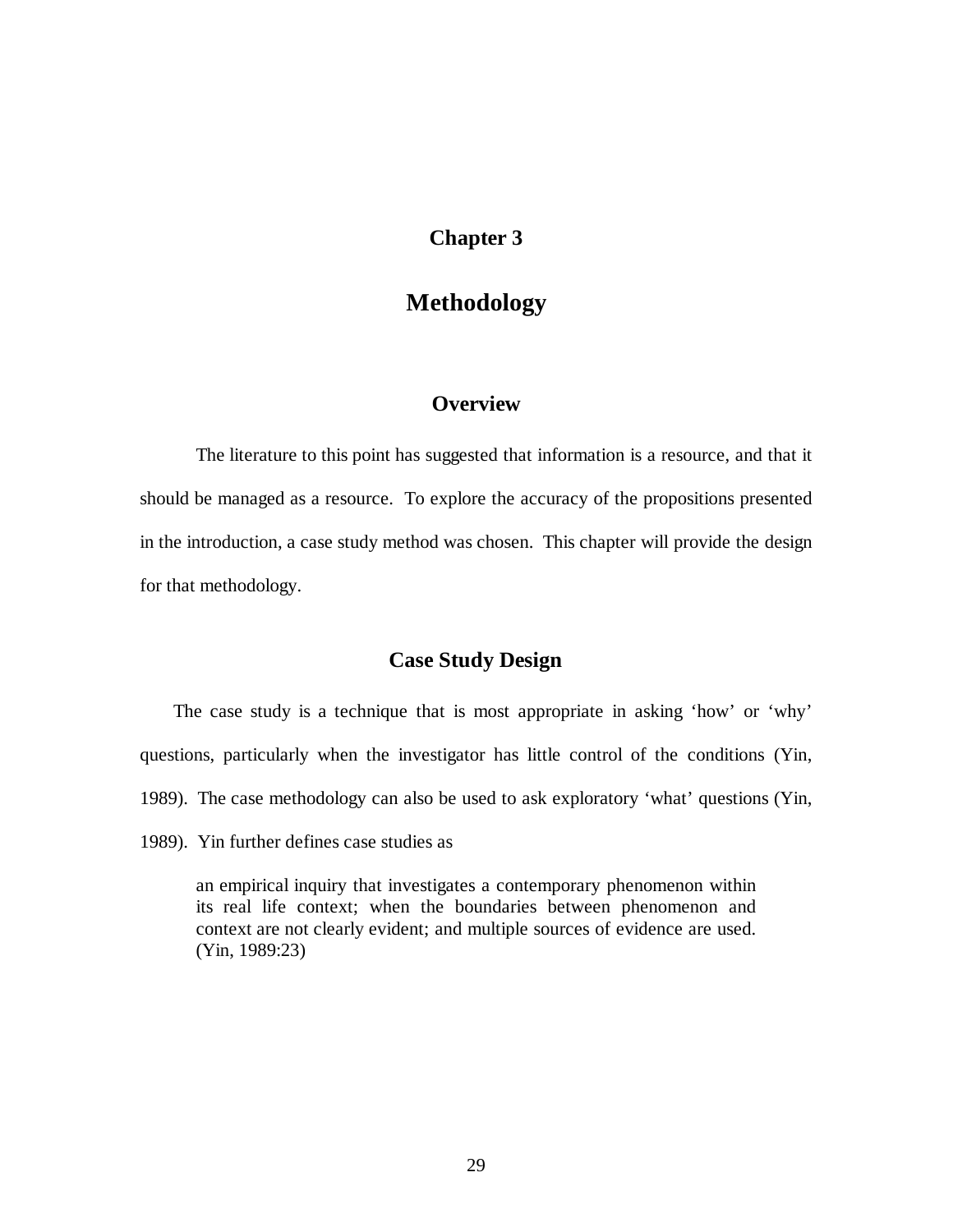## **The Study's Questions**

The study is broaching the issue of ownership of information from the point of view of the organization. There are three primary questions that we wish to answer from the case study, as outlined in Chapter 1. These questions are:

- *1. In an organization that demonstrates inadequacies in management of information, can we identify behaviors related to perceived ownership at sub– unit level?*
- *2. Does it appear that these ownership behaviors at sub–unit level are responsible for the inadequacies of information management?*
- 3. *What recommendations can be made that would be likely to improve the management of organizational information?*

In the context of this research, we are using a case study to examine the level to which the principles of Information Resource Management have been implemented in the organization under study, and to determine if the ownership of information at a sub–unit level has affected the success of the implementation. To qualify these issues, the propositions described later in this chapter will be tested.

## **Propositions**

The literature review of Chapter 2 indicated that the trend is towards the recognition that information is, in fact, a valuable corporate resource, and should be managed as such. The means to implement that management philosophy has been identified as Information Resource Management (IRM). Chapter 2 also developed a set of principles that define IRM as it should be applied in organizations. The relevant factors of IRM were strategic planning, enterprise wide data model, security, and an enterprise information management structure.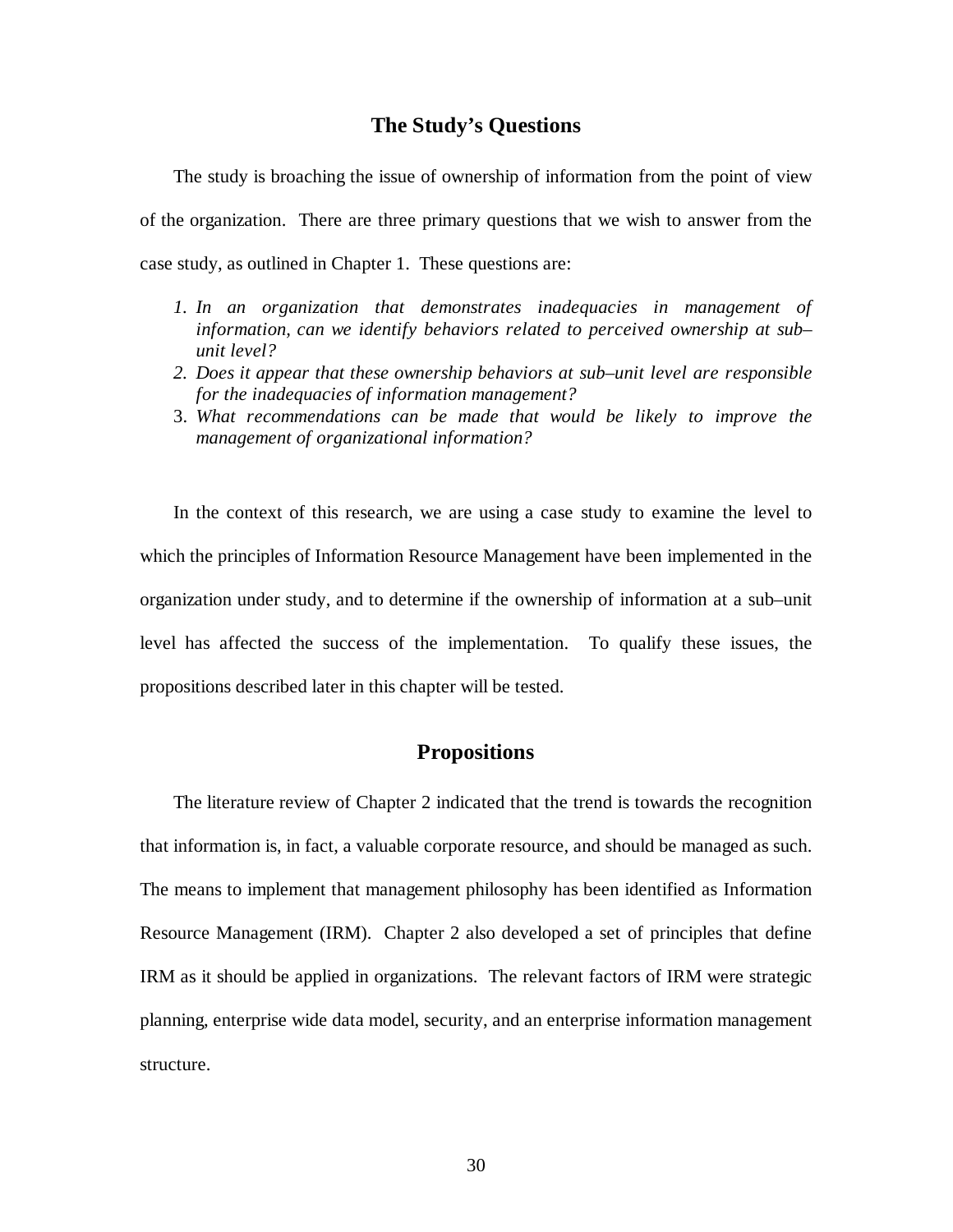The description of these areas provides us with the opportunity to state several propositions to be evaluated during the case study analysis. The propositions will be focused on two aspects: structural and operational. The propositions will be used to indicate the level to which an organization has adopted IRM, the structural components, and will aid in determining if ownership of information is an issue in the organization, the operational components.

#### **Structural Propositions.**

For information to be shared and used widely in an organization, its raw material, data, must be well understood and managed. Information is, after all, data that has been synthesized. For data to be shared to allow the best quality information to be developed, then there must be a common understanding of the basic elements of the data. This amounts to the presence and maintenance of an enterprise data model. This will be facilitated by the use of relational databases to improve the ability of the data administrator to manage access and requests for access to the individual data elements.

The following provide the set of structural propositions of interest to this study. These propositions focus on the implementation of the information resource management principles identified in Table 4 of Chapter 2, and particularly on the manifestations in the organizational structure. These propositions can be evaluated based on the presence or absence of the element described.

*Proposition S1: Enterprise Information Structure. The organisational environment is conducive to IRM if there is an enterprise information structure consisting of at least a chief information officer (CIO), a data administration function, and a database administration function.*

31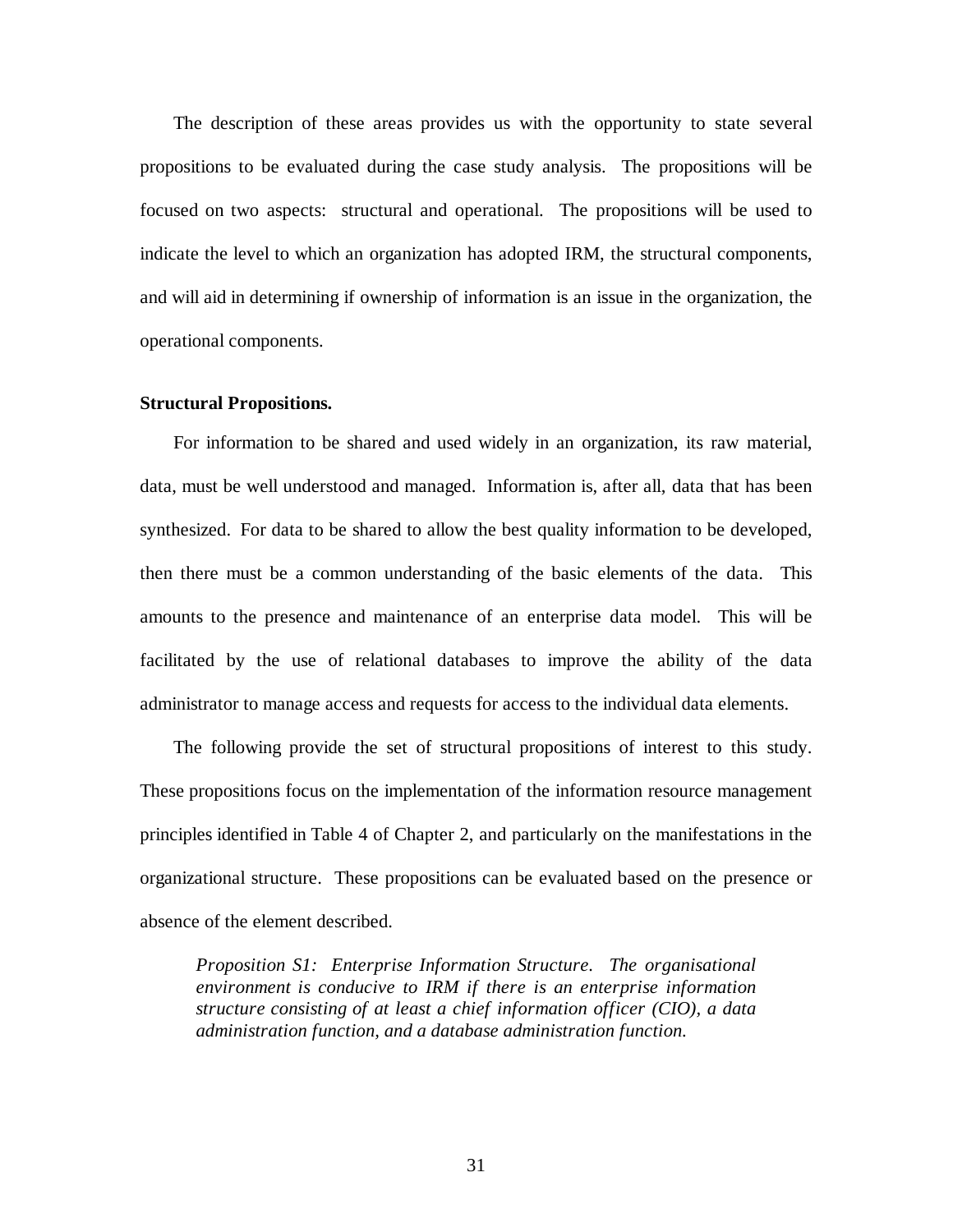The CIO is the senior management representative for information just as the CFO would be for finances. The CIO provides high level support for the IRM model, and promotes the view of information as a resource at the upper levels of the organization, providing an injection of information management knowledge in the boardroom. The second important function is that of data administration. This provides a single "bellybutton" for data management issues, as well as a point of control for managing the policy issues of data access and usage. Finally, the database administration function performs the physical implementation of organizational data policies in the enterprise.

*Proposition S2: Strategic Information Planning. IRM is part of the organisational culture if there is a current Information Strategic Plan, integrated into the overall business plan and reviewed as part of the annual planning process.*

The presence of a information strategic plan indicates that the management in the organization believes that information is an asset that can and should be planned for in the yearly process for the organization. The strategic planning process includes planning for the management and upgrade of information systems and technology to ensure that the information provided to the decision maker is the best information. The CIO is the champion for information at this level of the organization.

*Proposition S3: In an organisation that practices IRM principles, there is an enterprise wide data model, and that model is controlled by the Data Administrator. All applications are constructed based on the data element definitions held in the data model.*

The enterprise wide data model is essential to enable the use of information as a corporate resource. Any organization that fails to create and manage a data model for the organization, is failing to manage its information effectively.

*Proposition S4: In an organisation that practices IRM principles, a physical and electronic security plan will been have formulated and*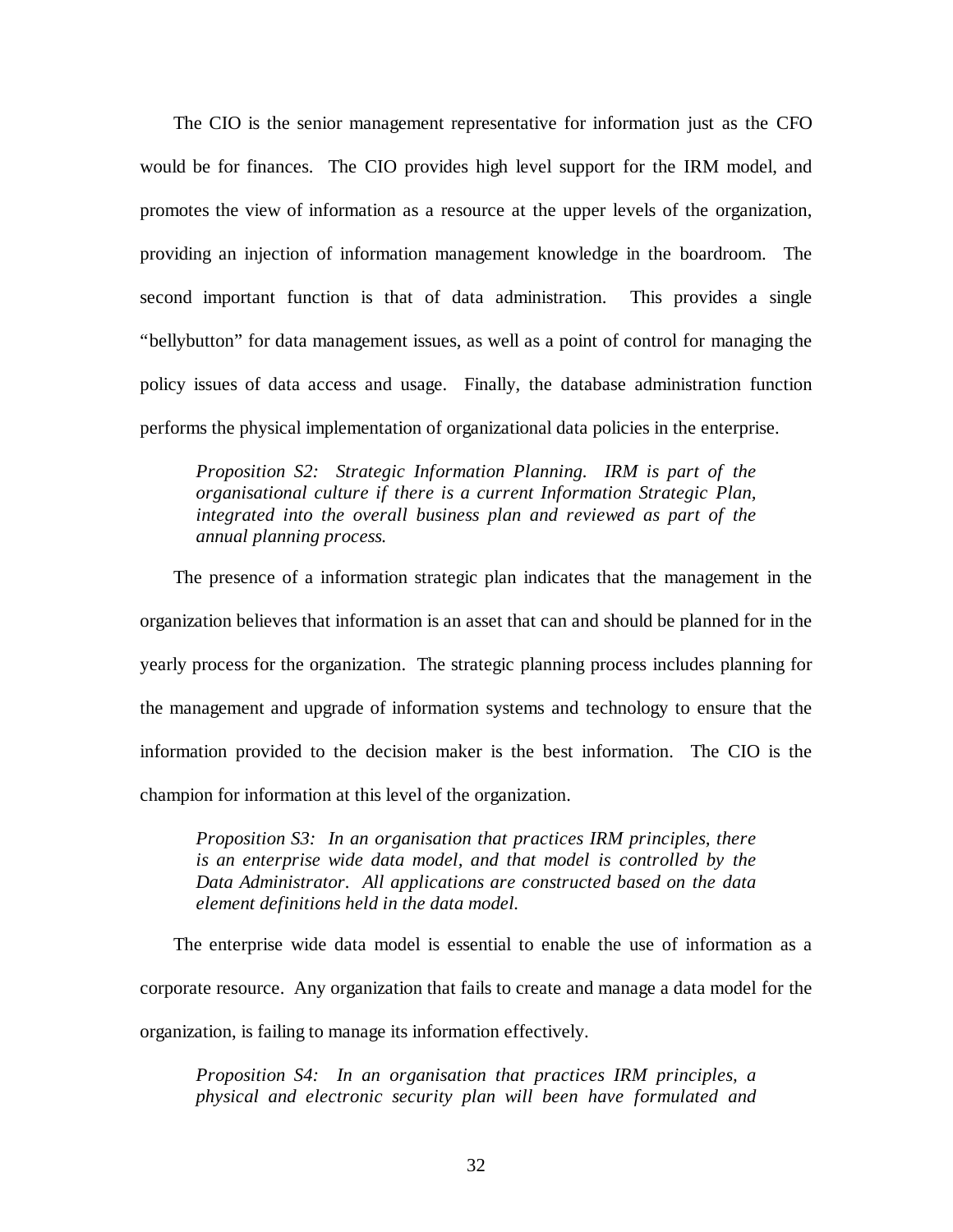*implemented, and will include a well defined and practised disaster recovery plan.*

The security of the traditional resources is a vital issue for most organizations, and security of information is no less important. Organizations that sincerely care about information as a resource must implement strategies that maximize the safety and security of that resource. To that end, implementation of data backup schemes, physical and emissions security, and a detailed, practice disaster recovery plan are essential elements for all organizations to consider.

#### **Operational Propositions.**

Operational propositions are related to the operational aspects of information resource management. These propositions take the structural issues and look to see if there is follow through in application of the structural aspects, determining the level to which the IRM principles are operationalized in the organization.

*Proposition O1: In the organization that practices the principles of IRM, information is readily sharable and available for use as needed to achieve organisational goals in and across functional boundaries*.

The sharing of information is an operational issue, and requires that we consider the issues of inconsistency, redundancy, and data independence. The redundancy and inconsistency issues speak mostly to the replication in multiple isolated sources of information that is constant, for example name and social security number. The presence of redundancy and inconsistency reduces the overall quality of the information that can be extracted from the data sources.

*Proposition O2: In an organization that practices the principles of IRM, information is stored in accordance with an enterprise–wide data model.*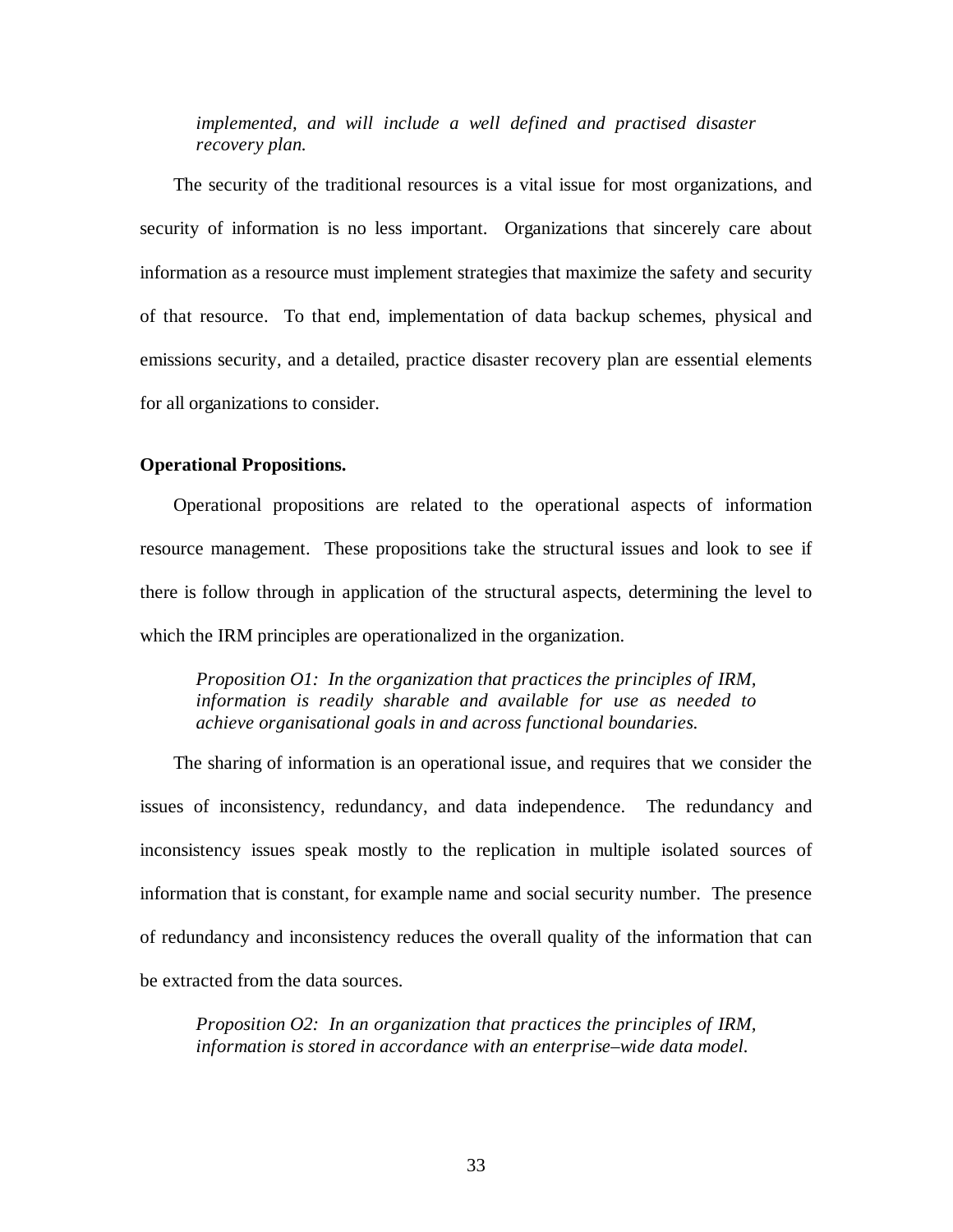The structural propositions based on the principles of IRM detailed in Table 4, require that an enterprise wide view of information be adopted, with the underlying basis being an enterprise wide data model. This operational proposition requires that the information be stored in accordance with the enterprise model. The intent is to ensure that the organizational practices align with their policies in terms of information resource management.

*Proposition O3: In organizations that says they value the principles of IRM but exhibit contradictory behaviors, we may find evidence of sub– unit ownership of information that can explain this discrepancy.*

The organizational sub–units exhibit behaviors that are in line with ownership of the information. Non–standard, uncontrolled sources are created and utilized in preference to the information systems provided by the organization. These secondary sources will often replicate content from other sources, and may even have been created from information extracted from these primary sources. The hallmarks of these systems will be inconsistency, redundancy, and inability to be shared. These systems will also not be managed in a systematic fashion, with links to the original source material neglected, and updates from the original source infrequent or overlooked.

## **Data Collection**

The data for this research was originally collected during a study undertaken in the winter of 1996, and written up as AFIT–LA–TR–96–1 (Heminger et al., 1996). The initial study was intended to determine if there was a consistent underlying data model that could be used in the design of an Executive Information Systems (EIS) for AFIT, and that issue is reviewed as part of this study. The interview questions used during the interviews are provided at Appendix A, and follow a semi–structured format. The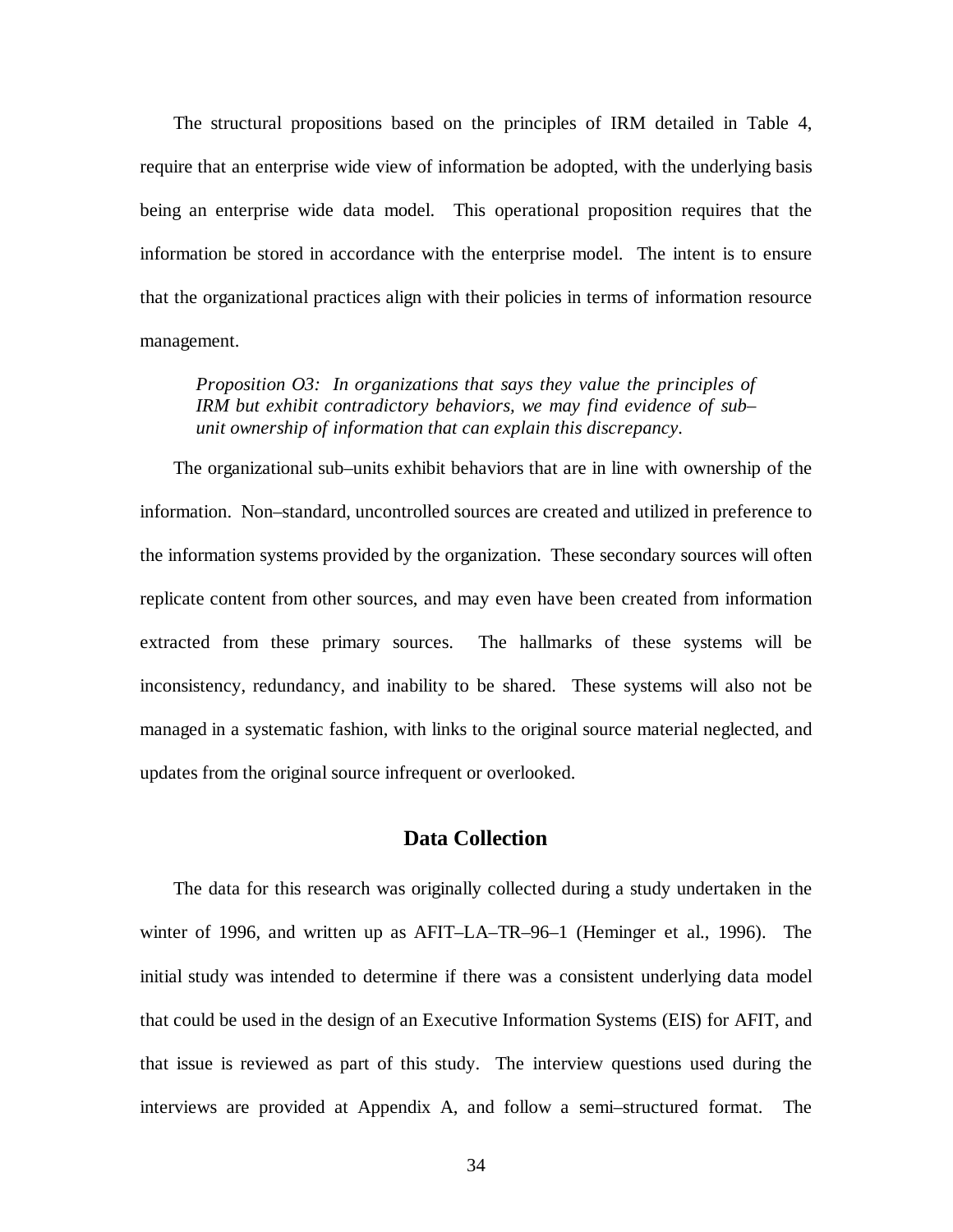question types used are both directed and open–ended, with the intent of allowing the interviewer the opportunity to focus questions on specific areas that arise during the interview. This approach is considered valid because of the exploratory nature of the research.

The interviews were performed by members of the study team working in teams of two, and interviewing personnel in the AFIT directorates detailed in Figure 4. The interviewers prepared reports based on notes from the interviews, and returned these draft reports to the interviewee for confirmation of content. This follow–up process was used to reduce the opportunity for errors of transcription or memory that might create errors of analysis. These interview reports, along with the ancillary material collected during the interviews, constitute the data for this research.

## **Interview Subjects**

The interview subjects were chosen from all directorates of the organization, with an initial point of contact (POC) being appointed in each of the schools and directorates. These POCs were responsible for assisting team members in determining which elements of the organization would be most appropriate to interview, given the operational nature of the information being collected. During the initial group of interviews, additional staff members were suggested as potential sources of information, with follow–up interviews scheduled for these other staff. This approach was intended to provide the broadest view of the information environment for the organization.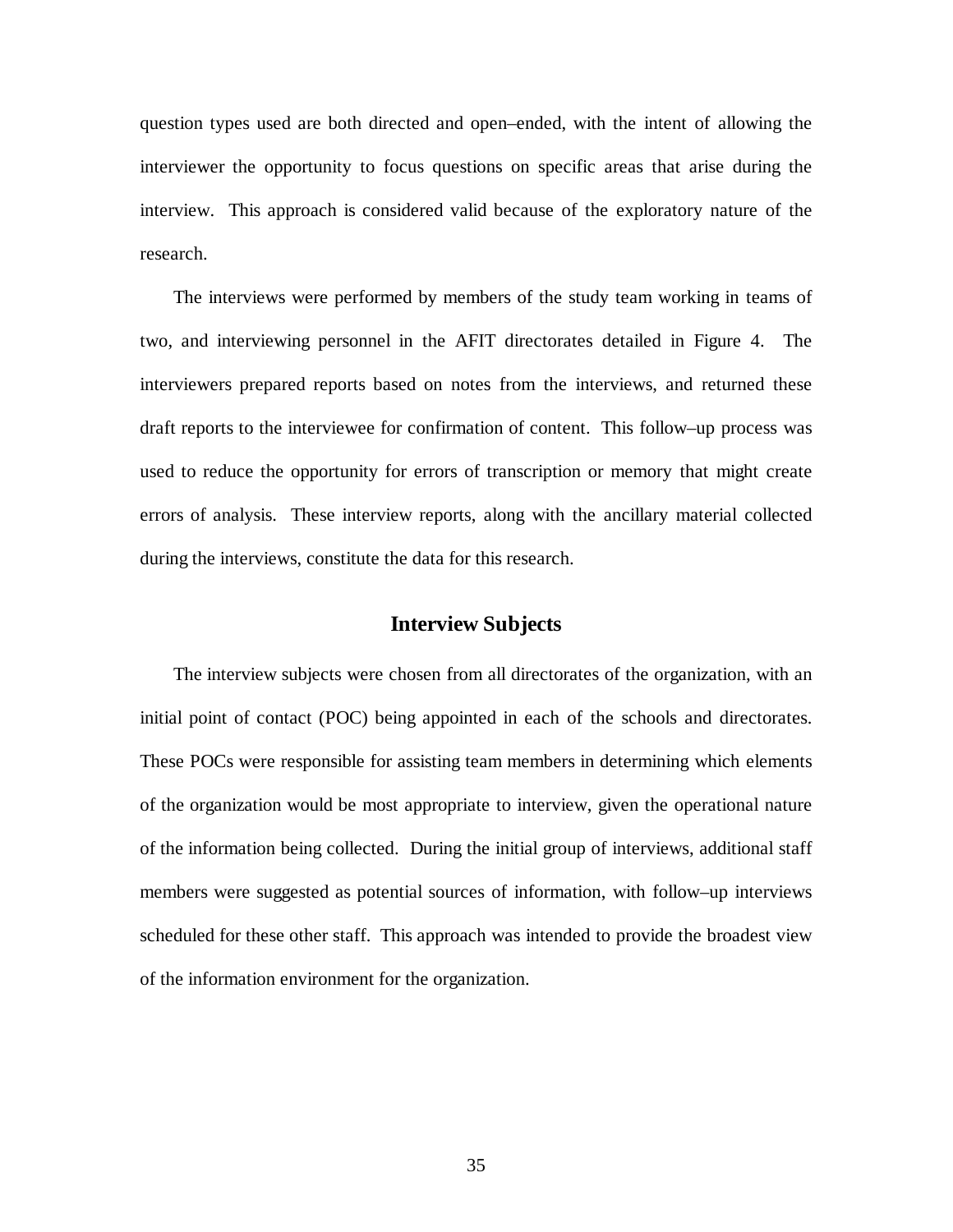### **Data Analysis**

The data analysis will be accomplished by reviewing the reports from the interviews in light of the propositions presented earlier in this chapter. The collected data will be reviewed in terms of both the structural and operational propositions.

# **Summary**

This chapter has identified that the case study research methodology will be applied in this study. The case study is appropriate as we wish to compare a set of principles proposed by the theoretical research with data collected in a real organization, with the intent of determining how well theory matches practice. The data was collected as part of an earlier study using the personal interview, a choice made to provide flexibility to pursue specific issues that surface during the interview. The data collected during these interviews will be analyzed to determine the organizations compliance with structural and operational propositions developed earlier in this chapter.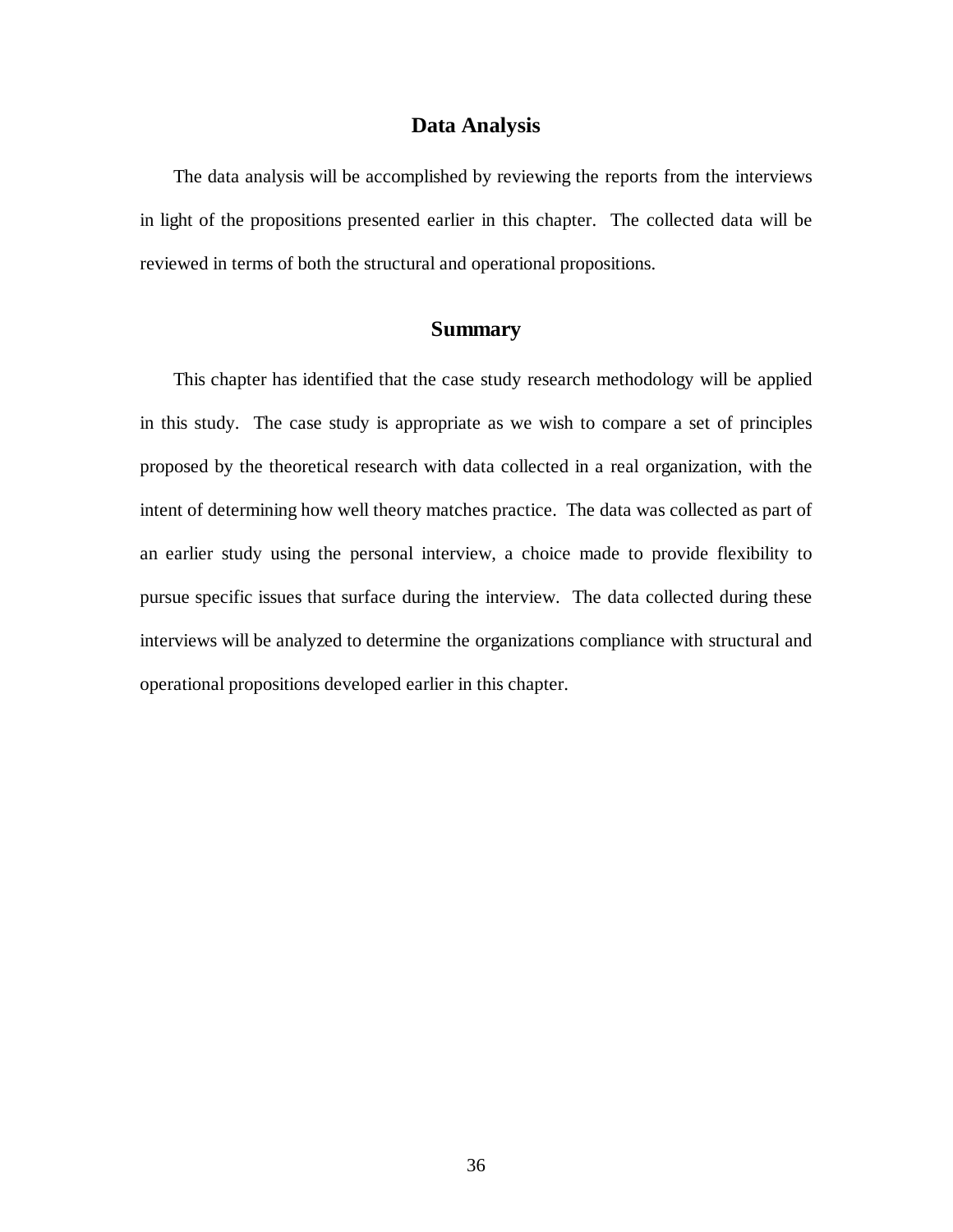# **Chapter 4**

# **Results and Analysis**

# **Overview**

The interview reports compiled during the initial study provide data on the information environment at AFIT. This chapter will extract from those reports the details on the current information systems utilized at AFIT in terms of internally and externally managed systems. Details on the AFIT information structure will also be extracted. This information will then be examined in light of the structural and operational propositions developed in Chapter 3.

# **Subject of Case Study**

Chapter 2 illustrated the lack of treatment of the issue of information ownership, and highlighted the need for this study. The organization that will be used for this case study is the Air Force Institute of Technology (AFIT), Wright–Patterson Air Force Base (WPAFB), Dayton, Ohio. This organization was chosen because the author had access to the organization and its information practices.

### **Mission of AFIT.**

The stated mission of AFIT is to "support the Air Force through graduate and professional education, research and consultation (AFIT/RRD, 1993:1)."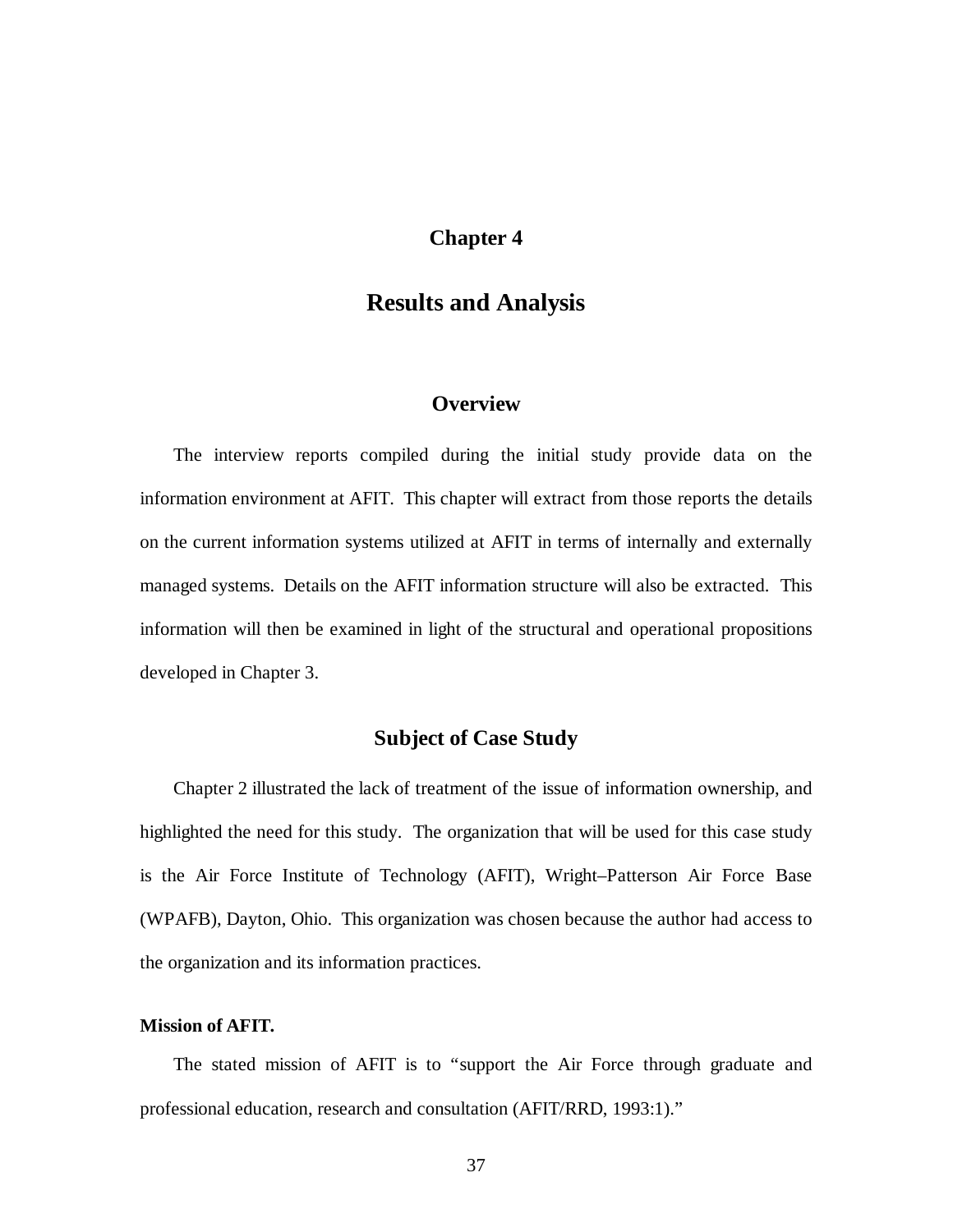#### **Brief History.**

The Air Force Institute of Technology has been providing education in various forms to members of the United States armed forces, United States Department of Defense and members of foreign allied military services for over 70 years (AFIT/RRD, 1993:1). The current primary roles for the Institute are those of educating for and granting graduate degrees at both the Masters and Doctoral levels, and providing professional continuing education for military and Department of Defense personnel. Other important roles include the provision of research and consulting services to the wider US defense community. The number of students who complete courses at AFIT each year is in the order of 30,000 of which the predominant number complete professional continuing education courses and some 350 complete graduate degrees.

#### **Organizational Structure.**

The organizational structure that enables AFIT to perform the mission is presented in Figure 4. There are essentially three different components to the organization: executive section, support section and schools. The executive section is composed of the Commandant and Vice–Commandant and their staff; the Quality Office; and the Academic Affairs Department. The director of Academic Affairs (CF) is equivalent to the university president at a civilian university. The support component includes the Library; Mission Support; Resources; Public Affairs; Admissions and Registrar; Communications and Computer Systems; and Plans and Operations. Finally, the schools component includes the Graduate Schools of Engineering and Logistics and Acquisition Management; the School of Systems and Logistics (Professional Continuing Education); the School of Civil Engineering and Services; and the Civilian Institutions Program.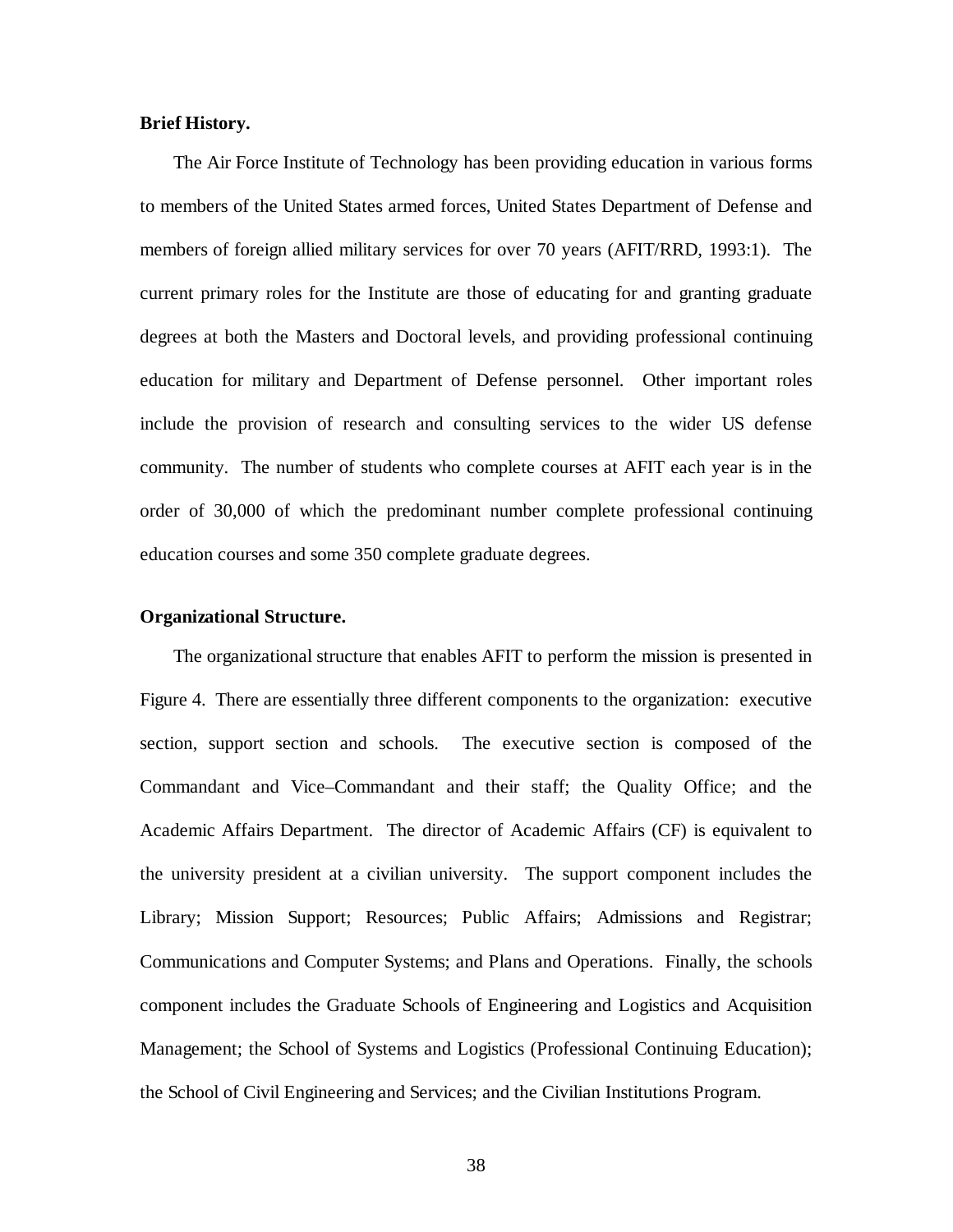

**Figure 4: AFIT Organizational Structure**

In terms of organizational hierarchy, the support section commanders and the school deans are effectively at the same level. The executive organization is one level above. The Commandant is the senior manager, and is subordinate to commanders at higher headquarters. The chain of responsibility places AFIT under the direction of Air University, which is in turn responsible to Air Education and Training Command.

Internally, the AFIT structure is divided along functional lines, with each component of the support organization responsible for a specific area of expertise: for example SC for computing and communications or RP for resource allocation and control. In a similar vein, the schools are broken down by specialty: engineering, logistics and acquisition, civil engineering, professional continuing education, and education at civilian institutions.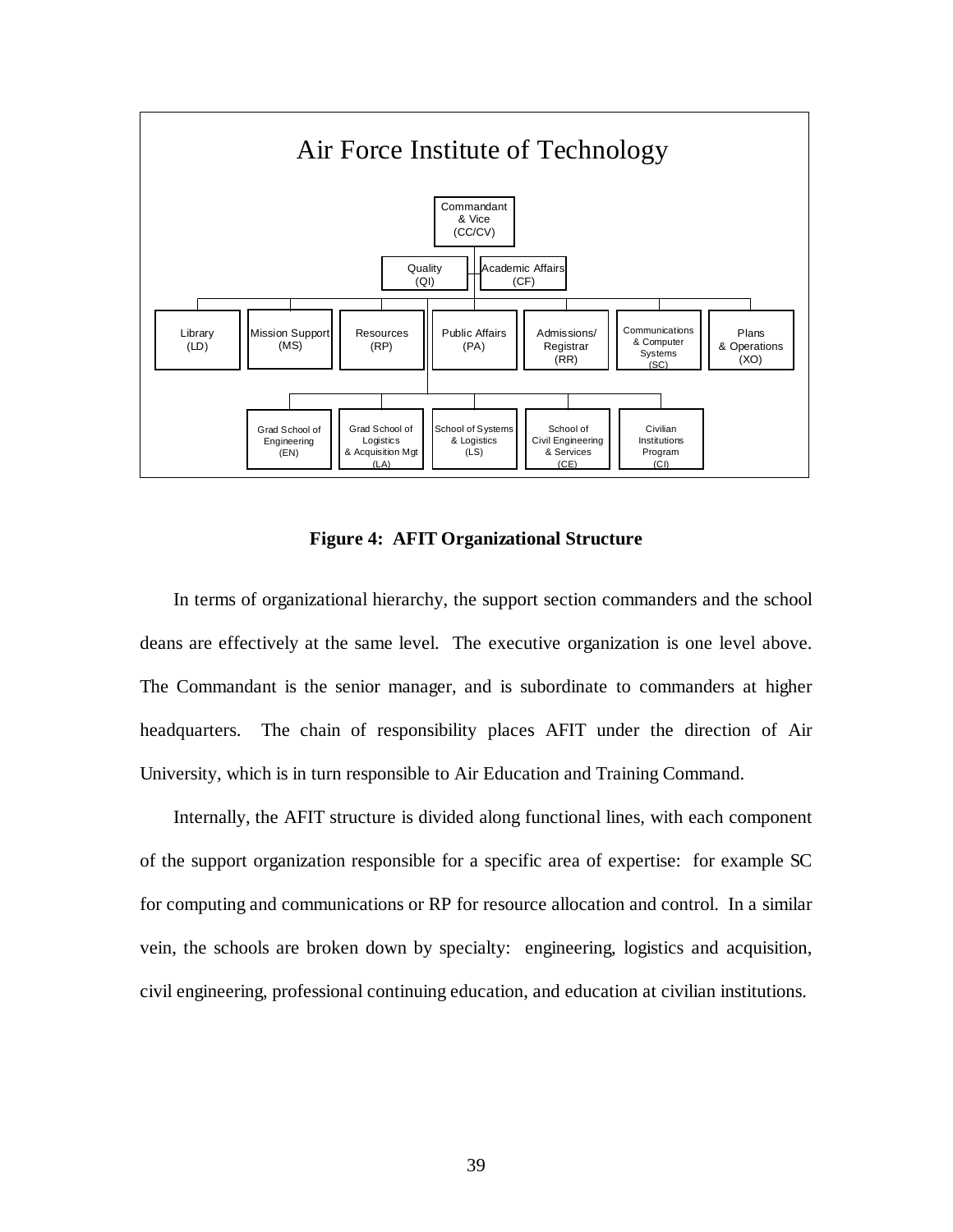#### **Results**

The interviewers were able to collect a large amount of detail on the current structure of AFIT's information systems and information management practices during the interviews. This information was used to construct a view of AFIT's current information systems, and more specifically, internally supported and externally mandated data systems. The systems identified represent both manual and automated information systems. Further analysis of the information revealed details about the management practices applied to information at AFIT.

### **Information Systems**

The tremendous strides in information technology have resulted in an information explosion, which affects almost all organizations of any size and complexity. In this, AFIT is no exception. The data collected during the interviews identified a large number of manual, semi–automated and automated information systems that are used to varying degree throughout AFIT for daily operations. These systems and the organizations that use them are listed in Table 6.

There are two systems composed of multiple sub–applications, and for these systems in Table 6 the primary system name is listed above the individual components. The first of these systems is the AFIT Student Information System (AFITSIS). AFITSIS is composed of four sub–applications: the Student Records System (STARS), the Quota Education and Education Transactions system (QUEST or Quota), Mission Support Information/Orderly Room Functions (MSI/MSQ) and International Student Affairs (ISA). The second system is AFIT Civilian Education System (ACES), composed of the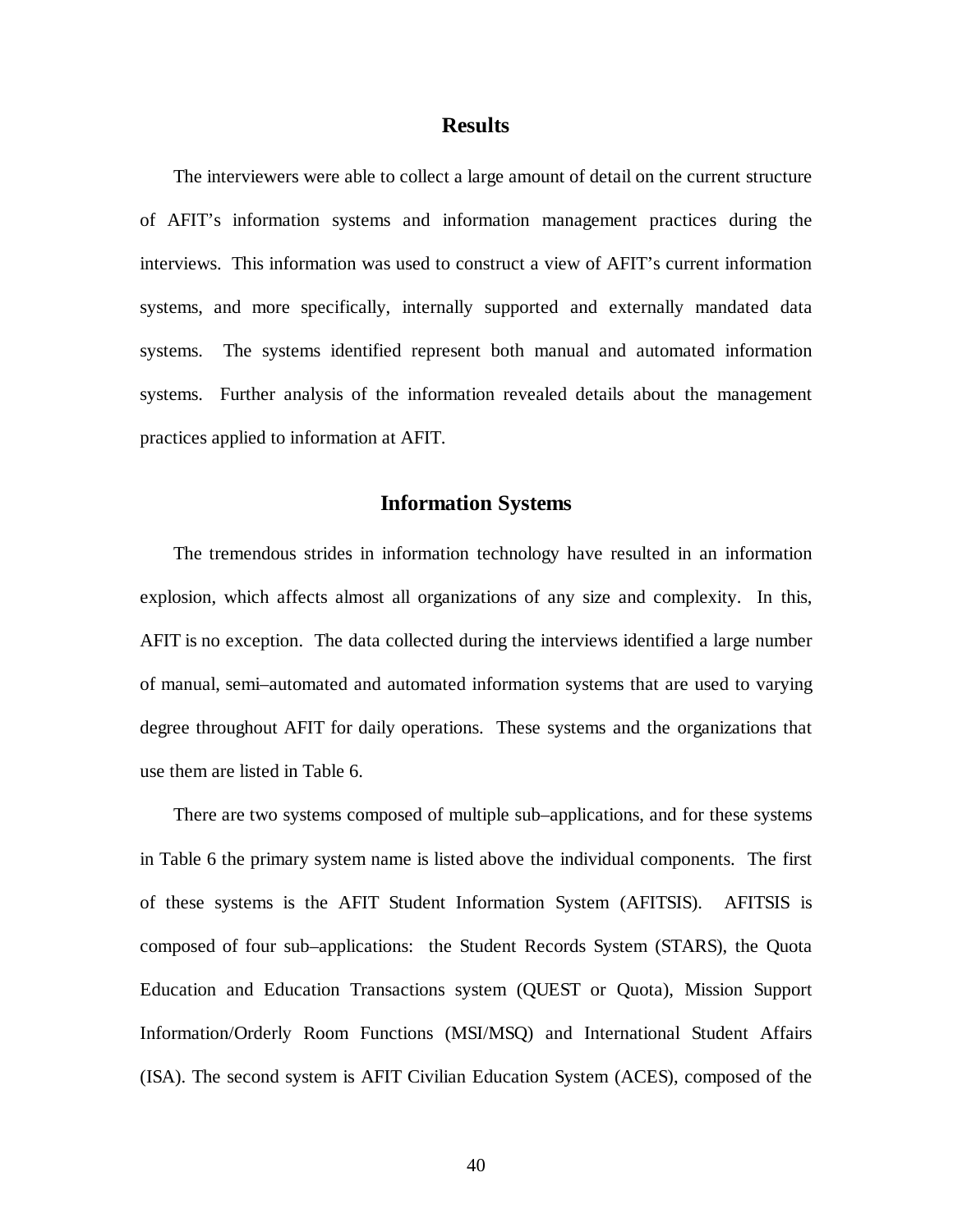Management Information Financial Forecasting System (MIFFS) and the Financial Expense Data System (FEDS). The remaining systems are self–contained, independent applications, and are outlined in Appendix B.

| Office                  |                           |                           |                           |                           |              |                           |                           |                           |                           |                           |                           |                           |                           |                           |             |              |                           |
|-------------------------|---------------------------|---------------------------|---------------------------|---------------------------|--------------|---------------------------|---------------------------|---------------------------|---------------------------|---------------------------|---------------------------|---------------------------|---------------------------|---------------------------|-------------|--------------|---------------------------|
|                         | $\mathbf C$               | $\mathbf X$               | L                         | $\bf{E}$                  | ${\bf P}$    | $\mathbf C$               | $\mathbf{M}$              | $\mathbf R$               | L                         | L                         | $\mathbf R$               | $\mathbf R$               | $\mathbf C$               | ${\bf S}$                 | Q           | $\mathbf C$  | $\mathbf R$               |
|                         | $\overline{C}$            | $\mathbf 0$               | $\mathbf{A}$              | N                         | $\mathbf{A}$ | $\mathbf I$               | S                         | $\mathbf{P}$              | S                         | D                         | $\mathbf R$               | $\mathbf R$               | E                         | $\mathbf C$               | $\mathbf I$ | $\mathbf{F}$ | $\mathbf R$               |
| Application             |                           |                           |                           |                           |              |                           |                           |                           |                           |                           | D                         | $\mathbf A$               |                           |                           |             |              |                           |
| <b>AFITSIS</b>          |                           |                           |                           |                           |              |                           |                           |                           |                           |                           |                           |                           |                           |                           |             |              |                           |
| <b>STARS</b>            |                           |                           | $\boldsymbol{\mathsf{X}}$ | $\boldsymbol{\mathsf{X}}$ |              |                           |                           |                           |                           |                           | $\boldsymbol{\mathsf{X}}$ |                           |                           |                           |             |              | $\boldsymbol{\mathsf{X}}$ |
| <b>QUEST</b>            |                           |                           |                           |                           |              |                           |                           |                           |                           |                           |                           | $\overline{\textsf{x}}$   |                           |                           |             |              |                           |
| MSQ/                    |                           |                           |                           |                           |              |                           | $\boldsymbol{\mathsf{X}}$ |                           |                           |                           |                           |                           |                           |                           |             |              |                           |
| <b>MSI</b>              |                           |                           |                           |                           |              |                           |                           |                           |                           |                           |                           |                           |                           |                           |             |              |                           |
| <b>ISA</b>              |                           | $\boldsymbol{\mathsf{x}}$ |                           |                           |              |                           |                           |                           |                           |                           |                           |                           |                           |                           |             |              | $\boldsymbol{\mathsf{X}}$ |
| <b>ACES</b>             |                           |                           |                           |                           |              |                           |                           |                           |                           |                           |                           |                           |                           |                           |             |              |                           |
| <b>FEDS</b>             |                           |                           |                           |                           |              | $\boldsymbol{\mathsf{x}}$ |                           | $\boldsymbol{\mathsf{x}}$ |                           |                           |                           |                           |                           |                           |             |              |                           |
| <b>MIFFS</b>            |                           |                           |                           |                           |              | $\overline{\textbf{x}}$   |                           |                           |                           |                           |                           |                           |                           |                           |             |              |                           |
| <b>APS</b>              | $\boldsymbol{\mathsf{X}}$ |                           | $\boldsymbol{\mathsf{X}}$ | $\boldsymbol{\mathsf{X}}$ |              | $\overline{\mathsf{x}}$   |                           |                           | $\boldsymbol{\mathsf{X}}$ | $\boldsymbol{\mathsf{X}}$ |                           |                           |                           | $\boldsymbol{\mathsf{x}}$ |             |              | $\boldsymbol{\mathsf{X}}$ |
| <b>ASAS</b>             |                           |                           |                           |                           |              |                           |                           |                           | $\overline{\textbf{x}}$   |                           |                           |                           | $\boldsymbol{\mathsf{x}}$ |                           |             |              |                           |
| <b>EES</b>              |                           |                           |                           |                           |              |                           |                           |                           |                           |                           |                           |                           |                           |                           |             |              | $\boldsymbol{\mathsf{X}}$ |
| <b>ENDB</b>             |                           |                           |                           | $\overline{\mathsf{x}}$   |              |                           |                           |                           |                           |                           |                           |                           |                           |                           |             |              |                           |
| <b>IPMS</b>             |                           |                           |                           |                           |              |                           |                           |                           |                           |                           |                           |                           |                           | $\boldsymbol{\mathsf{x}}$ |             |              |                           |
| <b>PROTRA</b>           |                           |                           |                           |                           |              |                           |                           |                           |                           |                           |                           |                           |                           | $\overline{\mathsf{x}}$   |             |              |                           |
| $\mathbf C$             |                           |                           |                           |                           |              |                           |                           |                           |                           |                           |                           |                           |                           |                           |             |              |                           |
| <b>ACQMAN</b>           |                           |                           |                           |                           |              |                           |                           |                           |                           | $\boldsymbol{\mathsf{X}}$ |                           |                           |                           |                           |             |              |                           |
| <b>OCQMAN</b>           |                           |                           |                           |                           |              |                           |                           |                           |                           | $\overline{\textbf{x}}$   |                           |                           |                           |                           |             |              |                           |
| FORM9D                  |                           |                           |                           |                           |              |                           |                           |                           |                           |                           |                           |                           |                           | $\boldsymbol{\mathsf{X}}$ |             |              |                           |
| $\mathbf{B}$            |                           |                           |                           |                           |              |                           |                           |                           |                           |                           |                           |                           |                           |                           |             |              |                           |
| <b>CSRDDB</b>           |                           |                           |                           |                           |              |                           |                           |                           |                           |                           |                           |                           |                           | $\boldsymbol{\mathsf{X}}$ |             |              |                           |
| $PC-III$                |                           |                           |                           |                           |              |                           | $\boldsymbol{\mathsf{X}}$ |                           |                           |                           |                           | $\boldsymbol{\mathsf{X}}$ |                           |                           |             |              | $\overline{\mathsf{x}}$   |
| <b>ATLAS</b>            |                           |                           |                           |                           |              |                           |                           |                           |                           |                           |                           | $\overline{\textbf{x}}$   |                           |                           |             |              |                           |
| <b>AFTMS</b>            |                           |                           |                           |                           |              |                           |                           |                           | $\boldsymbol{\mathsf{x}}$ |                           |                           |                           |                           |                           |             |              |                           |
| <b>UMD</b>              |                           |                           |                           |                           |              |                           |                           | $\boldsymbol{\mathsf{x}}$ |                           |                           |                           |                           |                           |                           |             |              |                           |
| <b>DFAS</b>             |                           |                           |                           |                           |              |                           |                           | $\overline{\mathsf{x}}$   |                           |                           |                           |                           |                           |                           |             |              |                           |
| LS-STUD-<br><b>INFO</b> |                           |                           |                           |                           |              |                           |                           |                           | $\boldsymbol{\mathsf{x}}$ |                           |                           |                           |                           |                           |             |              |                           |

**Table 6: Application to Office Cross Reference Matrix**

**(adapted from Heminger et al., 1996:6)**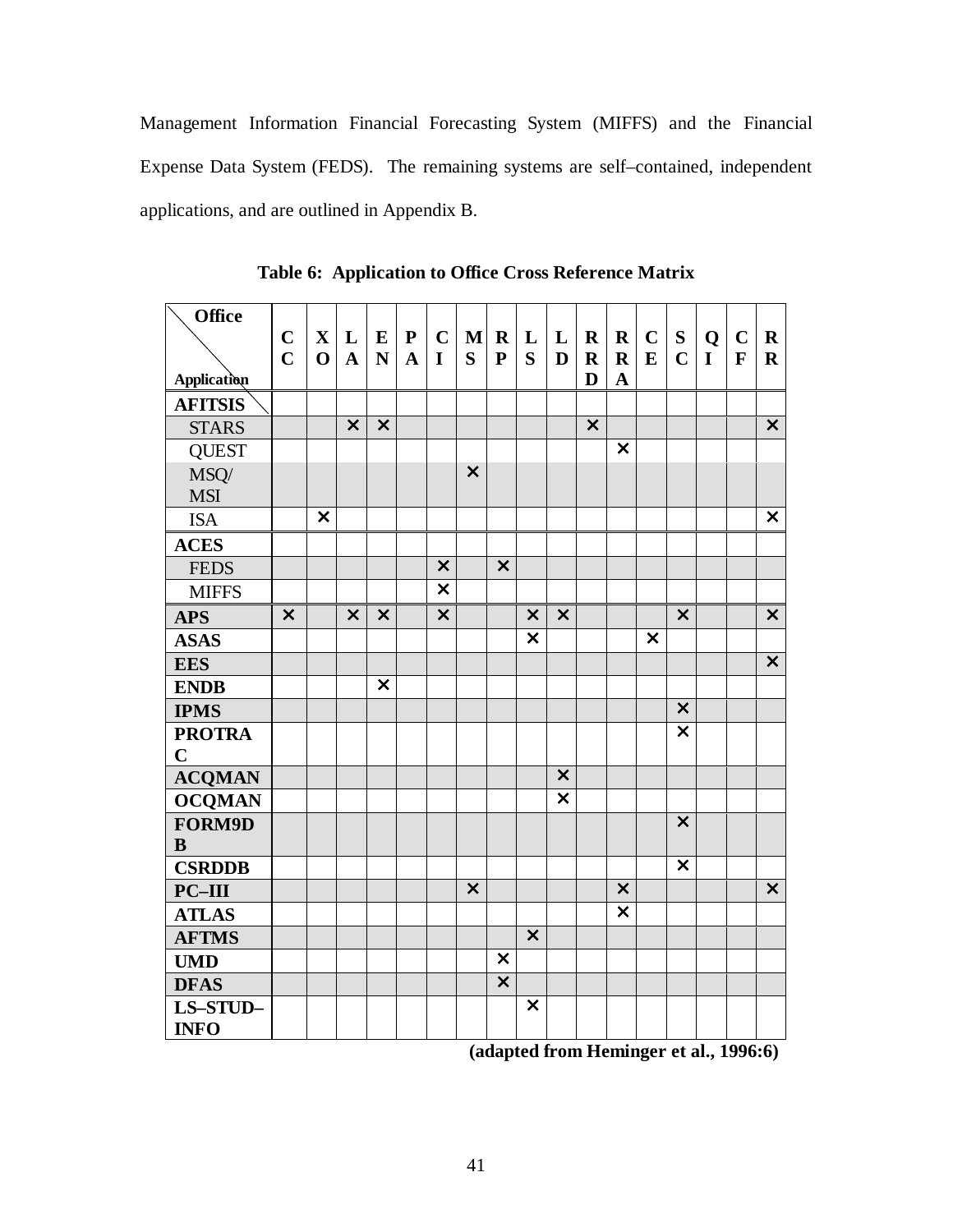| <b>Application</b> | <b>Internal</b> | <b>External</b> |
|--------------------|-----------------|-----------------|
| <b>ACES</b>        |                 |                 |
| <b>ACQMAN</b>      |                 |                 |
| <b>AFITSIS</b>     |                 |                 |
| <b>AFTMS</b>       |                 |                 |
| <b>APS</b>         |                 |                 |
| <b>ASAS</b>        |                 |                 |
| <b>ATLAS</b>       |                 |                 |
| <b>CSRDDB</b>      |                 |                 |
| <b>DFAS</b>        |                 |                 |
| <b>EES</b>         |                 |                 |
| <b>ENDB</b>        |                 |                 |
| FORM9DB            |                 |                 |
| <b>IPMS</b>        |                 |                 |
| LS-STUD-INFO       |                 |                 |
| <b>OCQMAN</b>      |                 |                 |
| $PC$ -III          |                 |                 |
| <b>PROTRAC</b>     |                 |                 |
| <b>UMD</b>         |                 |                 |

**Table 7: Management Responsibility for Information Systems Used by AFIT**

The organization of the systems and their relationships are best expressed in graphical form. To do this and retain some level of manageability, we decided to treat the applications as two categories: internally managed and externally mandated (Heminger et al, 1996:5). The list of systems in Table 6 is presented in (adapted from Heminger et al., 1996:6)

Table 7 with management authority indicated either as internal or external.

The graphical representations of the relationships of the various information systems also presents a view of the underlying architecture of the information systems, specifically in terms of the application, the database management system (DBMS) and the underlying file structure of the information system. The intent of this view is to provide detail of the data structure underpinning AFIT's information systems, both internal and external. These underpinnings are the framework on which the organizational data model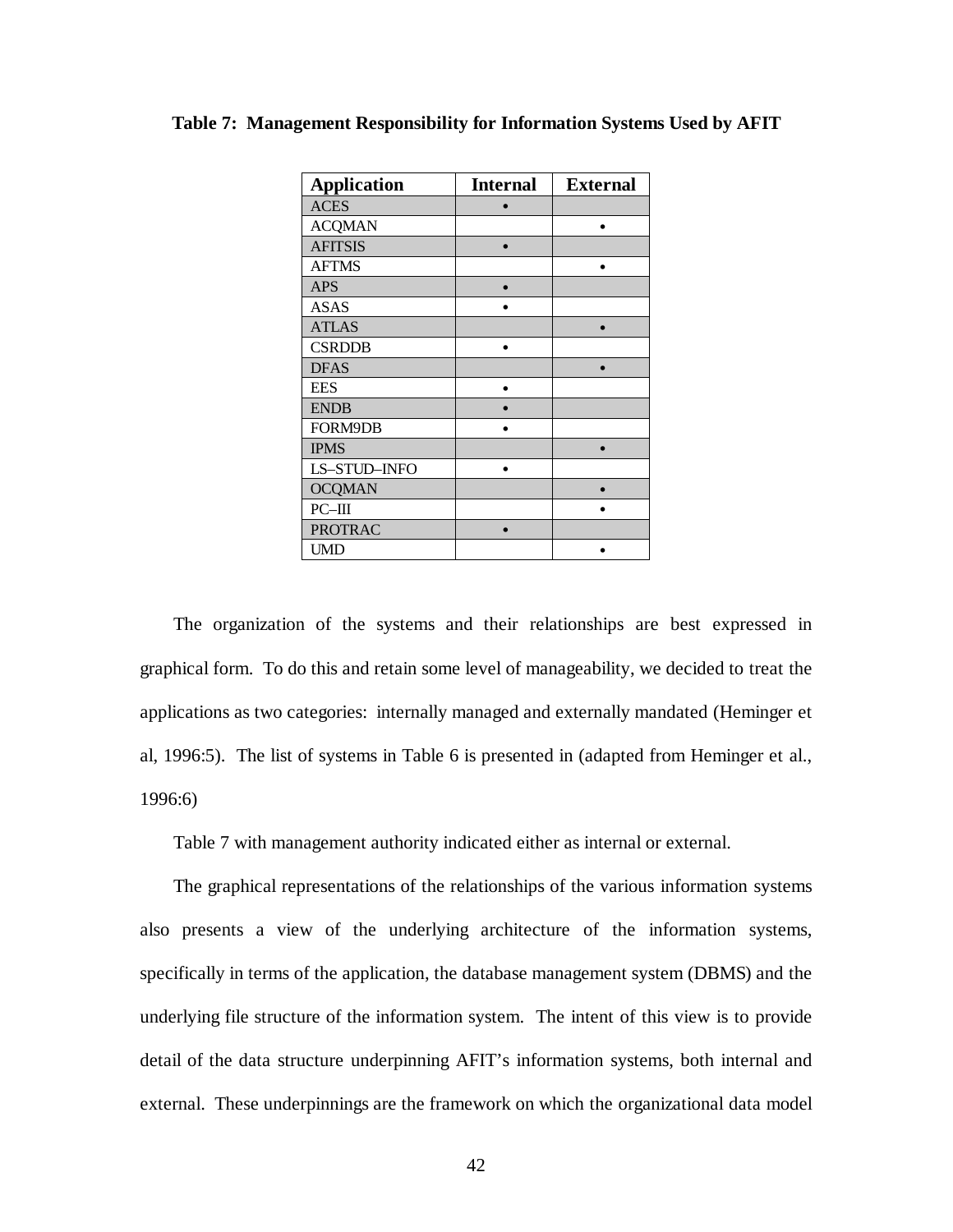is built, and knowledge of their structure and relationship is essential to managing the information resource in an effective manner.

#### **Internally Managed Systems**

The internally supported and managed information systems are represented in Figure 5. The primary goal of this map is to identify systems and their users, not necessarily to provide detailed information on what is stored in them. The systems supported by AFIT are constructed on varying technologies, from the relational models of Oracle, Dbase5 and Paradox to the flat file models of Microsoft Word and Excel. This is significant because information that is stored in a relational database management system can be stored physically once, then accessed and shared by many applications, each with its own view. With the four largest systems accessing a single relational database management system (Figure 6), it should provide the setting for a common pool of carefully managed data.

The level of control and management varies with the application and level of end user involvement. The primary applications hosted on the Oracle RDBMS are centrally managed and controlled by the Computer and Communications Systems Directorate (SC). Individuals are responsible for maintaining and controlling the databases hosted by them on their office PCs. The Dbase 5 and Paradox databases are not centrally hosted, and are the responsibility of the user community.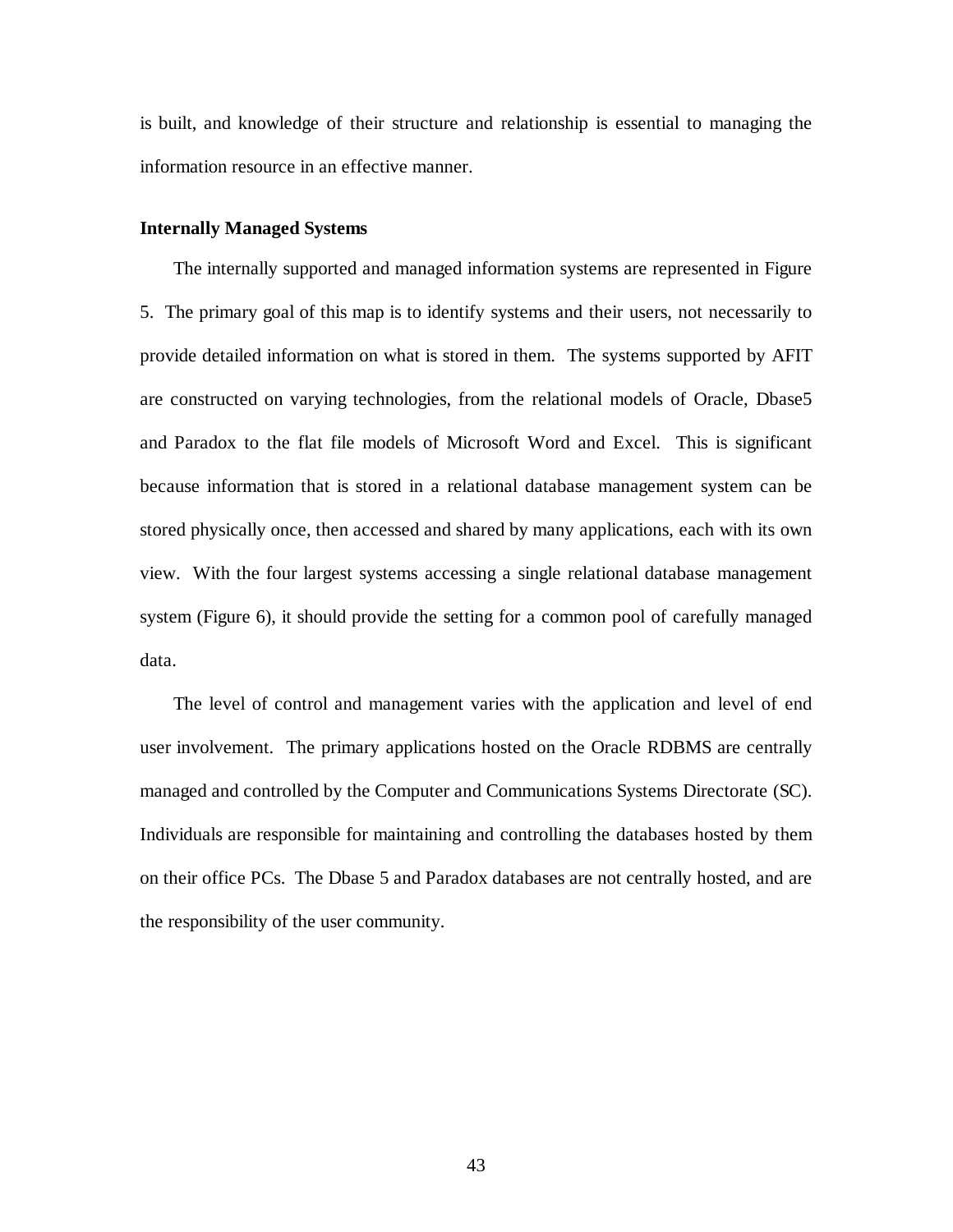

(Heminger et al., 1996:7)

### **Figure 5: AFIT Supported Information Systems**

The Microsoft Office files located on office PCs are generally flat files created in word processing and spreadsheet applications. These files are distributed among the PCs of the users who created them. Further, the nature of the files renders them perishable, with little or no updating – in general they are single use objects. There are some files that are the repository of dynamic information, that are updated manually. These files are principally maintained by their users as the files have no equivalent in the centrally provided information systems. However, the files do contribute to the fragmentation of the data model for the organization.

To compound the problem, investigation into the structure of the Oracle data bases indicated that there is no single consistent pool of data utilized by the applications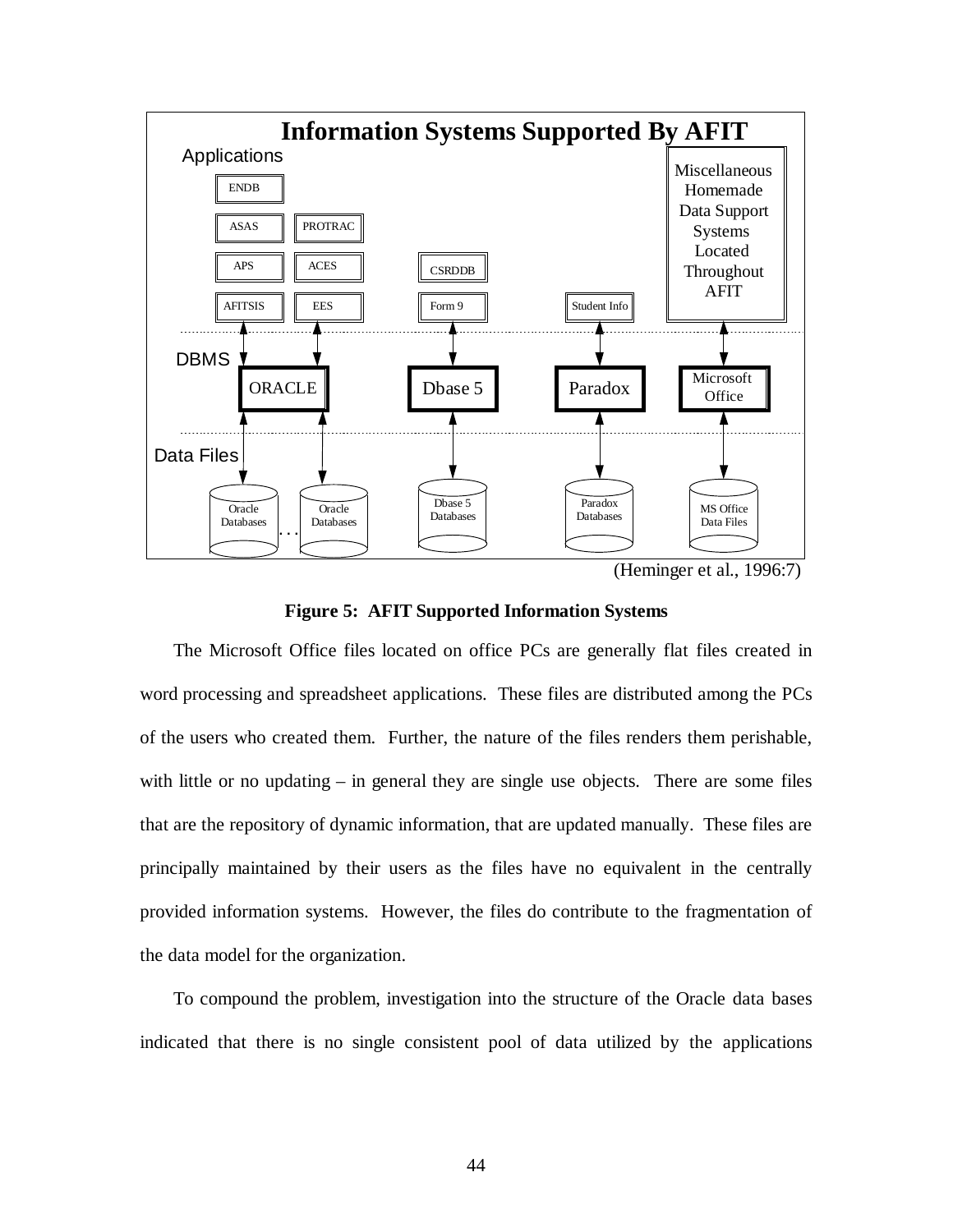(Heminger et al, 1996:7). Instead it appears that as new applications were added or old ones modified the required tables were copied from one location to the new location and



(Heminger et al., 1996:8)

**Figure 6: View of AFITSIS**

added to the database structure for the application. This has resulted in a level of data redundancy with data being stored in multiple locations, named differently, and often with different data attributes (Heminger et al, 1996:7). There is apparently no centrally managed data dictionary for all applications that developers can access to ensure they do not create duplication or inconsistency issues. This demonstrates the lack of a common data model.

The concern of new applications being generated ad hoc is complicated by the power of PC–based RDBMSs. The availability of these tools have enabled the creation of several small local–use systems, with little or no database administration support.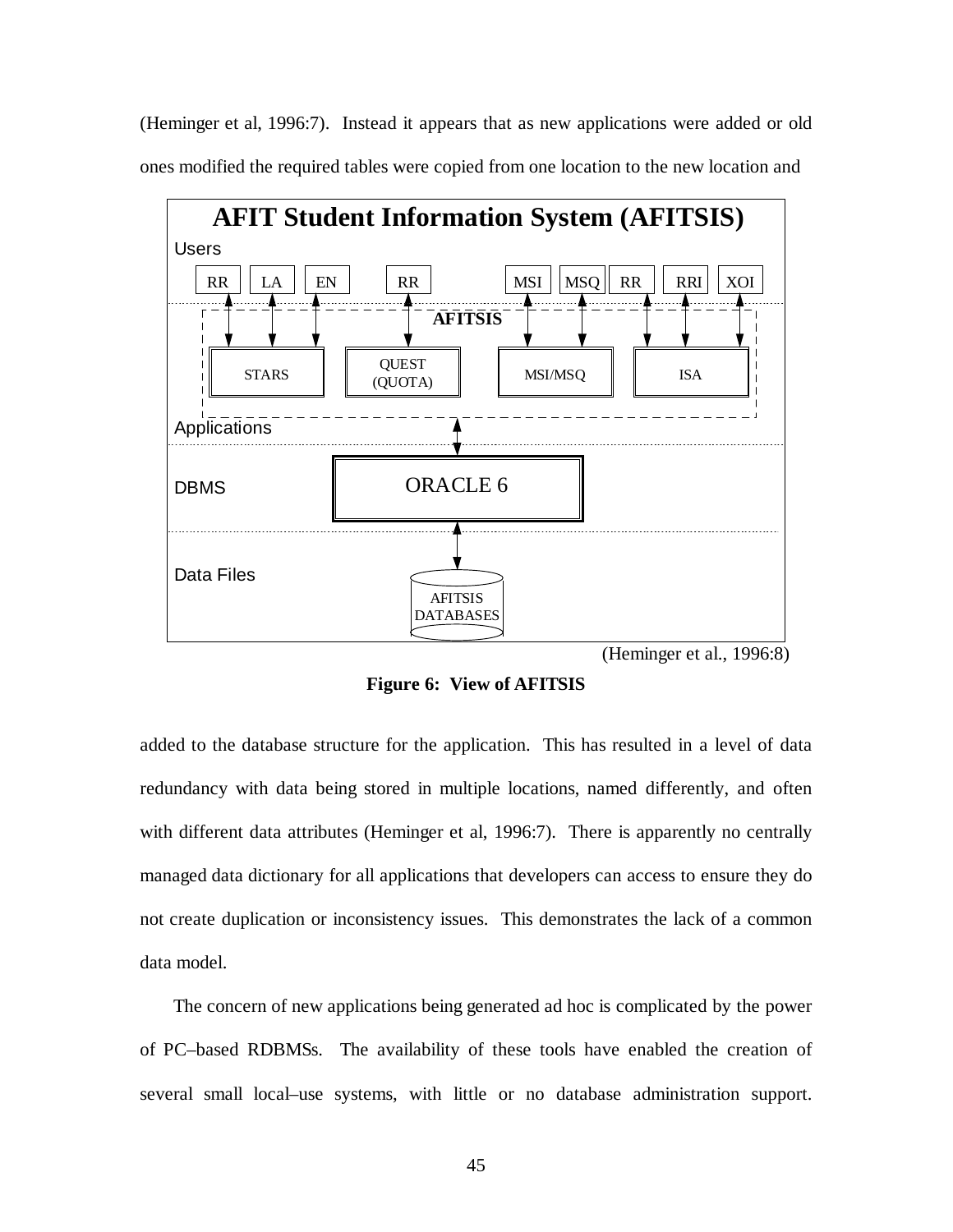Systems like these are often initially populated with data from information systems such as AFITSIS and ACES. The databases are then maintained in a manual fashion, with users entering updated information to keep the database current. A prime example of this type of system is the registrar style database within LS used for tracking student information. This competes directly with the systems used by the Registrar (Heminger et al, 1996:9).

The internally supported AFIT information systems suffer from a malady that afflicts many of the earlier generation of RDBMS implementations and applications in general: poor documentation and what users consider to be "a user–surly interface (Heminger et al, 1996:9)". More than one office indicated they could not rely on information being supplied by AFITSIS (STARS), because they themselves were not entering updated information (Heminger et al, 1996:9).

#### **Externally Mandated Data Systems.**

The externally managed and mandated information systems that complete the AFIT picture are depicted in Figure 7. These information systems are generally Air Force wide in their implementation, and are something about which AFIT has little say, and just as little control. These systems have been developed by other agencies with their information needs in mind, and only a secondary interest in AFIT's needs as a user of these systems.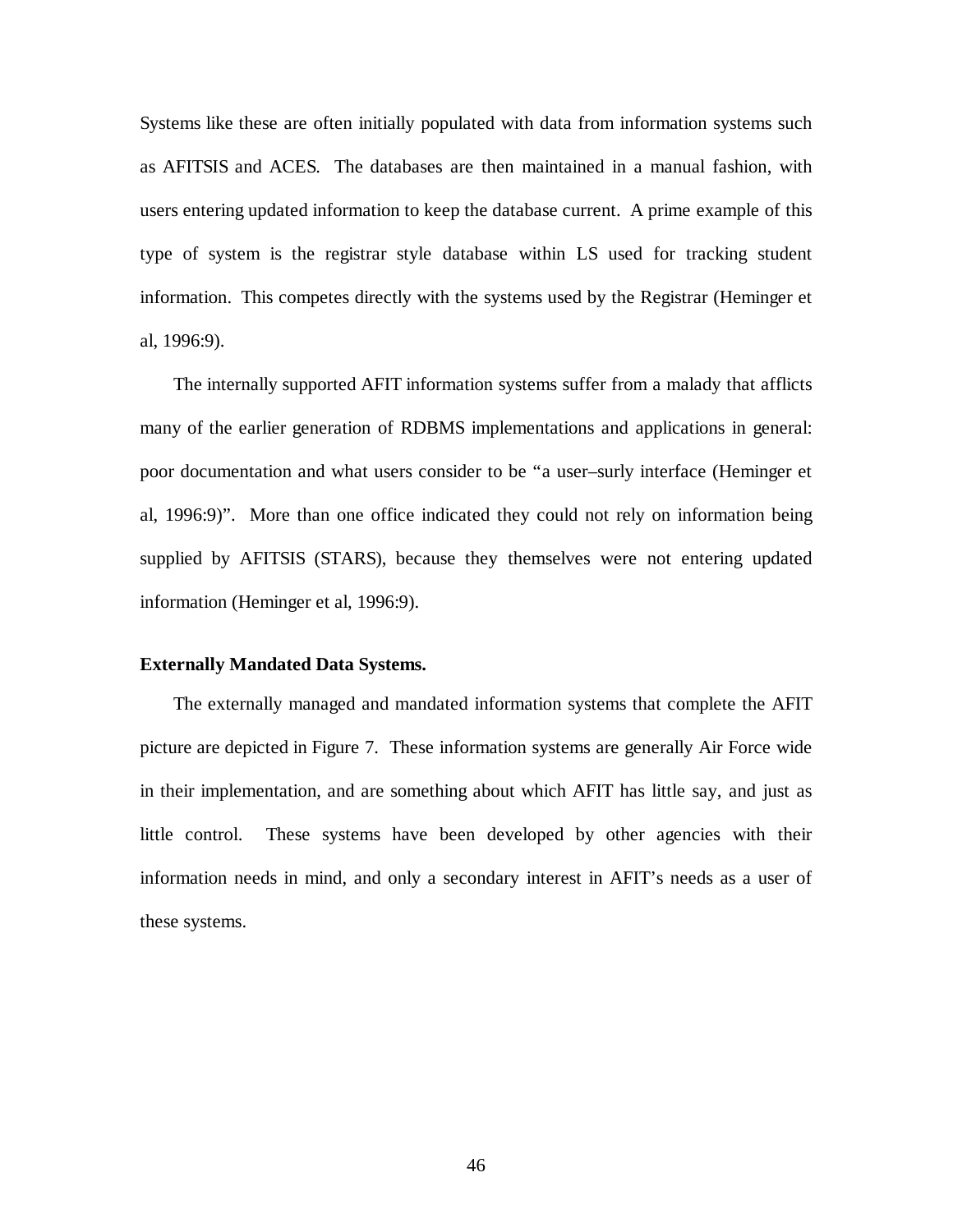

**Figure 7: Information Systems Mandated by Supporting Agencies**

Further, as these systems are developed externally, AFIT has to accept the data structure and definitions provided by the creators of these systems. Prime examples of these systems are PC–III and DFAS. These are mainframe based systems and use network connections to allow updates of the information to the host DBMS.

In addition to the mainframe based systems, there are some PC–based systems that are mandated for standardization of data and management techniques within the Air Force. The ACQMAN and OCQMAN, which are Enable applications used for library financial management are examples of such applications.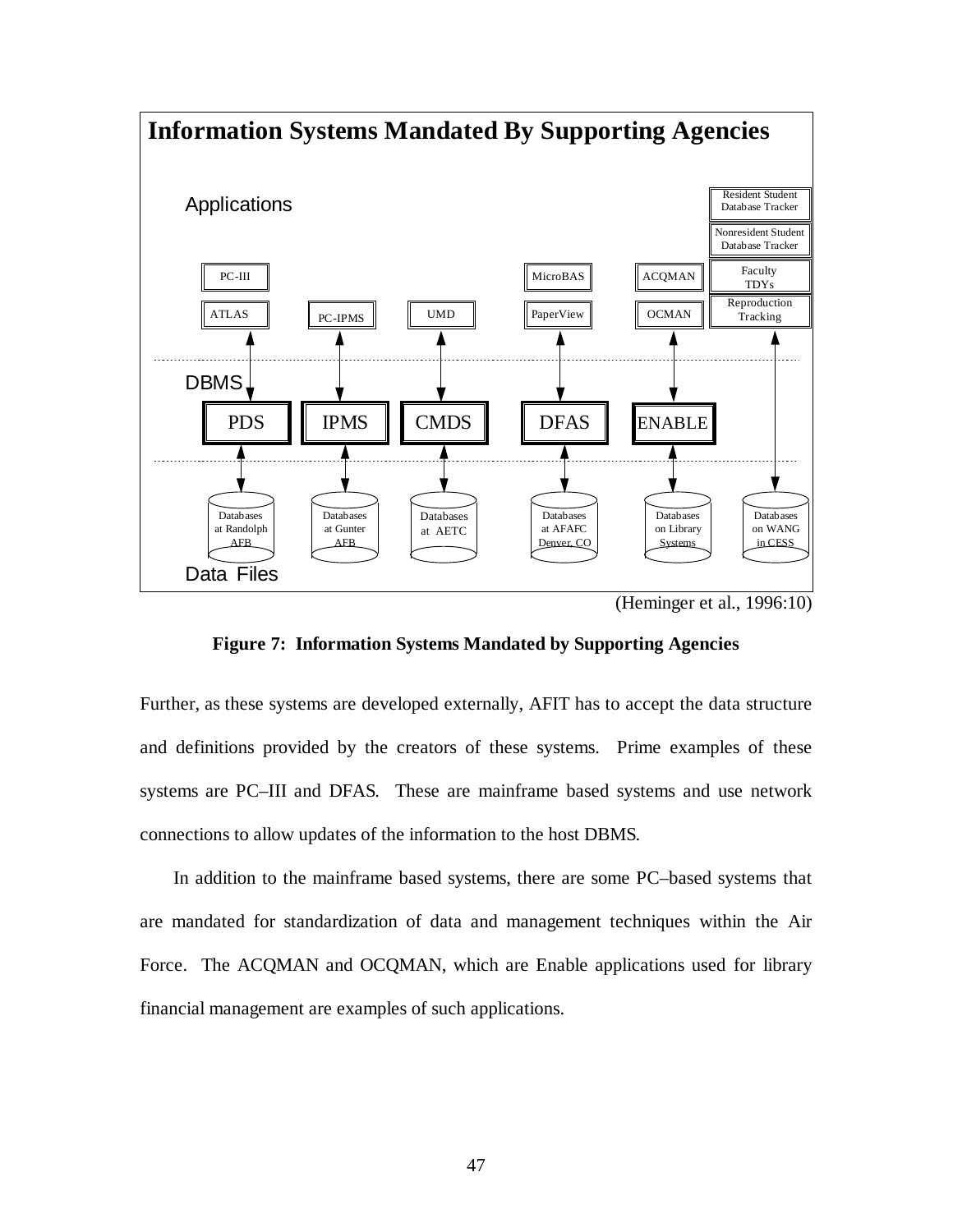#### **Manual Systems**

In addition to the computerized systems, many AFIT offices utilize manual or semi– automated processes. These systems have generally come into being as a response to a general distrust of the reliability and accuracy of the information maintained in the primary electronic information sources (Heminger et al, 1996:10). These manual systems consist of paper records and electronic files on PCs usually in a word processor, spreadsheet or PC database format. These systems are typically the systems used to prepare information for presentations, problem solving or in response to queries (Heminger et al, 1996:10).

#### **Information Management**

AFIT, like most organizations in the current era, has a formal strategic planning process in place. This strategic plan sets the organizational mission, vision and goals, and is supported by plans in each of the directorates. This set of hierarchical plans allows each sub–unit to determine where they fit into the overall picture for the unit. From an information systems point of view, however, there was no evidence of an information strategic plan, and no formal statement of how information would fit into the resource planning structure. The lack of a plan for information resource management was evident at all levels, even though there was a plan for management of the information systems and technology.

With the apparent lack of an information strategic plan discussed, it is appropriate to consider the management structure of AFIT, and the potential reasons for this lack. As mentioned earlier, we expect to see positions such as chief information or chief data officer, data administrator, and database administrator if AFIT is implementing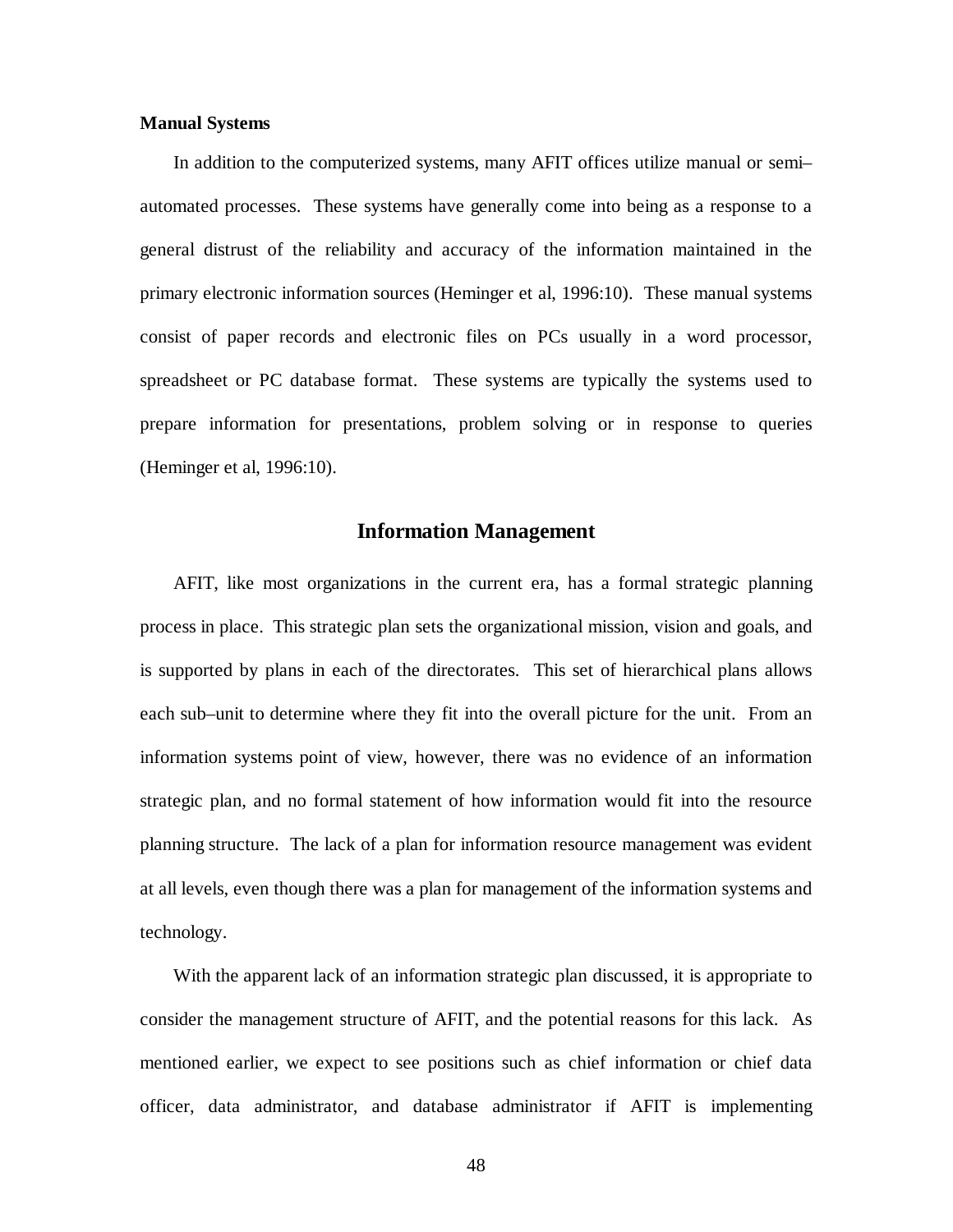management techniques in concert with the principles of IRM. We note that AFIT is a hierarchical organization, and as such has a well defined chain of command and executive power. The senior manager in the organization is the Commandant, with the Vice– Commandant as second in command. Allowing for the differences in title in an Air Force organization and those in a commercial organization, there is no indication of the presence of a chief information or data officer in the executive. The closest link to information resource management in the organization is identified in the SC component, the area responsible for maintaining AFIT's information systems and interfaces with external information systems. There is also no indication of the presence of a data administrator, the position responsible for the development and enforcement of information management policies for the organization. The data administrator plays a very important role in managing the organizational data model.

There are identified database administrators, responsible for the implementation of changes to the various information system's database structure. These database administrators fulfil the role of security managers for the databases that they manage, monitoring the users allowed to access the various databases.

These database administrators are operating with the interest of their applications and direct users in mind – after all there is no strategic information plan to follow. Further, co–operation has been hampered by the compartmentalized nature of the information systems created to this point. Each has been developed with a particular use in a given set of processes in mind, and the impact of enterprise wide needs and goals are suborned to the needs of the application.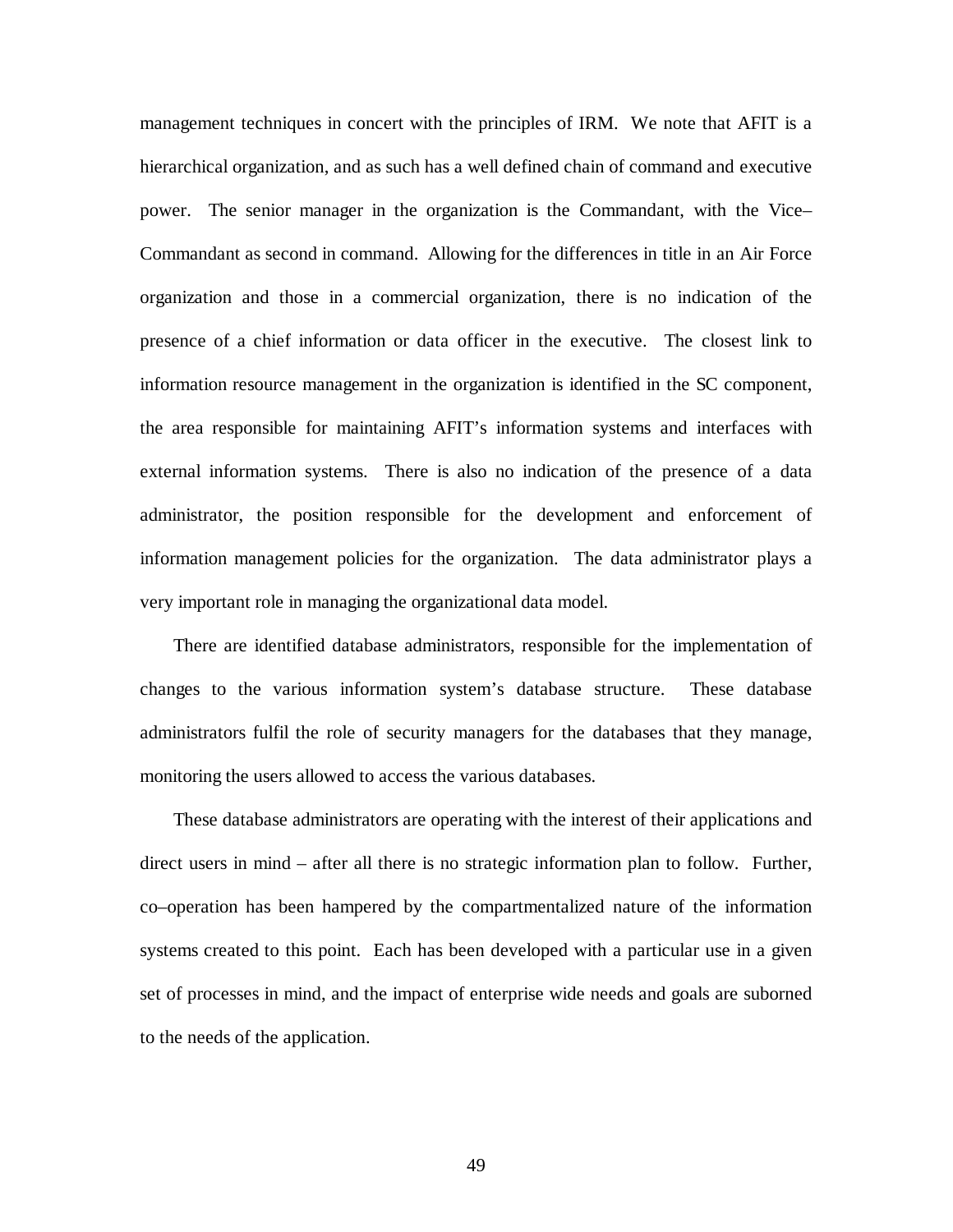### **Analysis**

This section will compare the structural and operational propositions with the evidence collected during the interviews. This step will determine whether or not the implementation of IRM principles has been successful in this organization.

## **Structural Propositions**

*Proposition S1: Enterprise Information Structure. The organisational environment is conducive to IRM if there is an enterprise information structure consisting of at least a chief information officer (CIO), a data administration function, and a database administration function.*

The data collected through interviews and analysis of the organizational chart for AFIT indicates that there is no chief information officer (or equivalent) that acts for information, specifically, at the executive level of the organization. This lack of senior management support for the information resource makes an organizational view of information as a resource very difficult and will undermine the objectives of management. There is also no indication of the presence of a data administration function, responsible for the creation and implementation of data policies. This will hamper the creation of an organizational model of information that could be used for applications development to improve the quality of information available and hence the quality of decisions made by management in the organization. From the information gathered, it appears that AFIT does not meet the requirements of Proposition S1.

*Proposition S2: Strategic Information Planning. IRM is part of the organisational culture if there is a current Information Strategic Plan, integrated into the overall business plan and reviewed as part of the annual planning process.*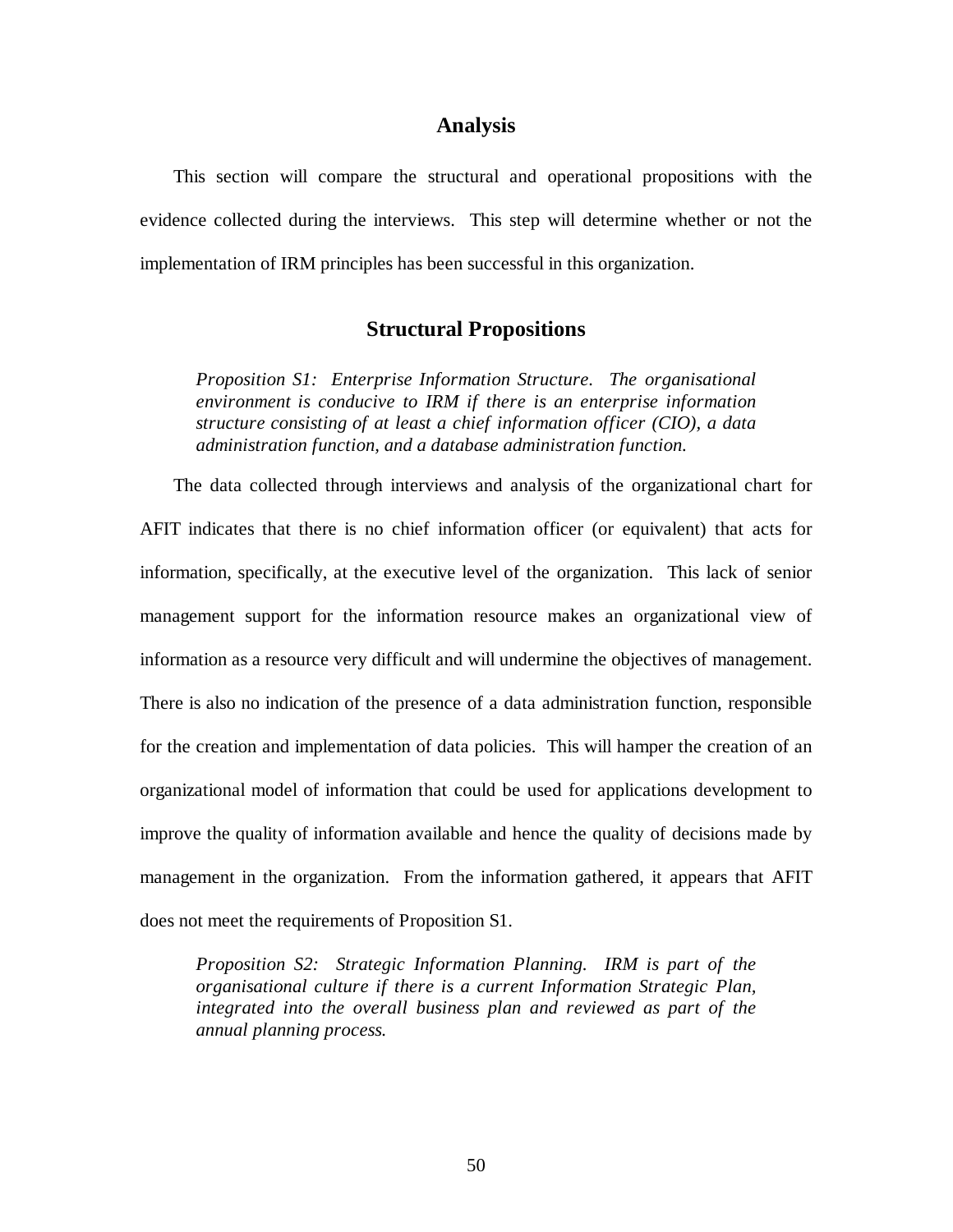The evidence indicates that AFIT has a strategic planning process in place, and that this planning process is indeed cyclical, with regular reviews and updates made to the plan. However, the AFIT Strategic Plan does not currently have an information counterpart, that would outline the information resource management goals and business information needs and opportunities. This limitation hinders the creation of focused information management strategies, and fails to make best use of the information resource. Information systems and information technology implementation is not co– ordinated to achieve best effect in service for the user of the systems.

*Proposition S3: In an organisation that practices IRM principles, there is an enterprise wide data model, and that model is controlled by the Data Administrator. All applications are constructed based on the data element definitions held in the data model.*

The effects of the lack of a strategic view of information in the organization, and the accompanying lack of a formal information management structure are exacerbated by the lack of an enterprise wide view of data. One of the best features of relational DBMSs is the ability to easily share information between applications built on top of a common data model, using elements defined in a common data dictionary. Although AFIT has implemented several major systems in relational database systems, each system has been treated as a world unto itself with little regard given to later modification or maintenance. There is no enterprise–wide data model that identifies the entities about which information is collected, nor a data dictionary that defines the appearance of elements in those entities.

Consequently, what could be a pool of consistent, non–redundant data eminently suitable for sharing is not. It is in fact a collection of independent applications and data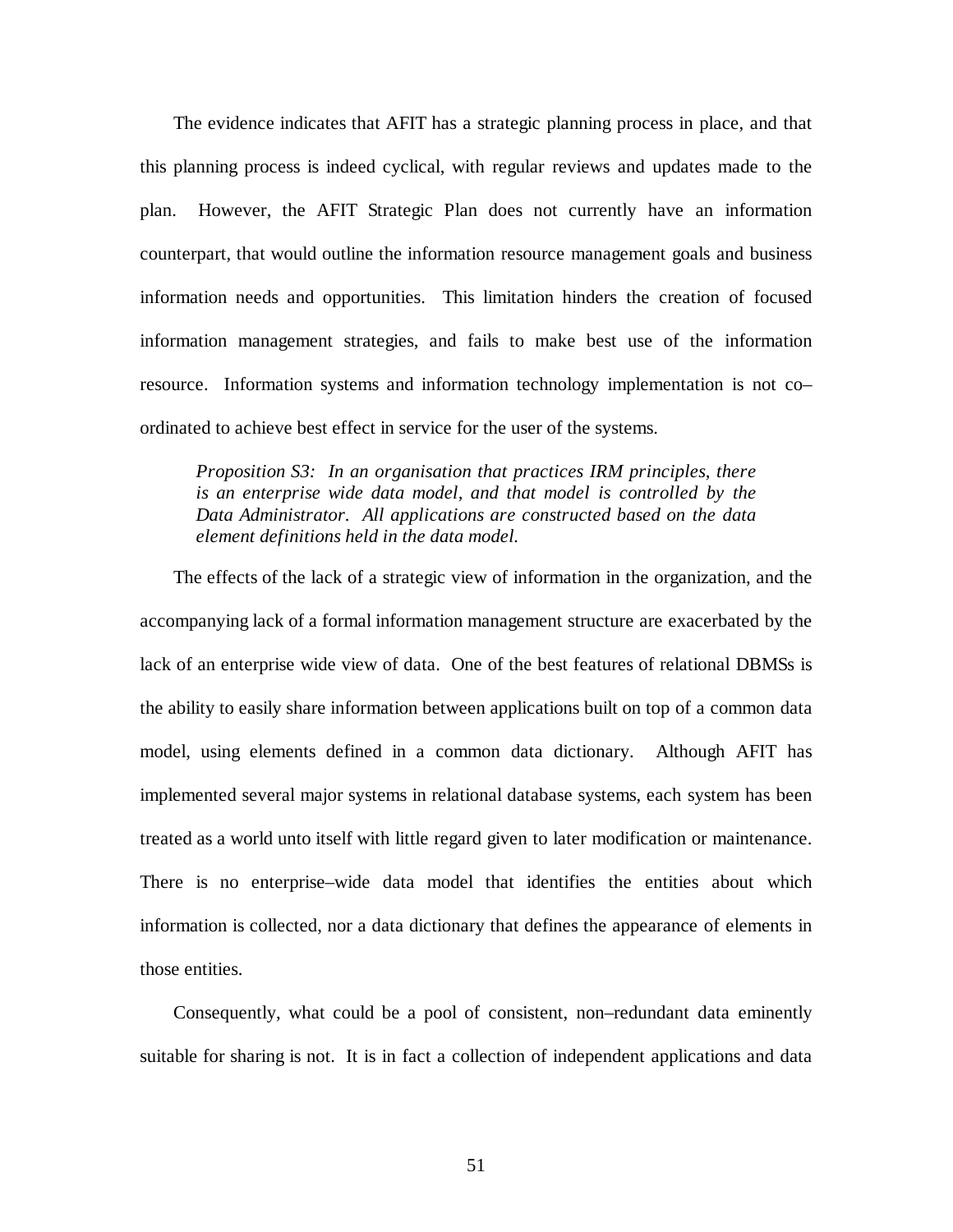structures containing redundant, inconsistent information that regularly produces answers to similar queries that confound each other.

*Proposition S4: In an organisation that practices IRM principles, a physical and electronic security plan will been have formulated and implemented, and will include a well defined and practised disaster recovery plan.*

The area in which AFIT excels is the area of security: physical and electronic. The various AFIT information systems are subject to disaster recovery planning, and are also subject to strict access policies enforced by the network administration organization in SC. The physical security of hardware, software and data is achieved through building access restrictions, and multilevel network security implemented through the installed operating systems. External access to the information in AFIT's information systems is also limited through the use of *air gaps* and other physical measures.

The disaster recovery plan for AFIT includes the regular backup of information stored on mass storage media, such as system hard disk drives.

# **Operational Propositions**

*Proposition O1: In the organization that practices the principles of IRM, information is readily sharable and available for use as needed to achieve organisational goals in and across functional boundaries.*

The most common theme throughout the interviews and investigation was the inability to obtain information necessary to perform tasks. There were numerous instances of asking the same question of more than one sub–unit and getting as many different responses as units asked. This is generally the result of the presence of redundant and inconsistent information, a side effect of an incomplete data model for the organization.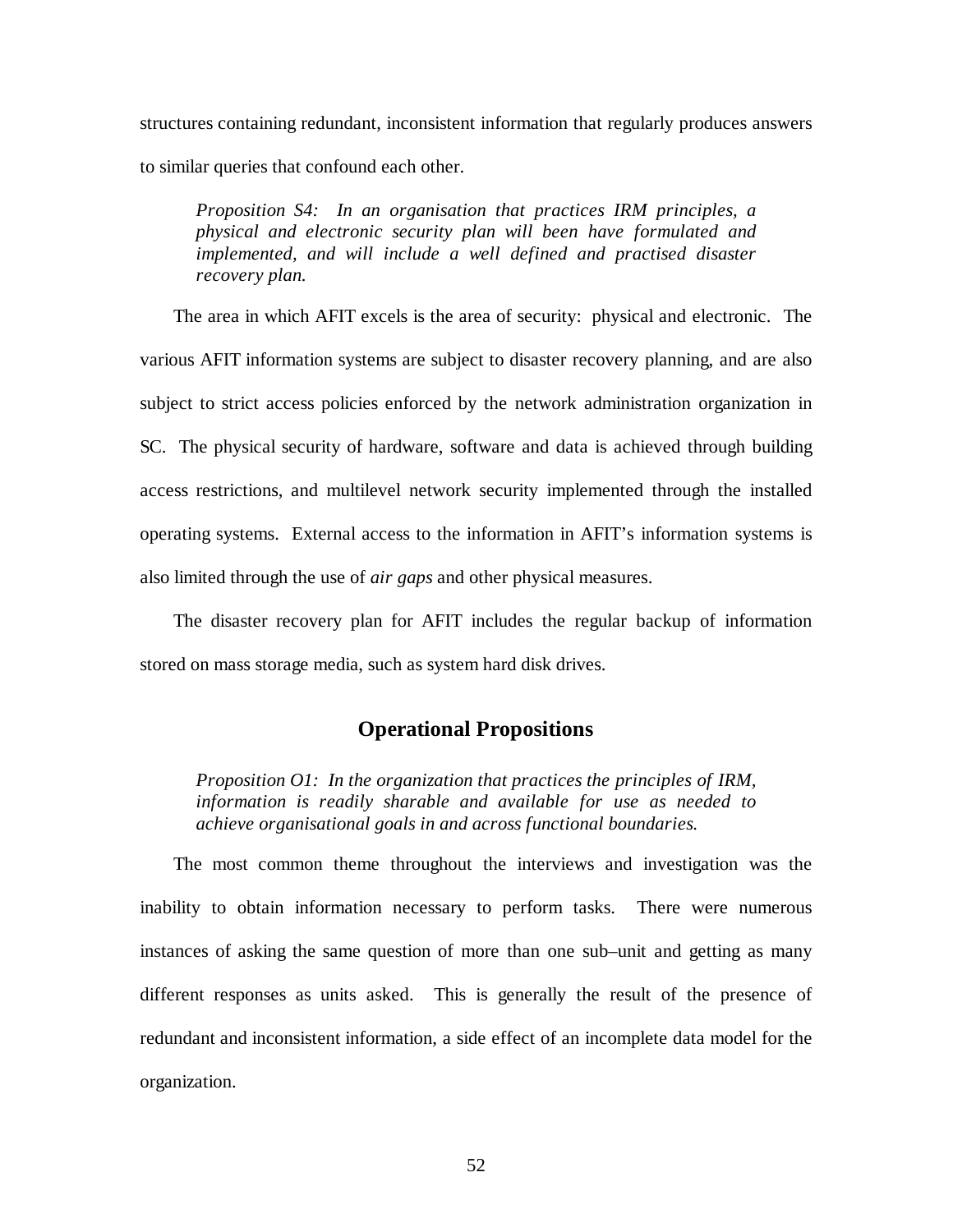Another cause of the redundancy was the lack of knowledge of what data elements were held in databases in the organization. This contributed to the creation of redundant data stores because applications were designed to collect all the information they needed to operate, with little knowledge of the information in other, similarly hosted, applications.

*Proposition O2: In an organization that practices the principles of IRM, information is stored in accordance with an enterprise–wide data model.*

Given that we have shown that AFIT does not have a complete enterprise wide data model, the information that is collected is stored in multiple redundant database files, with inconsistency a recurring theme. In operational terms, AFIT is a good manager of information systems, on a per system level. However, AFIT does not have an overarching view of information in the form of an enterprise wide data model that can be used to solve problems as they arise in a fashion similar to that outlined in our ideal model of information resource management in Table 5. Rather it is a case of MIS management of information systems in the mode depicted in Table 3.

*Proposition O3: In organizations that says they value the principles of IRM but exhibit contradictory behaviors, we may find evidence of sub– unit ownership of information that can explain this discrepancy.*

Several components of AFIT identified alternate information systems they had created to provide information support for day to day business, usually replacing organizational information systems such as the STARS database. The organizational sub– units justified the creation and maintenance of these secondary sources by pointing to a lack of trust in the accuracy of the data in the organizational system, a matter in which they were complicit, admitting they did not update the system either. The information maintained in these locally produced systems was generally not back–filled into the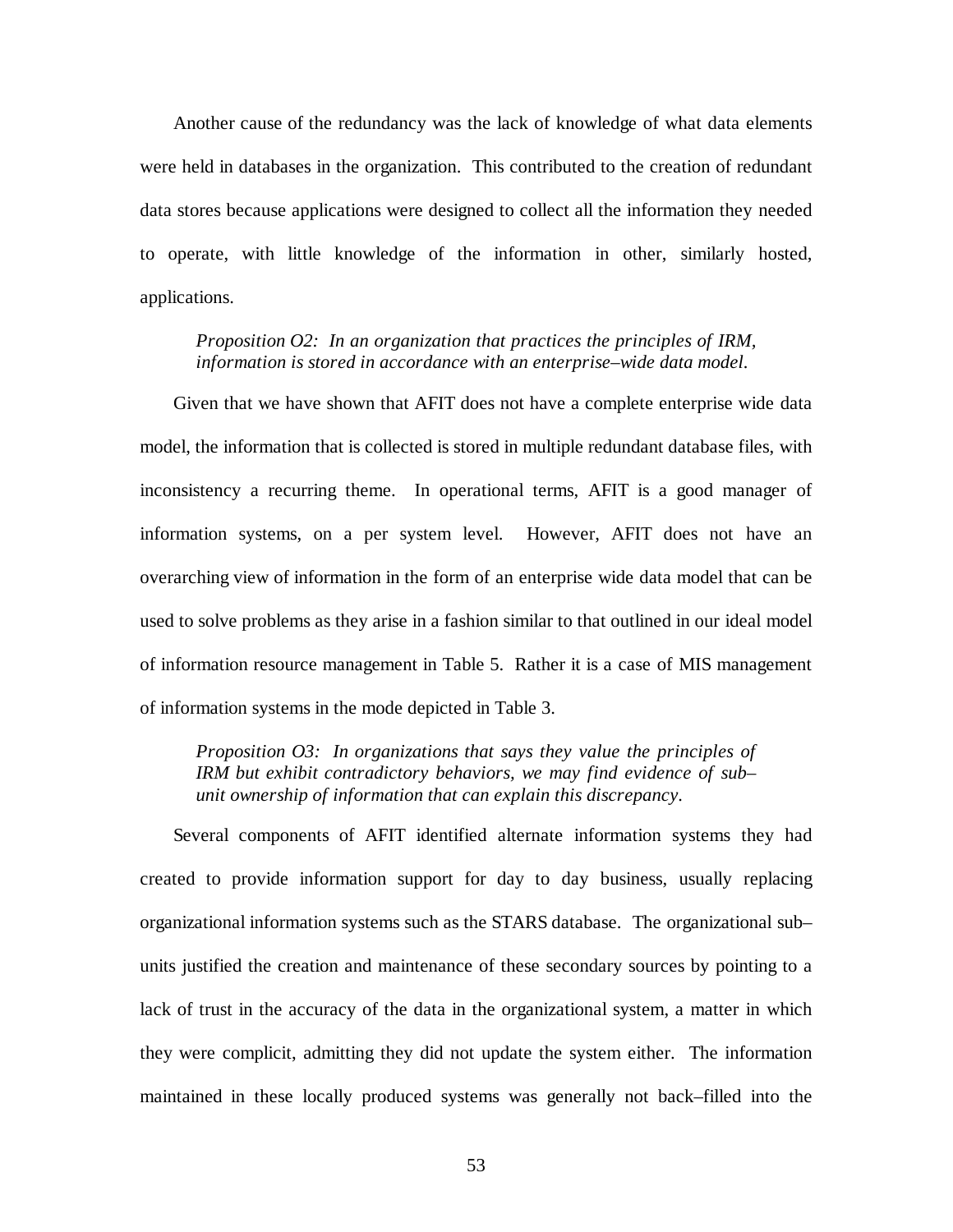primary information systems to bring them up to date, an omission that also points to owning information, not stewarding it.

## **Summary**

The data collected and analyzed during this research have pointed to problems with information resource management in the AFIT organization. There is no corporate information structure with the goal of managing the resource, there is no enterprise wide data model, there is no information management strategic plan, and data is certainly not readily available and sharable organization wide. The users in some components of the organization provided evidence of their perception of ownership of information by creating stand alone systems in response to difficulties with the primary systems. The ownership is confirmed with the omission of feedback to the primary system on the condition of information in the databases. In all aspects, AFIT's information management approach represents a typical MIS department in many, if not all, current organizations. The following chapter will discuss these findings.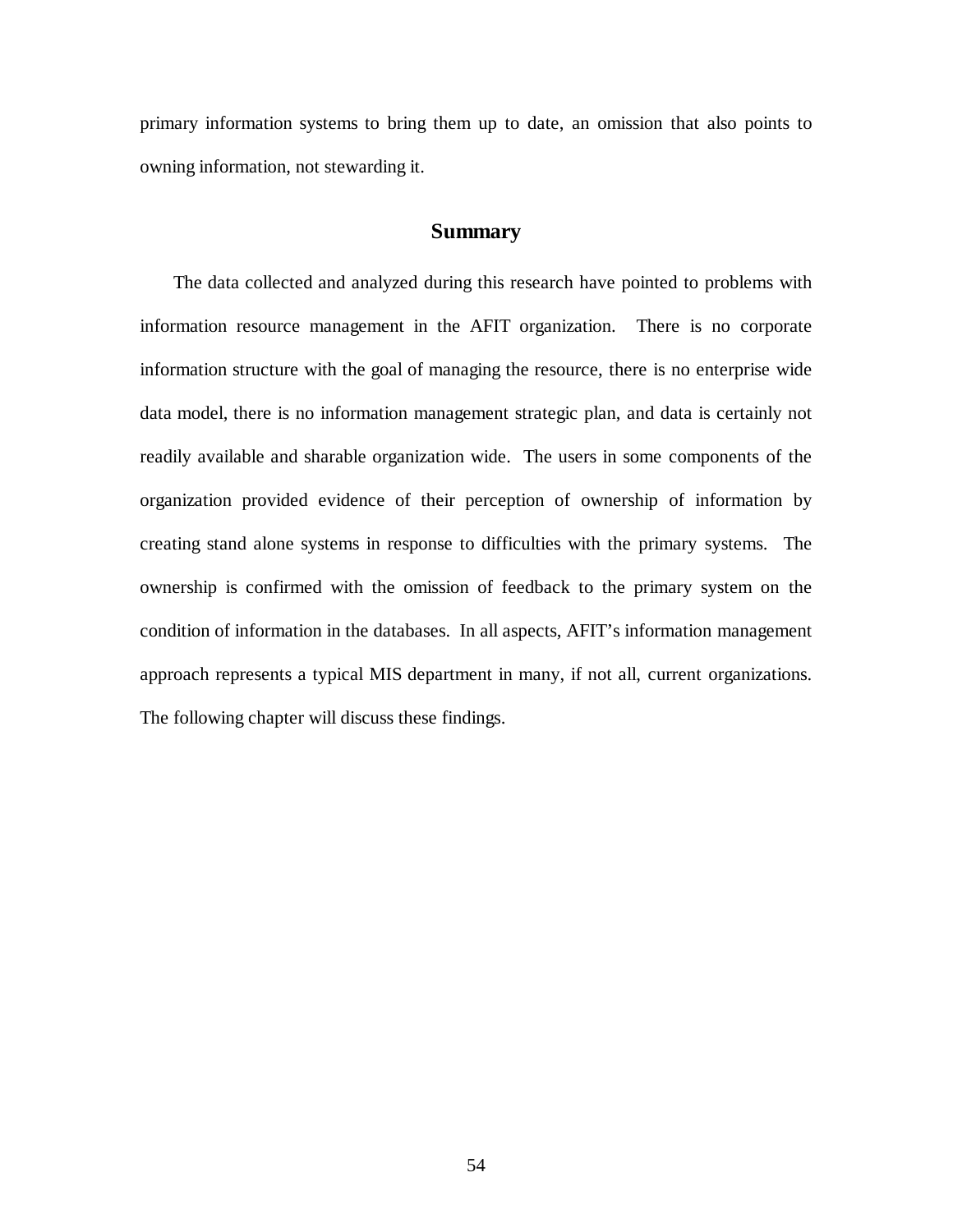# **Chapter 5**

# **Discussion**

# **Overview**

As the literature review in Chapter 2 made clear, information is a resource, and a valuable one at that. Drucker's assertion that information (as knowledge) is the primary resource (1992:95) may not find favor with all parties, but does point to the increasing impact that information is having on organizations. The emergence of a separate management field and a set of principles focused specifically on information are testimony to the concern that management and information systems professionals show for information. Notwithstanding these statements, we find that organizations still fail to manage information in a manner appropriate to a valuable resource, despite proclamations of support for the IRM philosophy.

The initial phase of this research provided a set of information–focused principles for information resource management, that moved the focus away from information systems and information technology and towards information itself. The second phase put forth a series of propositions designed to determine the level of implementation of these principles in organizations, and identified a subject organization for a case study: AFIT. The results from that case study indicated that AFIT had not fully implemented the principles of IRM, but had been successful with some components: physical security, the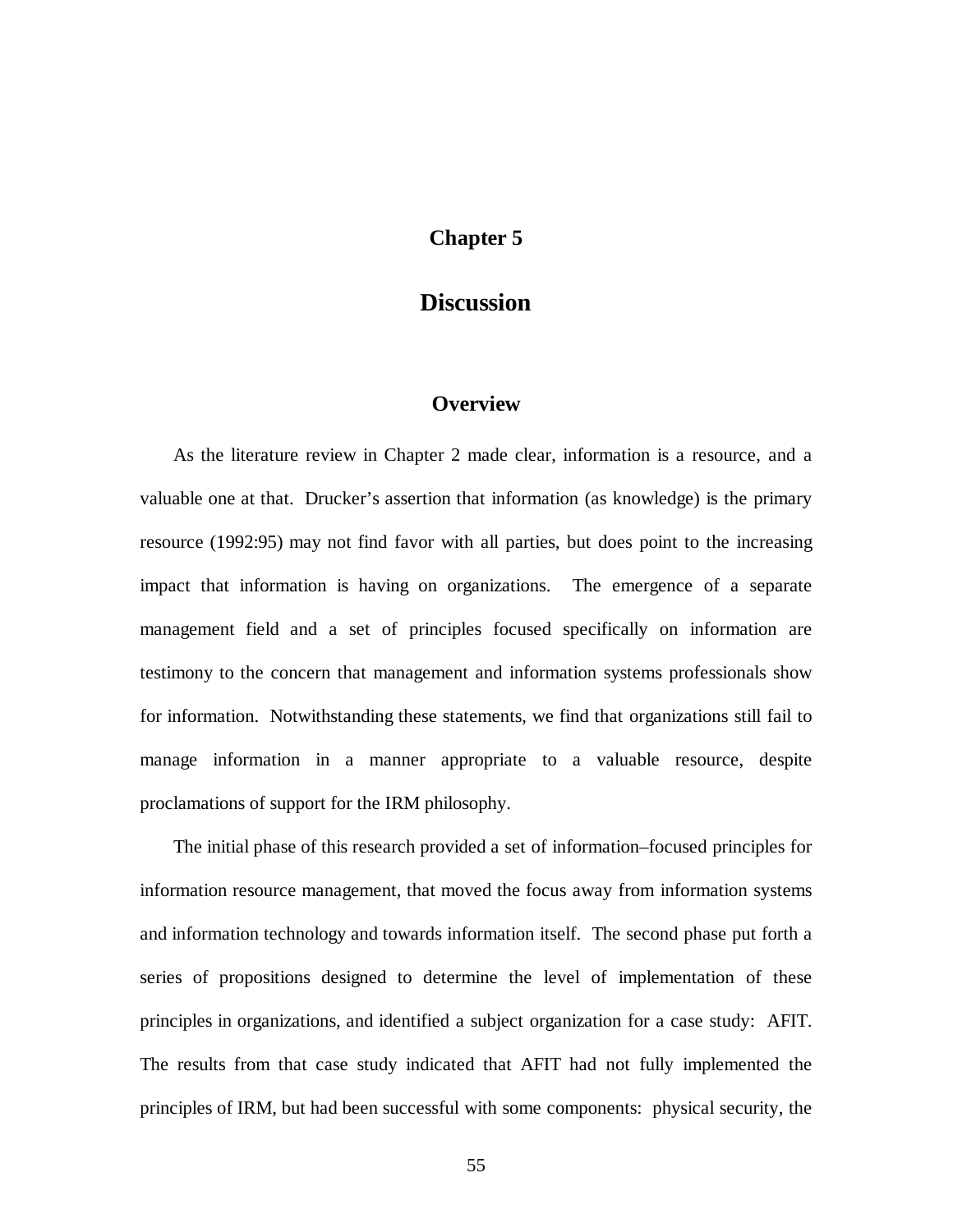presence of a database administrator, and had implemented the strategic planning process for the business though not for the information. The overall information structure for the organization was incomplete and there was no enterprise wide data model to speak of.

This chapter will build on the previous chapter by interpreting the data analysis and making some inferences about the possible causes for the failure to treat information as a resource at AFIT. These inferences will be extended to the general realm of information resource management where possible.

# **Ownership**

The concept of information as a resource requires that we understand the impact of information ownership on information management in organizations. The objective of the case study was to find evidence to support or confound the notion of ownership at sub–unit level impacting the implementation of information management at AFIT. To understand the results, it is appropriate to consider the ownership of information at two levels: corporate and individual.

#### **Corporate Ownership of the Information Resource**

Corporate ownership of information implies the management of a resource utilizing a well defined chain of command, with support at senior executive level, in much the same way as we would expect to manage finances or human resources. The literature proposes an information structure that equates to this financial structure and, as outlined in Chapter II, consists of a Chief Information Officer (CIO), a Data Administrator (DA), and a Database Administrator (DBA). The CIO is held responsible for the overall corporate management of the information resource, the DA is responsible for developing policy for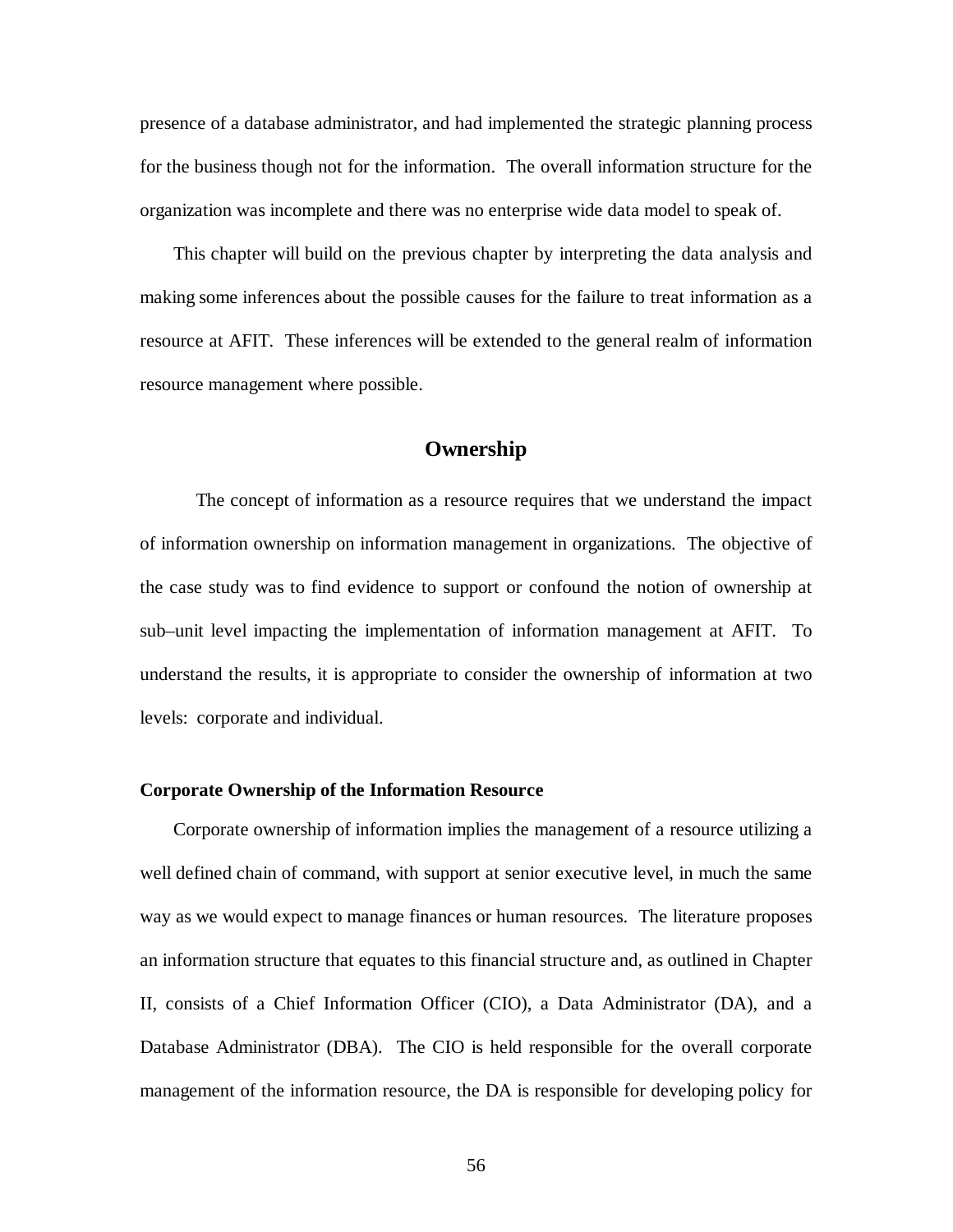use and control of the information, and the DBA implements the policy for the organizational applications.

The results of the data analysis showed that AFIT did not possess an information management structure that would be conducive to ownership of the information at a corporate level. The information management profile would be well described by the MIS model of information management (Table 3), with most systems separately controlled, with the *whole* suffering from segmentation, compartmentalization and exhibiting the maladies of redundancy and inconsistency that generally accompany this approach. The absence of a senior management representative with information responsibilities and the concomitant systems weaknesses, only reinforces the need for executive commitment to major projects of any type.

Let us for a moment take a more conservative approach and assume that the director of the SC directorate is the de facto CIO, with DBA's working for him maintaining the databases and providing oversight for the information in the organization. Would AFIT then have corporate ownership of the information? If we look to the involvement in strategic planning, we see that AFIT plans for the business and for information systems per se, but does not show evidence of planning for the information resource. This provides a further indication that AFIT does not corporately own the information in its information systems. After all, this planning omission for the overall resource would not be compromised for finances in the organization.

This lack of planning is compounded by the lack of knowledge of what information is actually contained in the systems used by AFIT. For all the information systems that have been created and implemented at AFIT, very few staff have full knowledge of the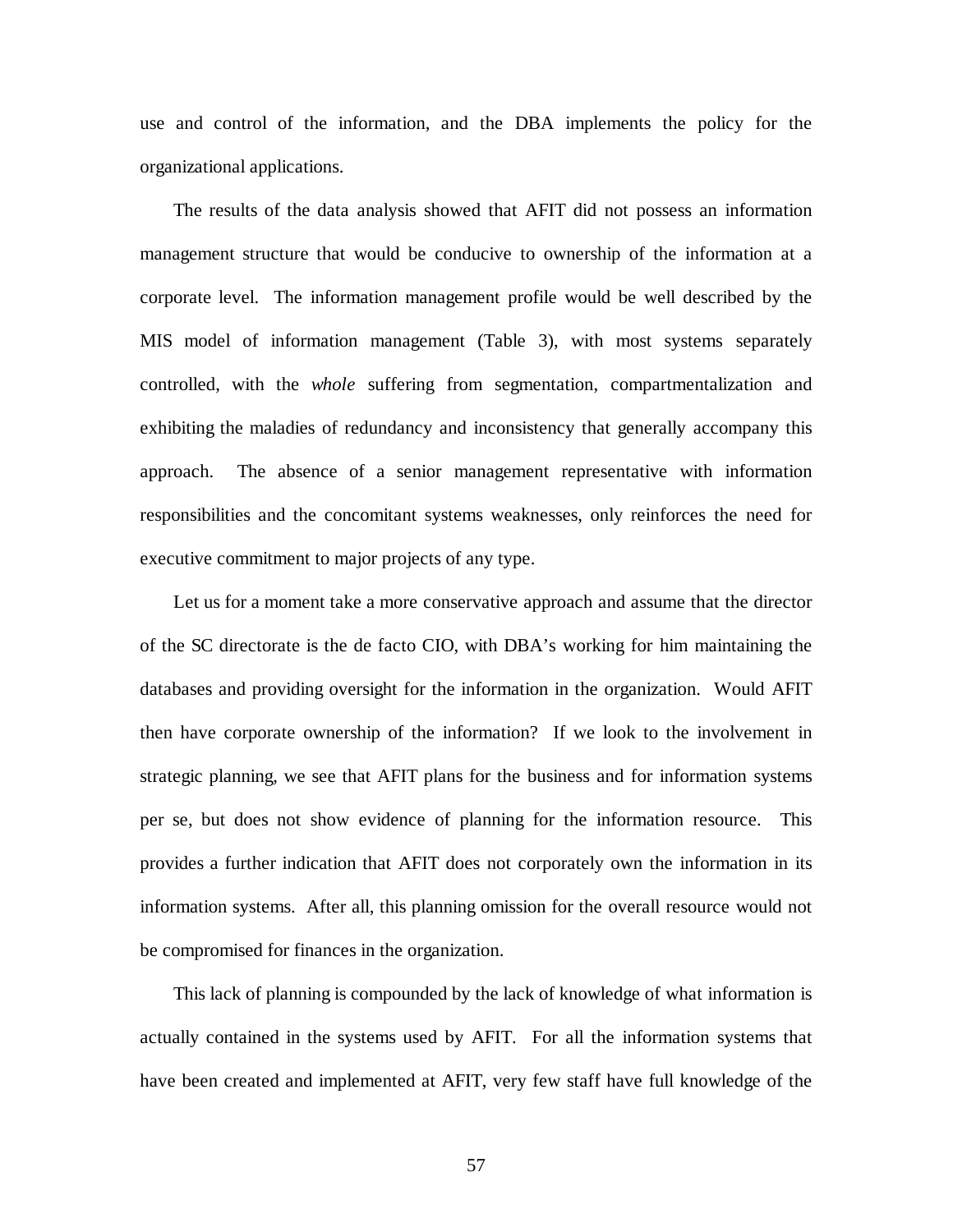contents of the organizational databases, making it difficult for the organization to describe and make concrete the scope of the resource that needs to be managed. This situation would not be allowed to happen with finances: organizations go to extraordinary lengths to ensure that they know where every dollar and cent is to satisfy internal financial management regulations. Information, as a resource, must be accorded similar status, and organizations must develop ownership of their information.

#### **Individual Ownership**

If AFIT does not exhibit corporate ownership of the information, then at what level is information owned in the organization? During the analysis of the data, we determined that some of the sub–units of the organization displayed ownership of their information, at this lower organizational level. The ownership behaviors exhibited included creation of separate systems to manage information particular to their task, often created from information originally obtained from the primary information systems. These systems were treated proprietarily, with their existence, while not concealed, definitely not advertised to the existing information management structure. This attitude of ownership of information, as determined from the behaviors exhibited, contributes to the propagation of unmanaged, uncontrolled information sources that readily confound the organizations view of its information base.

In fact, the effect can be more profound, if the systems that are created at these lower organizational levels collect information that is already collected by the organization and supplement this with information that the organization is unaware it collects. If for example the sub–unit needs to consolidate information about staff or students to an extent that it might breach the Privacy Act, then the organization may be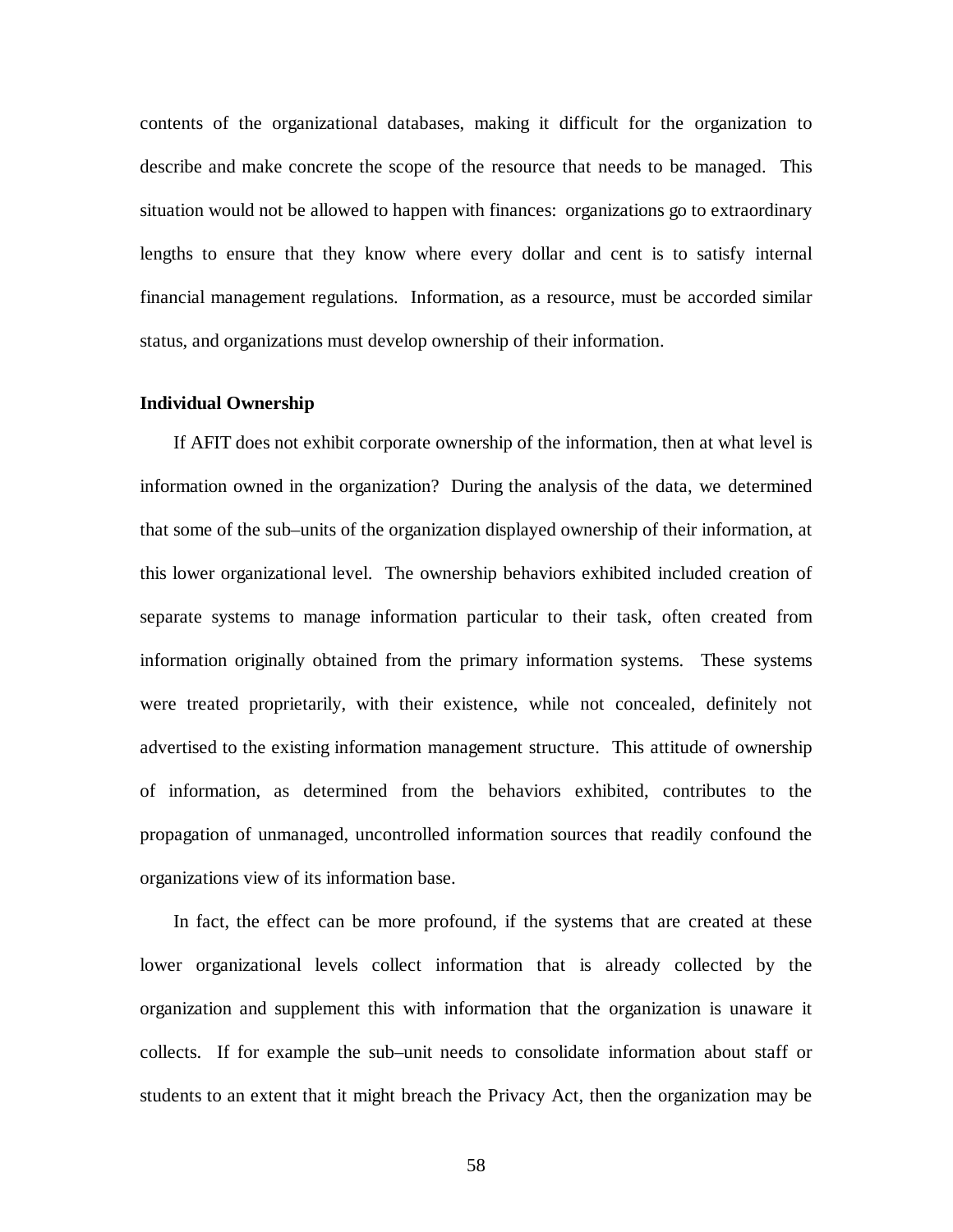set up for legal problems, without being aware that it was a possibility. If there was a wider organizational view of the information then this would not occur.

Alternatively, the individual components may be collecting information that is valuable to the success of the organization, but because they behave as owners of this information, its collection may be masked from the organization, causing duplication of effort, or impacting on the ability of the organization to satisfy higher organization questions. Here the quality of decision made by the organization or relating to the organization may well be reduced because of the reduced information quality.

#### **Stewardship of Information in the Sub–Unit**

Recognizing now that ownership of information at the lower levels of the organization is problematical, we propose stewardship as an alternative. As discussed in Chapter 2, stewardship is the management of something on behalf of the owner, with the knowledge that at some point the owner may require a reckoning or accounting of the use and management of that something. Again, stewardship is not a new concept to us, and is a recognized methodology for management of resources: land is often managed by a landlord or property manager; capital by representatives of the chief financial officer (CFO); and labor by personnel agencies. It is fair to argue that stewardship at the user level is an appropriate means for managing a resource.

Recognizing once again that information is a resource, we assert that the management of this resource at the user level should be through stewardship. This requires that the resource be owned at the corporate level, however, and could be expected to degrade to information ownership at low levels if this support is not provided.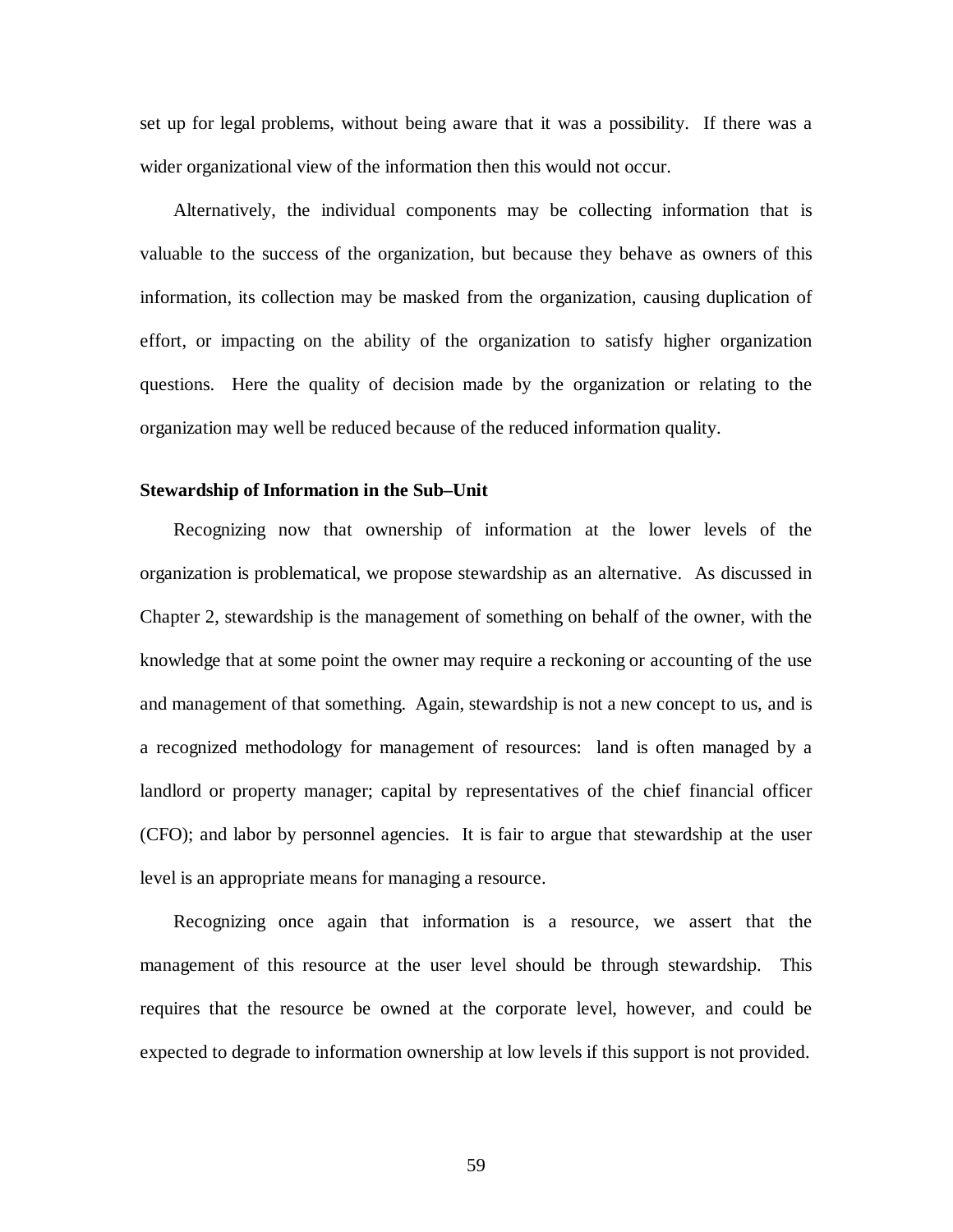If the organization takes ownership of the information in its systems then they will move to implement a management structure for the information resource as outlined in Chapter 2. This executive level support will provide the backing for the information management organization to implement strategic planning in line with the business planning cycle, providing more opportunity to manage the land, labor and capital components required to make information work for the organization. Part of the strategic vision for information management in the organization will be the access to the right information, at the right time for the right people, and this will require the creation of the organizational data model. As part of ensuring the right people, and only the right people have access to the information, the information organization will develop and deploy a security plan covering physical and electronic security of the resource.

If this process has familiar undertones, it is because it is a process that is embodied in the management of the other recognized resources. It should be noted that the conversion of information to a resource in the eyes of individuals in the organization requires training and a cultural shift similar to that required by the Total Quality Management movement. Individuals must learn that their actions affect the operation of the organization, and that information can be made more usable and valuable by creating an open environment, where everyone gets the information they need to do their jobs.

The original stewards were used to take on the role of leader in feudal kingdoms when the monarch went to battle, and as such they were held high in the minds of the people. The individuals in an organization are being given the role of steward of the information because we want them to take responsibility for the quality and use of information the organization has.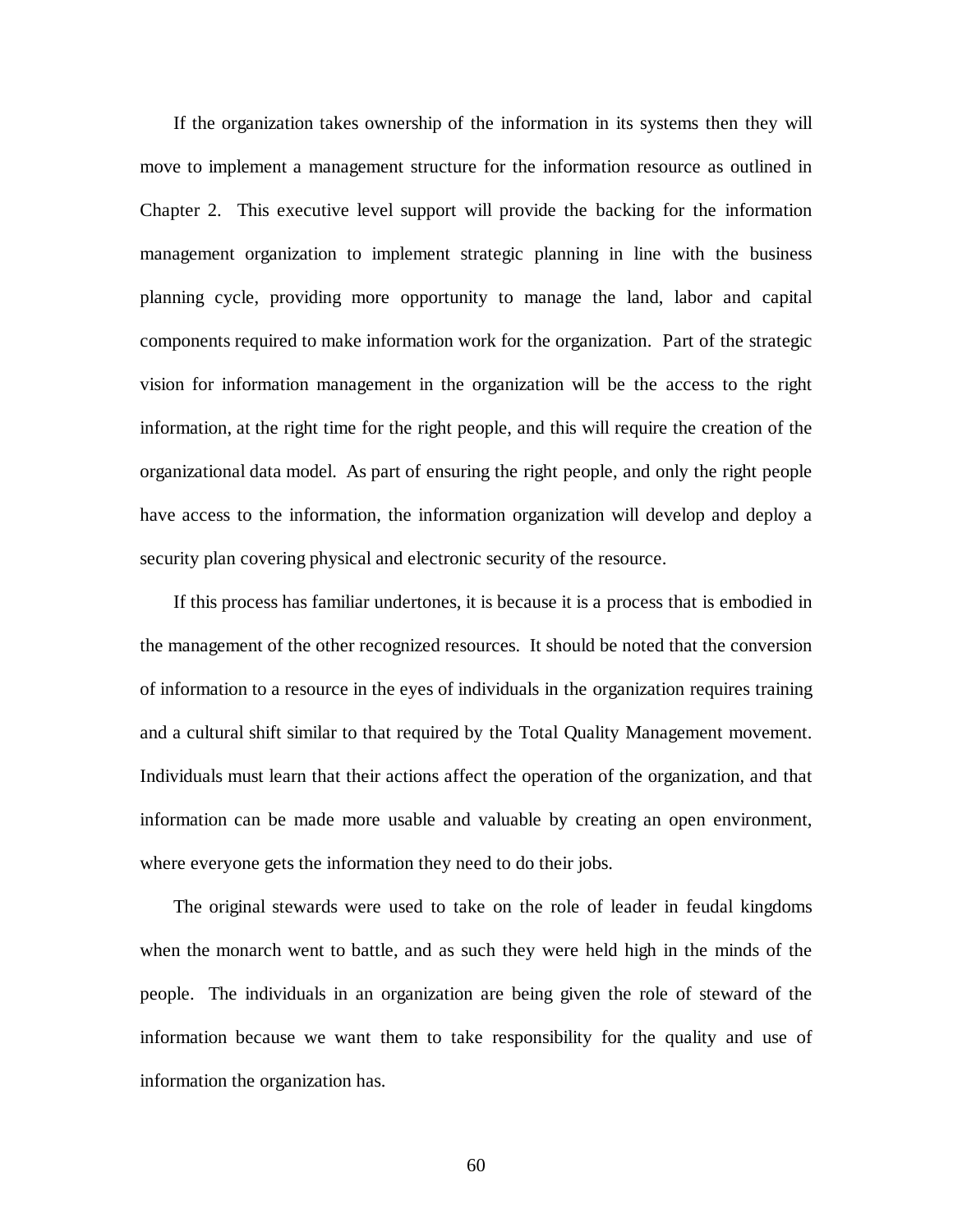The benefits of stewardship for the organization and the individual when stewardship is applied should be reiterated at this point. If we implement stewardship at the lowest levels, and put in place the organizational structure to support this philosophy, then the decisions made in the organization will be based on the highest quality information. We can expect that these decisions will lead to better utilization of the other organizational resources: Land, Labor, and Capital. From the user perspective, they will have better access to more information in the organization and will be able to rely on its accuracy. Finally, the information store will be more flexible; a knowledge of the enterprise data model will make creating new queries and answering new questions simpler and faster.

## **Recommendations**

The information collected during the case study highlights an issue that affects many organizations. The most important issue is that of information ownership. Without addressing the issue of ownership in the organization, and gaining or regaining control of the information, the organization has little chance of managing the information to an acceptable level, and as will be necessary for future needs. Corporate ownership will pave the way for the creation of a corporate culture where information is viewed as a resource to be used to best effect by organization members.

To achieve the necessary support for the information as a corporate resource, organizations need to look at creating a corporate information structure, responsible for the creation and implementation of policy, and management of physical information systems issues. The appointment of a Chief Information Officer (CIO) at a level similar to the senior financial advisor, is a first important step. The CIO is the champion for the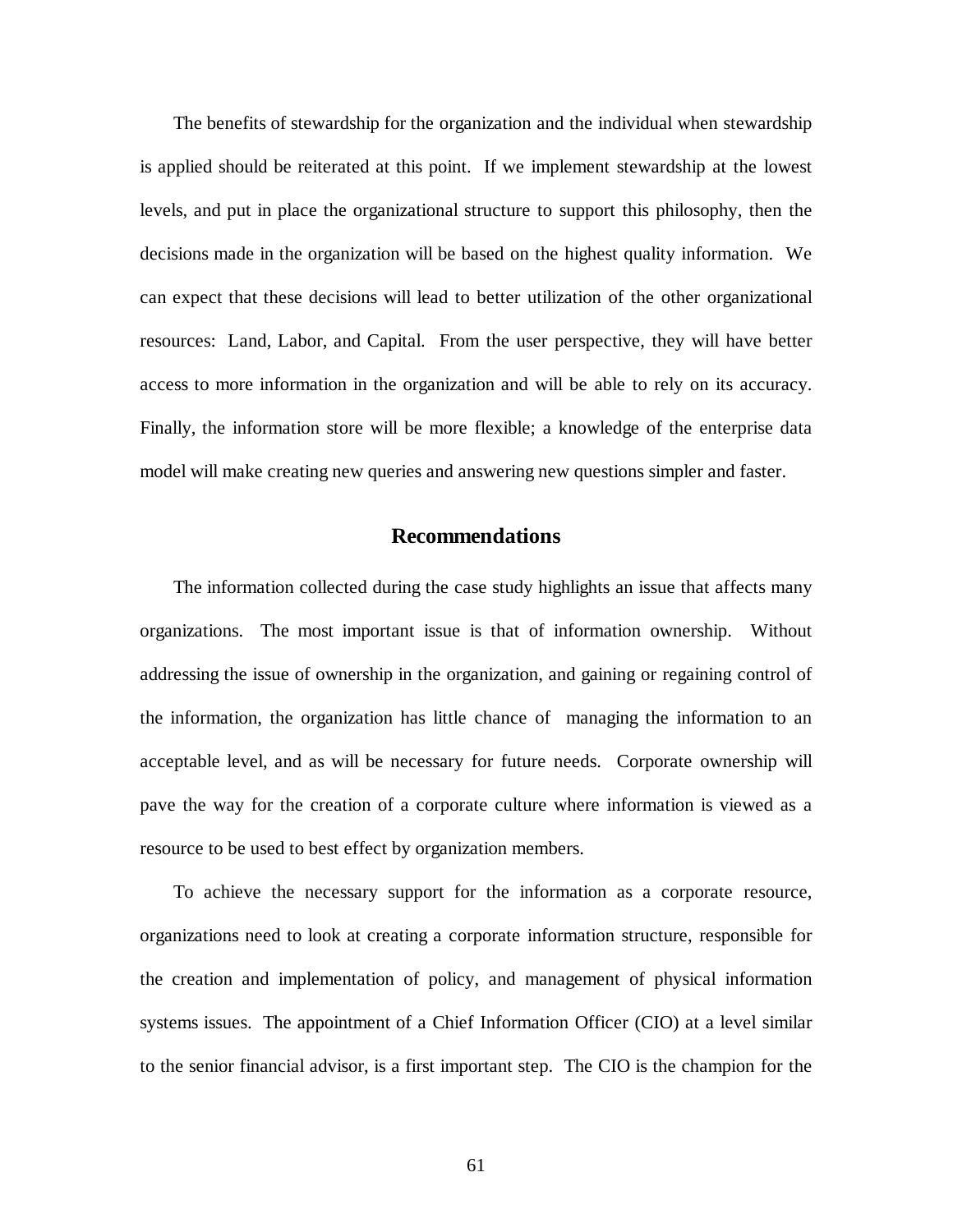use of the information resource in the organization, and has significant input to make in the planning process. The CIO is supported by the presence of the Data Administrator and the Database Administrator.

As the information support structure is put in place, and the organization develops the resource view of information, the users are going to recognize the value of knowing what information is being held by different parts of the organization. Also, these users are going to want to gain access to this information, without having to rely on the manual methods of the past, particularly if the information has already been collected. For these reasons, organizations need to look to integrating the databases they currently have, and thereby creating a comprehensive data model for the organization. The model need not be complete to the lowest level, but must have the definitions for the data elements standardized, so that they are used consistently in applications.

With the creation of the data model for the organization, the staff will begin to gain an appreciation for where there are true limitations in the information systems they have, and there will be better opportunities to plan and manage the already scarce resources. The creation of a strategic plan for the management of these information resources will add to the opportunities for resource management in the organization. As the information strategic plan is part of the overall planning cycle for the organization, the impact of strategic business decisions on the information needs for the organization will be picked up in a more timely fashion. The impact of information systems decisions will also be more visible at higher levels, allowing customers to be more aware of how their information needs affect the organization.

62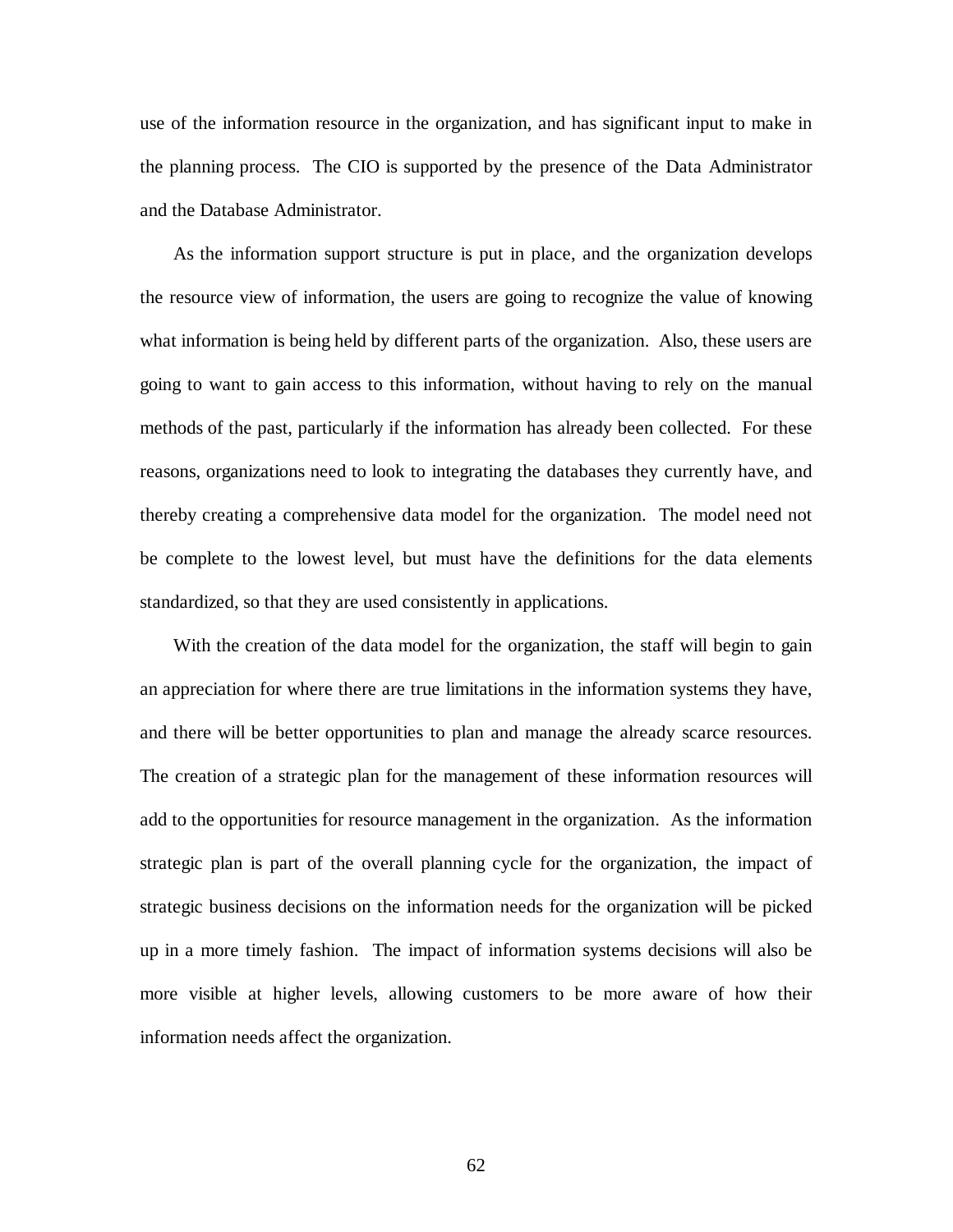The issues highlighted here are valid for information resource management at AFIT and many other organizations.

## **Limitations**

This is a preliminary study and as such, is limited to the study of a single organization. This prevents us from taking into account the effects of organizational culture and hierarchy. This is as true for a highly structured organization as it is for an organization in private industry. Both will suffer from behavioral differences that may affect the case study results, with the implementation and enforcement of policies in both types of organizations resulting in differing cultural atmospheres. Further, the mission perspective will influence the importance of information in the organization in general.

### **Recommendations for Future Study**

This research is preliminary, and has the limitations addressed above. For these reasons, there are several areas that this research exposes for further research. The first area is the confirmation of the case study results, through further case studies. The study of one organization limits the generalizability of the results of the research. The organizational structure and goals may affect the level of success with which the principles of IRM are implemented.

The next area that is of interest to study, is that of the effects of organizational culture on the ownership of information. Are there preferred organizational structures that maximize the level of control exerted on the information resource, and reinforce the stewardship role of users of information? This may affect the organizational structure we choose for future information centric organizations.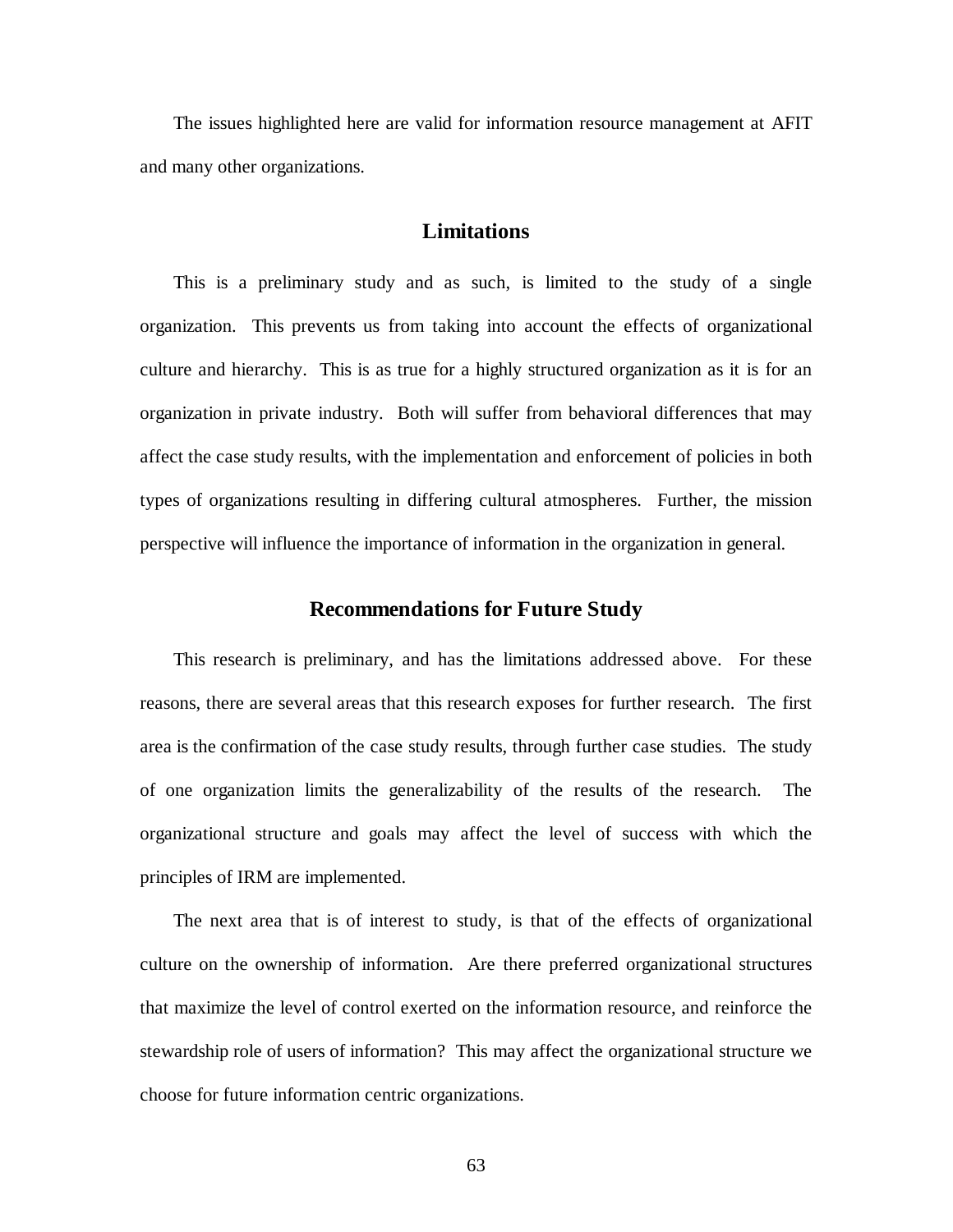## **Conclusions**

Without doubt, the Information Age has dawned, and information is being recognized as a resource that organizations can and should manage. This elevation of information has impacts for all organizations, and successful implementation of management approaches suited to the management of information will be critical to the success of organizations. Ownership of the information is rightly instituted at an organizational level, and not at sub–unit level. This places information in an arena where its ownership is vested with executive level staff, and affirms the recognition of information as a resource.

With the organization providing ownership for the information, we grant stewardship of the information at a user level. Stewardship implies that users are allowed to use the information to achieve their tasks, but they will also be held responsible for the proper management and care of the information they steward. This encourages the user to be more circumspect in the gathering, storage and use of the information. This cultural change will not be instantaneous, but will develop in the more open environment encouraged by stewardship.

The change in culture will be assisted by the implementation of enterprise data models, a more clear delineation of responsibility for information management, and the ability to plan better and utilize the limited information resources for best effect.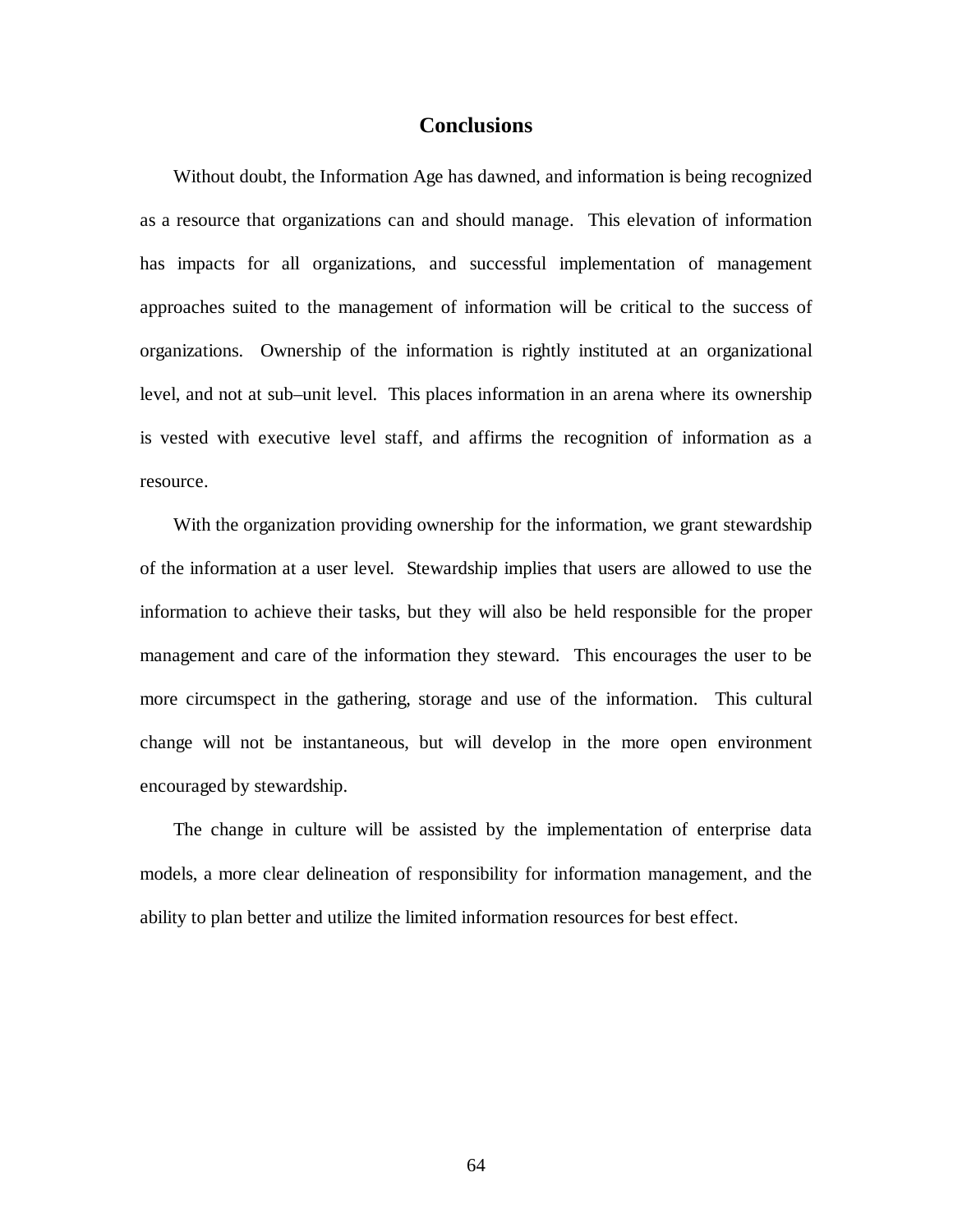#### **Appendix A**

### **Data Collection Interview Questions**

- 1. Tell me a little about your involvement in meeting the information needs of the Commandant. In other words, where do you fit into the process?
- 2. Do you generate periodic reports for the Command Section?
	- How often?
	- What types?
	- Can we have a copy?
- 3. Do you generate ad hoc reports for the Command Section?
	- How often?
	- What types?
	- Can we have a copy?
- 4. What sources do you have to go to (databases, other offices, etc.) to collect the information **you** require to meet information needs of the Commandant.
	- How often?
	- Once you get that information, what do you do with it?
- 5. Is there someone else who could give us further information on the reports you generate? In other words, who do you go to when you need help getting more information?
- 6. Do you answer requests for information from other agencies in response to a tasking THEY have received from the Command Section?
	- From whom?
	- How often?
- 7. What kind of problems, if any, do you run into when trying to get information to the Command Section? For instance problems with other agencies, format inconsistencies, unclear guidance.
- 8. Do you ever get taskings from outside agencies ABOVE Commandant's level that are not co–ordinated through the Commandant's office?
	- From whom?
	- How often?
	- How do they get handled?
- 9. When you get requests/taskings from the Command Section, how many days do you normally have to turn the response? Is that enough time? How could this be improved?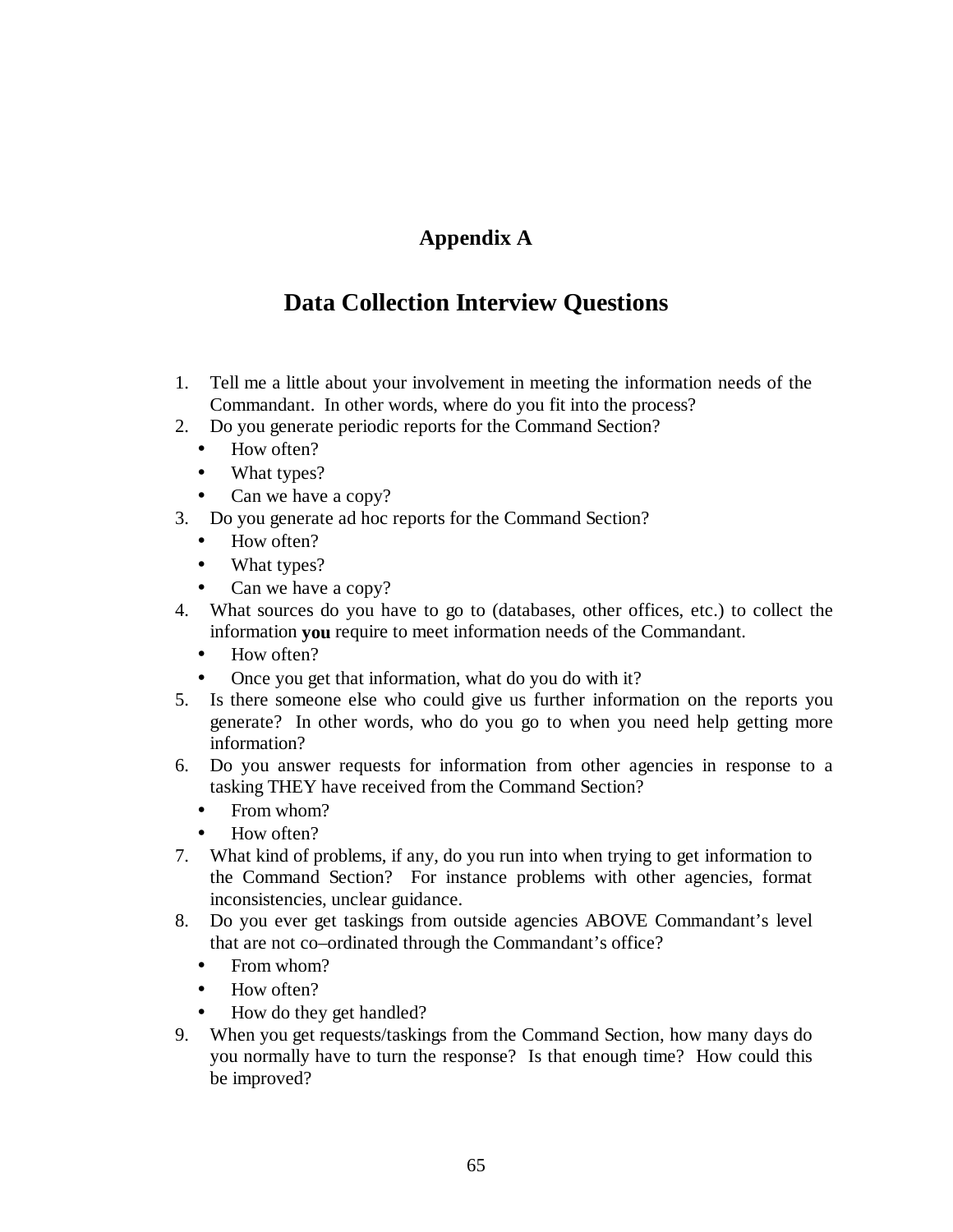- 10. If this office has been identified as a source for another office's reports, provide a copy of a the report and ask where they got the information.
- 11. Is there anything else you would like to tell us?
- OBTAIN COPIES OF ANY REPORTS THEY HAVE ON HAND
- SEE IF THEY CAN SKETCH OUT ANY OF THEIR PROCESSES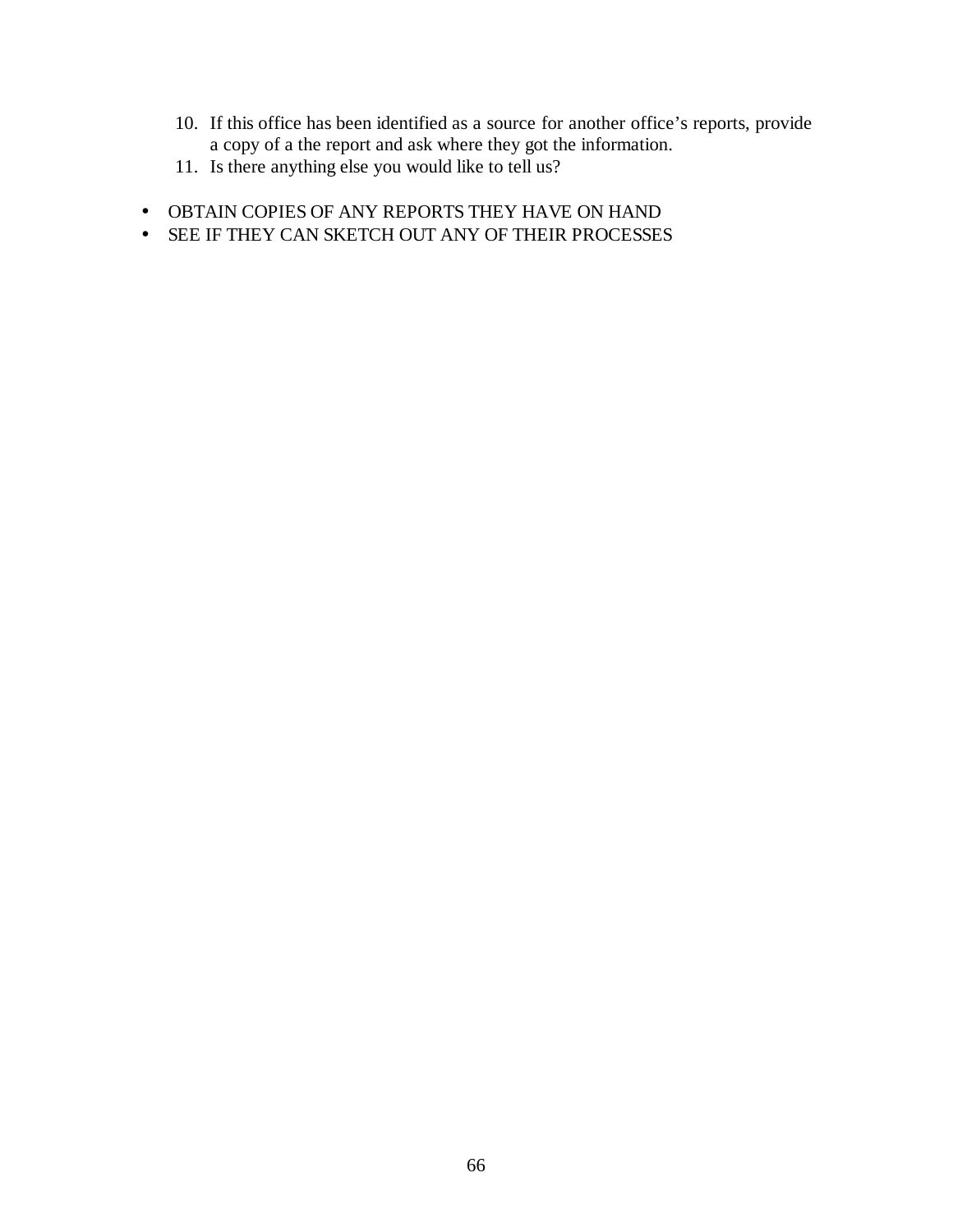## **Appendix B**

# **Acronyms and Definitions**

| . Software with the ability to create and manipulate databases.                                                                                       |  |
|-------------------------------------------------------------------------------------------------------------------------------------------------------|--|
| AFIT's Civilian Education System. Includes MIFFS and FEDS.<br><b>ACES</b>                                                                             |  |
| Financial software used by the library (LD). Its use is mandated<br><b>ACQMAN</b><br>by Central AF Services. Operates through the integrated software |  |
| package known as Enable.                                                                                                                              |  |
| <b>ADAMS</b><br>Academic Data And Mass Storage.                                                                                                       |  |
| <b>ADPE</b><br>Automated Data Processing Equipment.                                                                                                   |  |
| AFIT's Student Information System. Includes STARS, QUEST<br><b>AFITSIS</b>                                                                            |  |
| (QUOTA), ISA, MSI, and MSQ.                                                                                                                           |  |
| Air Force Personnel Center.<br><b>AFPC</b>                                                                                                            |  |
| Air Force Training Management System<br><b>AFTMS</b>                                                                                                  |  |
| AFIT Personnel Mgt System (formerly PMS)<br><b>APS</b>                                                                                                |  |
| <b>ASAS</b><br>Automated Space Allocation System.                                                                                                     |  |
| <b>ATLAS</b><br>The Headquarters Air Force (HAF) information retrieval system.                                                                        |  |
| A structured query language (SQL) used to access data in PC-III.                                                                                      |  |
| Army Training Resource and Requirements System.<br><b>ATRRS</b>                                                                                       |  |
| <b>AUOP</b><br>Air University Operating Plan.                                                                                                         |  |
| <b>CMDS</b><br>CoMmand Database System.                                                                                                               |  |
| <b>COBOL</b><br>COmmon Business Oriented Language.                                                                                                    |  |
| Data Administrator<br>An organizational function responsible for database planning and                                                                |  |
| for establishing policies for accessing and maintaining databases.                                                                                    |  |
| Data Stores<br>Manual or automated inventories of data.                                                                                               |  |
| dBase Administration<br>An organizational function responsible for the technical aspects                                                              |  |
| of establishing and maintaining databases, in line with the policies                                                                                  |  |
| laid down by the data administrator.                                                                                                                  |  |
| A RDBMS by Borland <sup>®</sup> . Software with the ability to create and<br>dBase 5                                                                  |  |
| manipulate databases.                                                                                                                                 |  |
| <b>DBMS</b><br>Database Management System.                                                                                                            |  |
| <b>DIN</b><br>Data Identification Number. Used in PC-III applications.                                                                                |  |
| <b>EES</b><br><b>Equivalency Exam System</b>                                                                                                          |  |
| Executive Information System. Information systems which<br><b>EIS</b><br>provide higher-level managers with direct and easy access to                 |  |
| aggregated information and detailed data.                                                                                                             |  |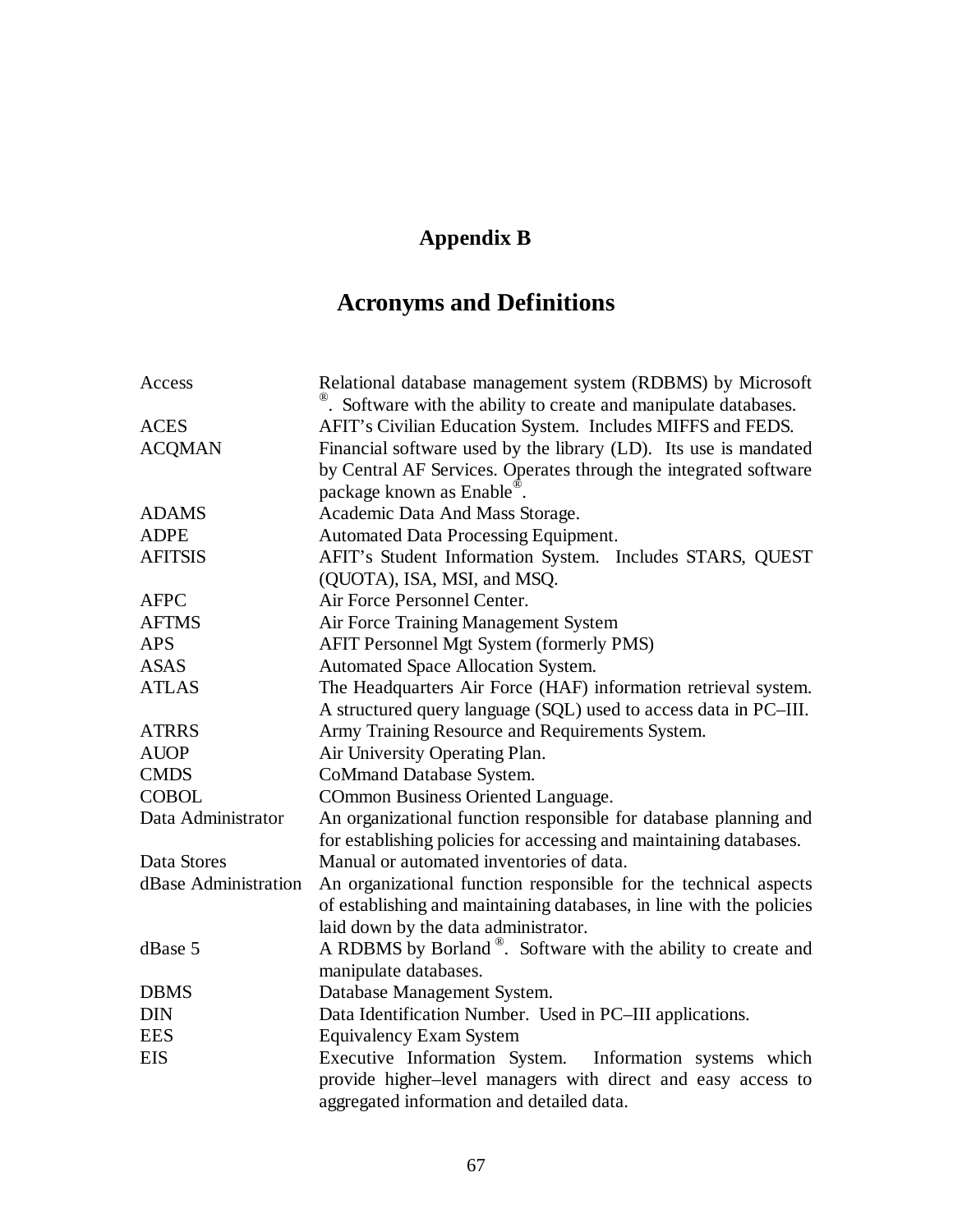| <b>ENDB</b>                                                                        | <b>AFIT/EN Database Applications.</b>                              |  |
|------------------------------------------------------------------------------------|--------------------------------------------------------------------|--|
| Excel                                                                              | Spreadsheet application from Microsoft <sup>®</sup> .              |  |
| <b>FEDS</b>                                                                        | Financial Expense Data System. Subsystem of ACES.                  |  |
| Fourth Generation Language A very-high-level programming language that permits the |                                                                    |  |
|                                                                                    | programmer or user to specify what is wanted from the computer     |  |
|                                                                                    | rather than how this should be obtained.<br>Many of these          |  |
|                                                                                    | languages are directly employed by end users.                      |  |
| <b>IPMS</b>                                                                        | Information Processing Management System. Stores ADPE data         |  |
|                                                                                    | for the Air Force. The IPMS database is located at Gunter AFB.     |  |
| <b>ISA</b>                                                                         | International Student Affairs. Subsystem of AFITSIS.               |  |
| <b>MIFFS</b>                                                                       | Mgt Information Financial Forecasting System. Subsystem of         |  |
|                                                                                    | ACES.                                                              |  |
| <b>MSI</b>                                                                         | Mission Support Information. Subsystem of AFITSIS.                 |  |
| <b>MSQ</b>                                                                         | MSQ Orderly Functions. Subsystem of AFITSIS.                       |  |
| <b>OCMAN</b>                                                                       | Financial software used by the library (LD). Its use is mandated   |  |
|                                                                                    | by Central AF Services. Operates through the integrated software   |  |
|                                                                                    | package known as Enable.                                           |  |
| Oracle                                                                             | A commercial RDBMS incorporating the SQL data access               |  |
|                                                                                    | language.                                                          |  |
| Paradox                                                                            | A database application and development system available in DOS     |  |
|                                                                                    | and Windows.                                                       |  |
| PC-III                                                                             | Personnel Concept 3. The Air Force's Personnel Data System         |  |
|                                                                                    | (PDS) which has the capability to store, update, and retrieve data |  |
|                                                                                    | on all Air Force personnel. The system has a direct link to AFPC.  |  |
|                                                                                    | The PSM is in charge of maintaining the system. AFIT's PSM is      |  |
|                                                                                    | located in RRA.                                                    |  |
| <b>PC-IPMS</b>                                                                     | Personal Computer Information Processing Management System.        |  |
|                                                                                    | SC uses PC-IPMS to update local IPMS database which contains       |  |
|                                                                                    | ADPE data. Periodically, PC-IPMS is used to electronically         |  |
|                                                                                    | update the Air Force's host IPMS database which is located at      |  |
|                                                                                    | Gunter AFB.                                                        |  |
| <b>PDS</b>                                                                         | Personnel Data System.                                             |  |
| PowerPoint                                                                         | Presentation graphics program by Microsoft®.                       |  |
| <b>PROTRAC</b>                                                                     | Project Tracking system developed by SC.                           |  |
| <b>PSM</b>                                                                         | Personnel Systems Manager. Individual in charge of maintaining     |  |
|                                                                                    | PC-III. AFIT's PSM is located in RRA.                              |  |
| Query Language                                                                     | A fourth–generation language for retrieving data from databases.   |  |
| <b>QUEST</b>                                                                       | QUota Education & Selection Transactions (also known as.           |  |
|                                                                                    | QUOTA). Subsystem of AFITSIS.                                      |  |
| <b>RDBMS</b>                                                                       | Relational Database Management System.                             |  |
| SQL                                                                                | Structured Query Language.                                         |  |
| <b>STARS</b>                                                                       | STudent Records System. Subsystem of AFITSIS.                      |  |
| Synonyms                                                                           | An alias for a table, view, sequence, or program.                  |  |
| Table                                                                              | A basic unit of storage in an ORACLE database.                     |  |
| View                                                                               | A custom-tailored presentation of the data in one or more tables.  |  |
| Word                                                                               | Word processing application by Microsoft <sup>®</sup> .            |  |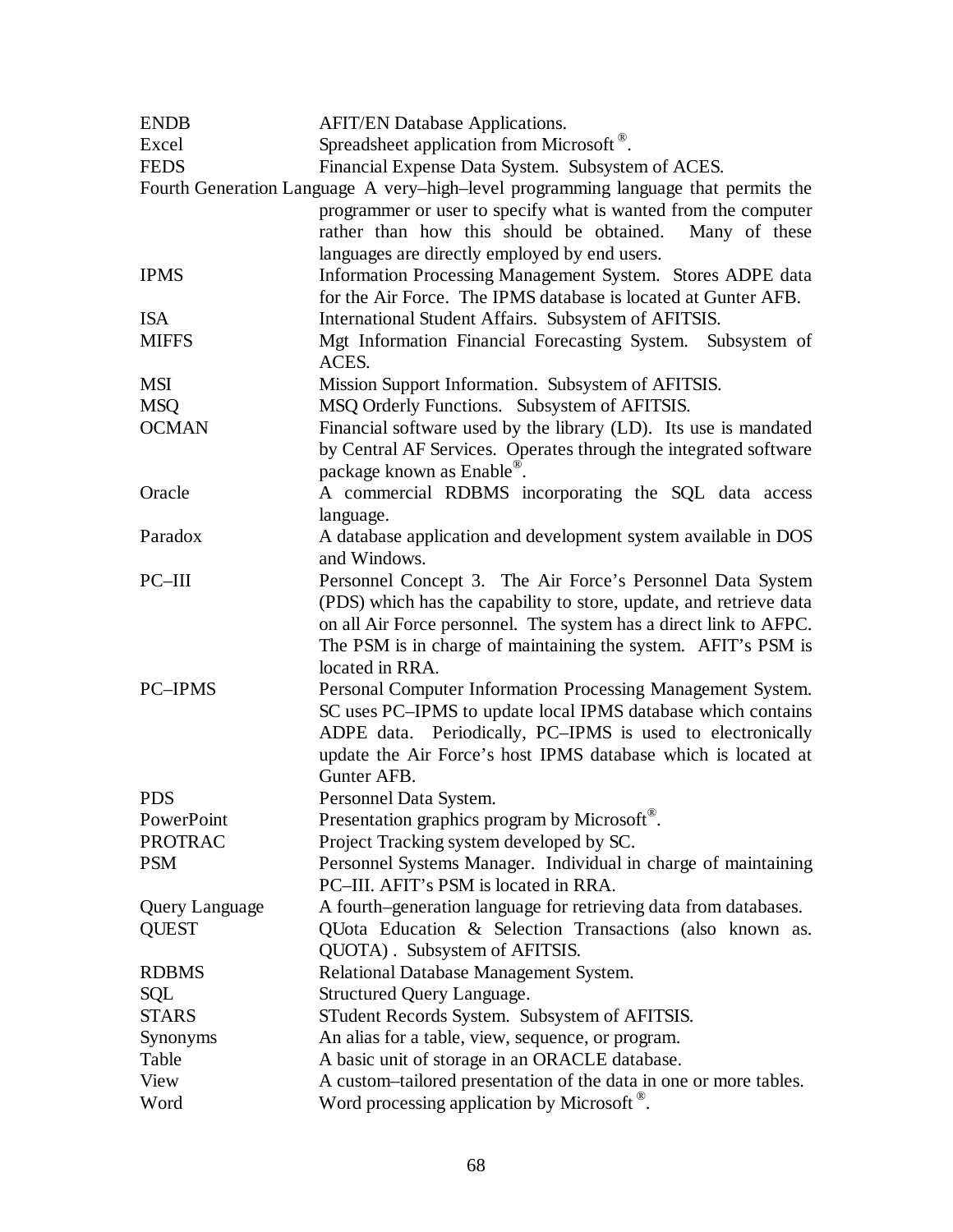#### *Bibliography*

AFIT/RRD. *AFIT Graduate Catalog 1993–1995*. Washington: GPO, 1993.

- Bishop, Ann, Philip Doty, and Charles R. McClure. "Federal Information Resources Management (IRM): A Policy Review and Assessment," *Proceedings of the 52nd Annual Meeting of the American Society for Information Science*, 40–47 (30 October – 2 November, 1989).
- Brancheau, James C. and James C. Wetherbe. "Key Issues in Information Systems Management," *MIS Quarterly*, 23–45 (March 1987)
- Bryce, Milton. "The IRM Idea," *Datamation*, 89–92 (April 15, 1987).
- Codd, Edward F. "A Relational Model of Data for Large Shared Data Banks," *Communications of the ACM, 13*(6), 377–387 (June 70).
- Cook, Craig M. "The Data Ownership Controversy," *Information and Records Management*, 52–54 (April 82).
- Diebold, John. "Information Resource Management The New Challenge," *Infosystems*, 50–53 (June 79).
- Drucker, Peter F. "The New Society of Organizations," *Harvard Business Review*, 95–104 (September – October 92).
- Francella, Kevin. "Information Resource Management: A Brief Overview," *Data Management*, 15–16 (January 1983).
- Friedlander, Betty J. "Planning for IRM," *Journal of Systems Management*, 16–19 (June 85).
- Gray, Edmund R. and Larry R. Smeltzer. *Management: The Competitive Edge*. New York: Macmillan Publishing Company, 1989.
- Guimaraes, Tor. "IRM Revisited," *Datamation, 31*(5), 130–134 (March 1985)
- Heminger, Alan R., 1<sup>st</sup> Lt Heather Adams, Capt David Gaines, Capt Gordon Geison, 1<sup>st</sup> Lt Jeffrey Hennes, Capt Fredrick Knaak, Capt Shari Miles, FLTLT Trevor Plant, Capt Pamela Quintero, Capt Steve Robertson, Capt Lori Rogers, Capt Greg Schechtman and 1st Lt David Snoddy. *Air Force Institute of Technology: Analysis of Information Needs and Capabilities*. Report No.: AFIT–LA–TR–96–1, Wright Patterson AFB: Ohio, 1996 (AD–A310417).
- Horton, Forest W. Jr. *Information Resources Management: Concept and Cases*. Cleveland OH: Association for Systems Management, 1979.
- King, Stephen J. and Susanne J. Nehyba. "Data Resource Management" in *Managing the Data Resource (2nd Ed)*. Ed Richard L. Nolan. St Paul MN: West Publishing Co, 1982.
- Levitan, Karen B. "Information Resource(s) Management IRM," *Annual Review of Information Science and Technology, 17*:227–266 (1982)